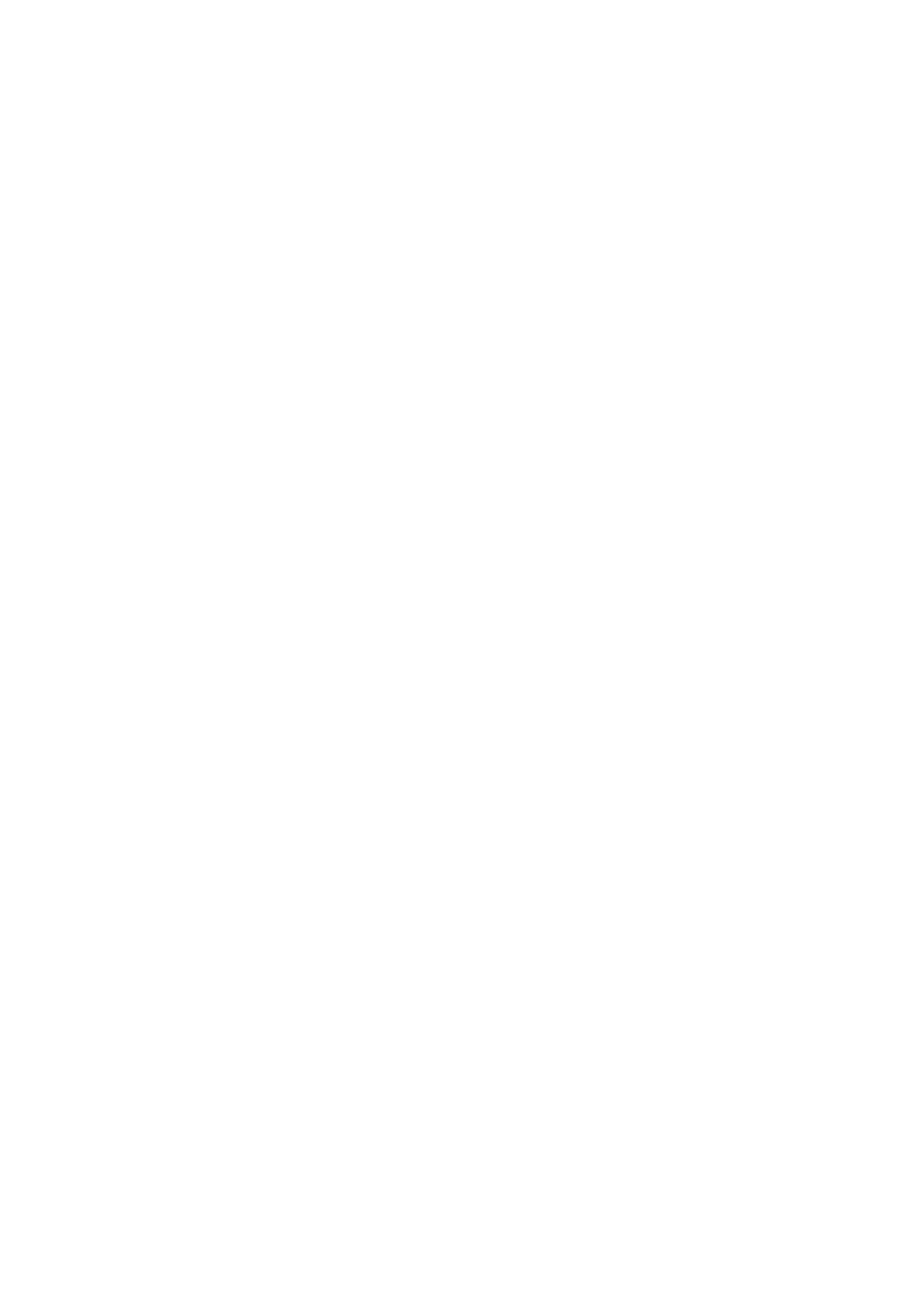## **Contents**

| A.1        |                                                                                        |     |
|------------|----------------------------------------------------------------------------------------|-----|
| A.2        |                                                                                        |     |
| A.3        |                                                                                        |     |
| A.4        |                                                                                        |     |
| A.5        |                                                                                        |     |
|            |                                                                                        |     |
| B.1        |                                                                                        |     |
| B.2        |                                                                                        |     |
| B.3        | Risk management system including the own risk and solvency assessment 12               |     |
| B.4        |                                                                                        |     |
| B.5        |                                                                                        |     |
| <b>B.6</b> |                                                                                        |     |
| B.7        |                                                                                        |     |
| <b>B.8</b> |                                                                                        |     |
|            |                                                                                        |     |
| C.1        |                                                                                        |     |
| C.2        |                                                                                        |     |
| C.3        |                                                                                        |     |
| C.4        |                                                                                        |     |
| C.5        |                                                                                        |     |
| C.6        |                                                                                        |     |
| C.7        |                                                                                        |     |
|            |                                                                                        |     |
| D.1        |                                                                                        |     |
| D.2        |                                                                                        |     |
| D.3        |                                                                                        |     |
| D.4        |                                                                                        |     |
| D.5        |                                                                                        |     |
| Е.         |                                                                                        | .24 |
| E.1        |                                                                                        |     |
| E.2        |                                                                                        |     |
| E.3        | Use of the duration-based equity sub-module in the calculation of the Solvency capital |     |
|            | requirement                                                                            |     |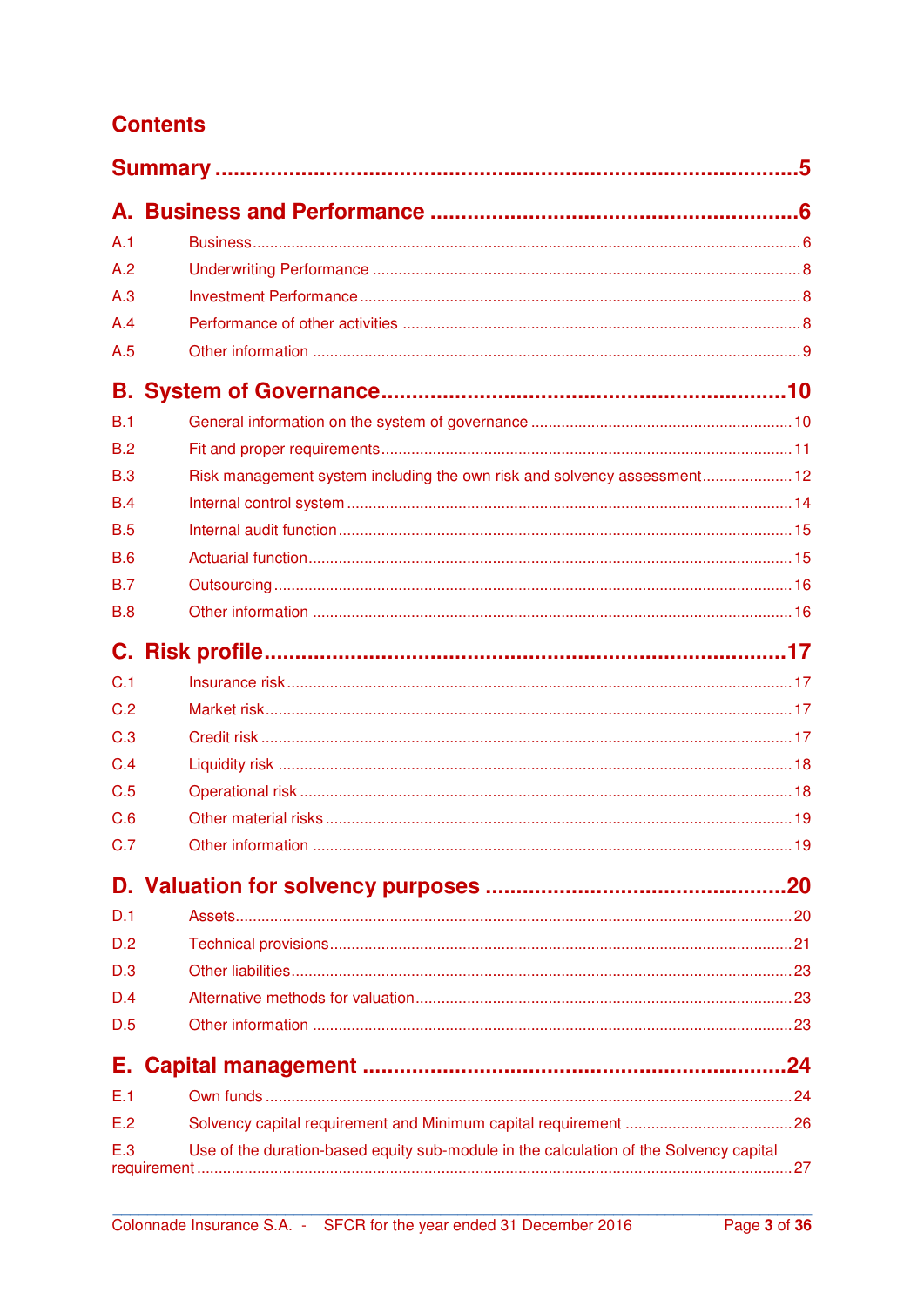|     | E.5 Non-compliance with the Minimum Capital requirement with the Solvency Capital |  |
|-----|-----------------------------------------------------------------------------------|--|
| E.4 |                                                                                   |  |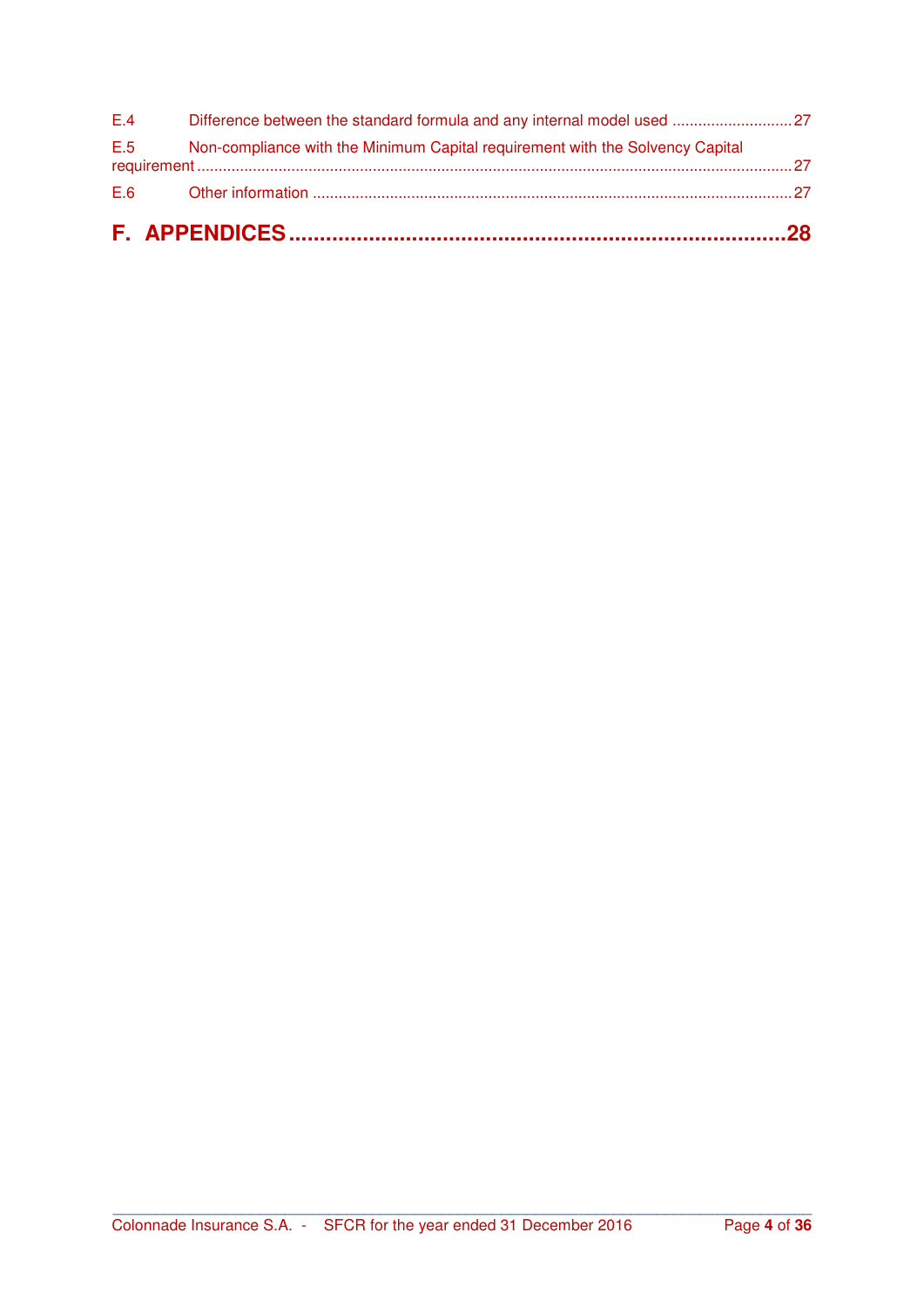## **Summary**

## **Purpose of report**

The Solvency II regulations came into effect on 1 January 2016 and require new reporting and public disclosure arrangements to be implemented by insurance companies within the European Union. This document is the first version of the Solvency and Financial Condition Report ("SFCR") that is required to be prepared annually by Colonnade Insurance S.A. ("the Company").

#### **A. Business and Performance**

This section summarises how the Company operates and how it has performed since commencing underwriting operations through branches established in Hungary, Slovakia and the Czech Republic during the first half of 2016. The Company's financial year runs to 31 December and it reports its results in Euro.

#### **B. System of Governance**

The Company maintains a strong framework for the control and management of the business. This section describes the key committees and functions which serve to provide sound and prudent management of our operations.

#### **C. Risk profile**

This section provides information regarding our risk management processes, for each of the principal risks faced by the Company.

#### **D. Valuation for solvency purposes**

The Solvency II regulations require the Company to value assets and liabilities on a different basis to that used in the Company's financial statements when assessing its solvency requirements. This section describes the main methods and assumptions used in the valuation.

#### **E. Capital management**

The Company holds capital, in excess of its regulatory requirements, to maintain its ability to pay its policyholders even if extreme events materialise. In order to assess its regulatory Solvency Capital Requirement, the Company uses the standard formula specified in the Solvency II legislation. This section summarises the assets held to meet the regulatory Solvency Capital requirement.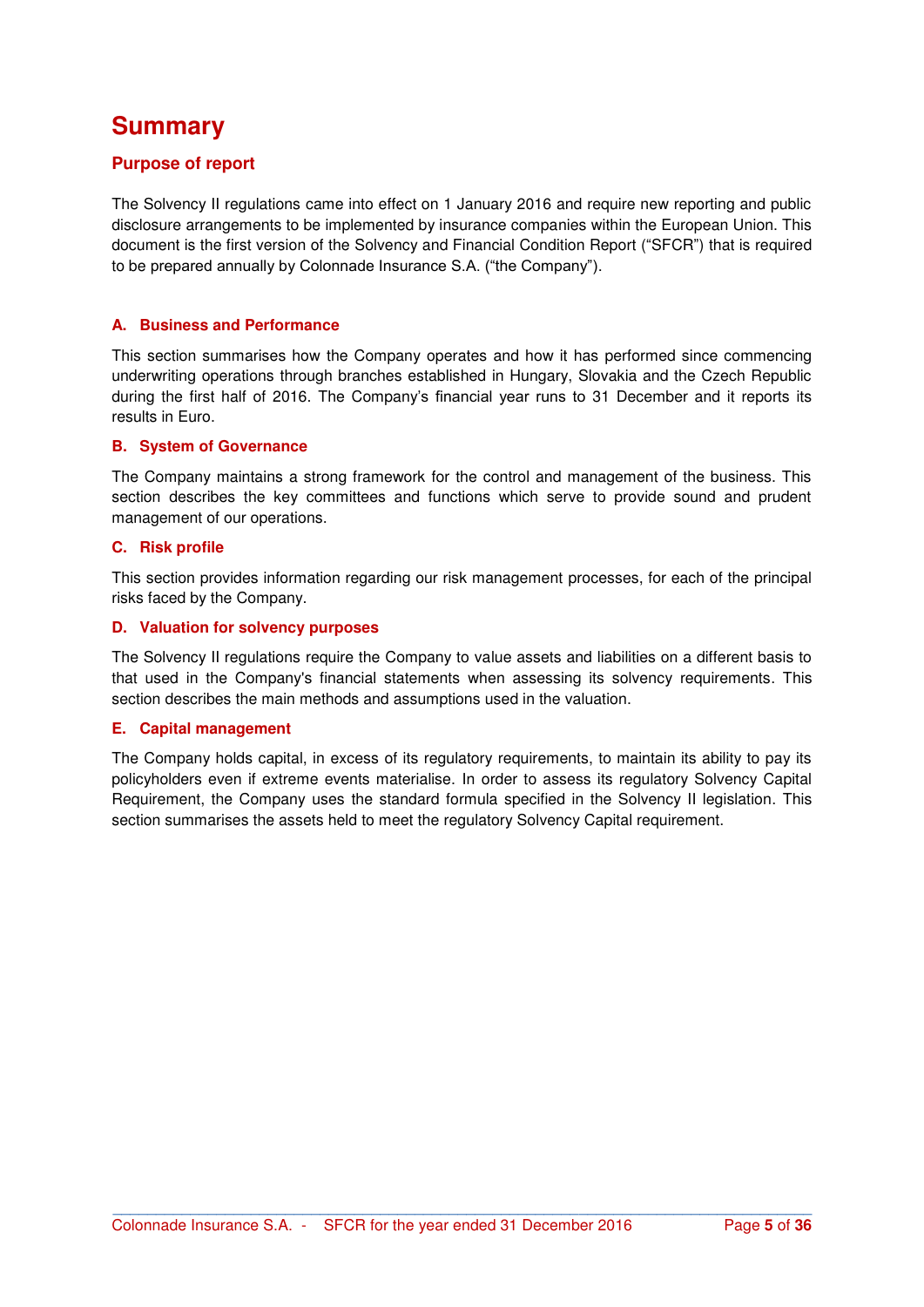## **A.Business and Performance**

## **A.1 Business**

#### *i. Business profile*

Colonnade Insurance S.A. ("the Company") is a Luxembourg insurer which is authorised to write all classes of non-life insurance business with the exception of class 10 (motor vehicle liability).

Through its branches, the Company offers a wide range of non-life insurance products, through personal and corporate lines, including property and liability insurance, household insurance, motor insurance (own damage), GAP<sup>1</sup> insurance and travel and accident insurance.

The Company's guiding principle is to underwrite "quality" business and not to necessarily look for "volume". Premium writings will be reduced in circumstances where unfavourable market conditions exist or when pricing does not compensate for the risk assumed.

#### *ii. Significant business events*

#### *Acquisition of QBE's Hungarian, Slovakian and Czech businesses*

On December 16, 2014, Fairfax Financial Holdings Limited ("Fairfax") entered into an agreement with QBE Insurance (Europe) Limited (''QBE'') to acquire QBE's insurance operations in the Czech Republic, Hungary and Slovakia (the ''QBE insurance operations''). *Fairfax is described overleaf.*

A new Luxembourg insurer, **Colonnade Insurance S.A.**, was established by Fairfax in July 2015 and branches of Colonnade were established in each of the Czech Republic, Hungary and Slovakia during the fourth quarter of 2015. The business and renewal rights of QBE's Hungarian, Czech and Slovakian insurance operations were transferred to the Company on February 1, 2016, April 1, 2016 and May 2, 2016 respectively. On these respective dates, the staff working in the QBE branches transferred to Colonnade.

#### *Acquisition of the renewal rights to AIG's businesses in Hungary, Slovakia, Czech Republic, Poland, Bulgaria and Romania*

In October 2016, it was announced that Fairfax will acquire renewal rights for the portfolio of local business written by the operations of American International Group, Inc. ("AIG") in Bulgaria, Czech Republic, Hungary, Poland, Romania, and Slovakia (the "AIG business") and assume AIG's employees and certain operating assets in these countries.

It is intended that this business will be underwritten by the Company.

The transactions with respect to Czech Republic, Hungary and Slovakia closed in April 2017 and the transactions with respect to the remaining countries are expected to close during the course of 2017.

#### *iii. Capital and solvency cover*

The Company's SCR (standard formula) cover ratio stood at 136% at 31 December 2016. In order to maintain solvency levels whilst writing the AIG business, a schedule of further proposed capital injections during 2017 and 2018 has been established. During 2017 to date, further capital of EUR 33.5 million (cash) has been injected into the Company, consistent with the schedule.

**\_\_\_\_\_\_\_\_\_\_\_\_\_\_\_\_\_\_\_\_\_\_\_\_\_\_\_\_\_\_\_\_\_\_\_\_\_\_\_\_\_\_\_\_\_\_\_\_\_\_\_\_\_\_\_\_\_\_\_\_\_\_\_\_\_\_\_\_\_\_\_\_\_\_\_\_\_\_\_\_\_** l <sup>1</sup> GAP insurance covers the difference between the actual cash value of a vehicle and the balance owed on the financing (car loan, lease, etc.).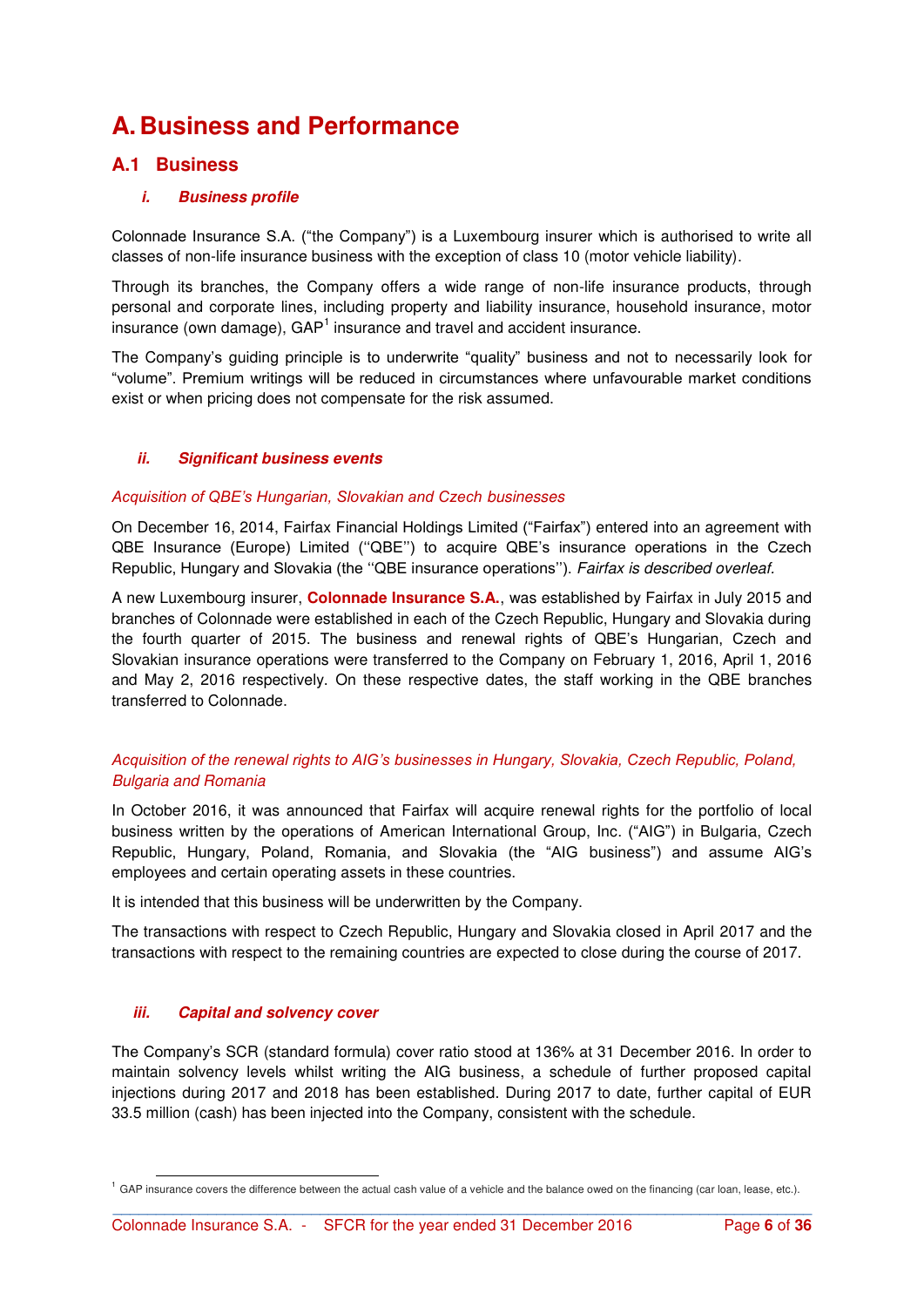#### *iv. About Fairfax*

The Company's shareholder is Fairfax Luxembourg Holdings S.àr.l., a company registered in Luxembourg.

The Company's ultimate parent is Fairfax Financial Holdings Limited ("Fairfax"), a major Canadian holding company whose common shares are listed on the Toronto Stock Exchange, and whose address is 95 Wellington Street West, Suite 800, Toronto, Ontario M5J 2N7, Canada.

Fairfax, through its subsidiaries, has an international insurance and reinsurance business which has a global underwriting reach with longstanding relationships and a broad product range. At each of its subsidiaries there is an experienced management team focused on underwriting discipline and prudent reserving. Management at these companies are committed to Fairfax's goals of underwriting profitability.

Fairfax [\(http://www.fairfax.ca/\)](http://www.fairfax.ca/) is described in summary detail below:

- Significant player in the P&C industry with US\$9.5 billion in gross premium, US\$8.5 billion in equity capital and over 10,000 employees (as at 31 December 2016).
- Strong long-term relationships developed over 30 years and multiple cycles.
- Global territorial reach in both insurance and reinsurance underwriting offices in over 30 countries.
- Over 140 discrete underwriting profit centers through our network of companies.
- Developed footprint in emerging markets (India, China, MENA, Brazil, South East Asia).
- **Fairfax culture is well known and respected within the industry.**

Fairfax's diversified operating platform is illustrated below:



From a European Union perspective, Fairfax has well established (re)insurance operations in the United Kingdom via its Lloyd's platforms (Brit, Advent and Newline), a London branch of Odyssey Re and the RiverStone run-off operations. The remaining European (re)insurance operations comprise Polish Re (Poland), branches of Odyssey Re in Paris and Stockholm, as well as Colonnade in Luxembourg (with existing branches in Slovakia, Hungary and Czech Republic and branches to be established in Poland, Romania and Bulgaria).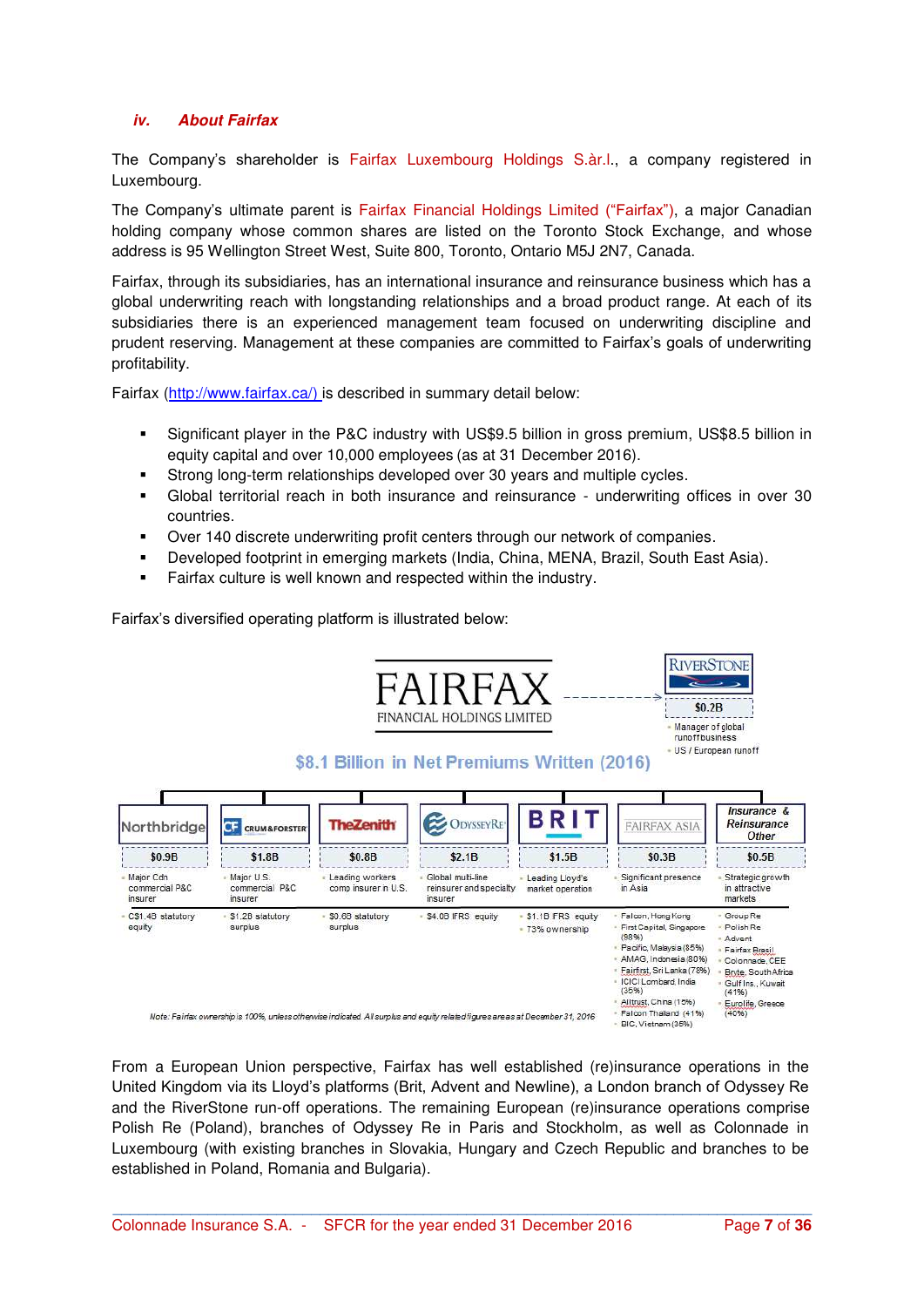#### *v. Summary Financial Performance*

The Company's summary income statement for the year ended 31 December 2016 is set out below:

| <b>Income Statement (EUR'000)</b> | 2016      |
|-----------------------------------|-----------|
| Net earned premium                | 7,516     |
| Claims Incurred                   | (2,976)   |
| Net operating expenses            | (13, 424) |
| <b>Underwriting result</b>        | (8,884)   |
| Other income and charges          | (340)     |
| Loss before tax                   | (9,224    |
| Taxes                             | (80)      |
| Loss for the financial period     | (9.30     |

The loss for the financial year reflects the start-up nature of the Company's operations.

### **A.2 Underwriting Performance**

The Company established branches in Hungary, the Czech Republic and Slovakia and commenced writing business in Hungary on 1 February 2016, in the Czech Republic on 1 April 2016 and in Slovakia on 2 May 2016.

During 2016, the Company wrote total gross premiums of EUR 16.7 million (across its three established branches in Hungary, Slovakia and Czech Republic). The premium volumes and combined ratio of 218.2% reflects the start-up nature of the Company's operations.

Given the start-up nature of the Company's operations, a commentary on the performance by line of business or territory is not considered meaningful.

### **A.3 Investment Performance**

As at 31 December 2016, the Company's investment portfolio was held entirely in cash (circa EUR 23.1 million), as was the case throughout the entire period. Reflecting the prevailing low interest rate environment, the investment return recorded during the period was not significant.

The Company is also parent to TIG (Bermuda) Ltd. and its balance sheet includes an asset of EUR 1.0 million in relation to its ownership of this entity. TIG (Bermuda) Ltd. is an insurance company authorised in Bermuda but has not written any new or renewing insurance business for at least the last 7 years. Its net assets comprise a cash / investment portfolio of approximately \$1 million (with nil liabilities).

**\_\_\_\_\_\_\_\_\_\_\_\_\_\_\_\_\_\_\_\_\_\_\_\_\_\_\_\_\_\_\_\_\_\_\_\_\_\_\_\_\_\_\_\_\_\_\_\_\_\_\_\_\_\_\_\_\_\_\_\_\_\_\_\_\_\_\_\_\_\_\_\_\_\_\_\_\_\_\_\_\_**

## **A.4 Performance of other activities**

There are no other activities to disclose.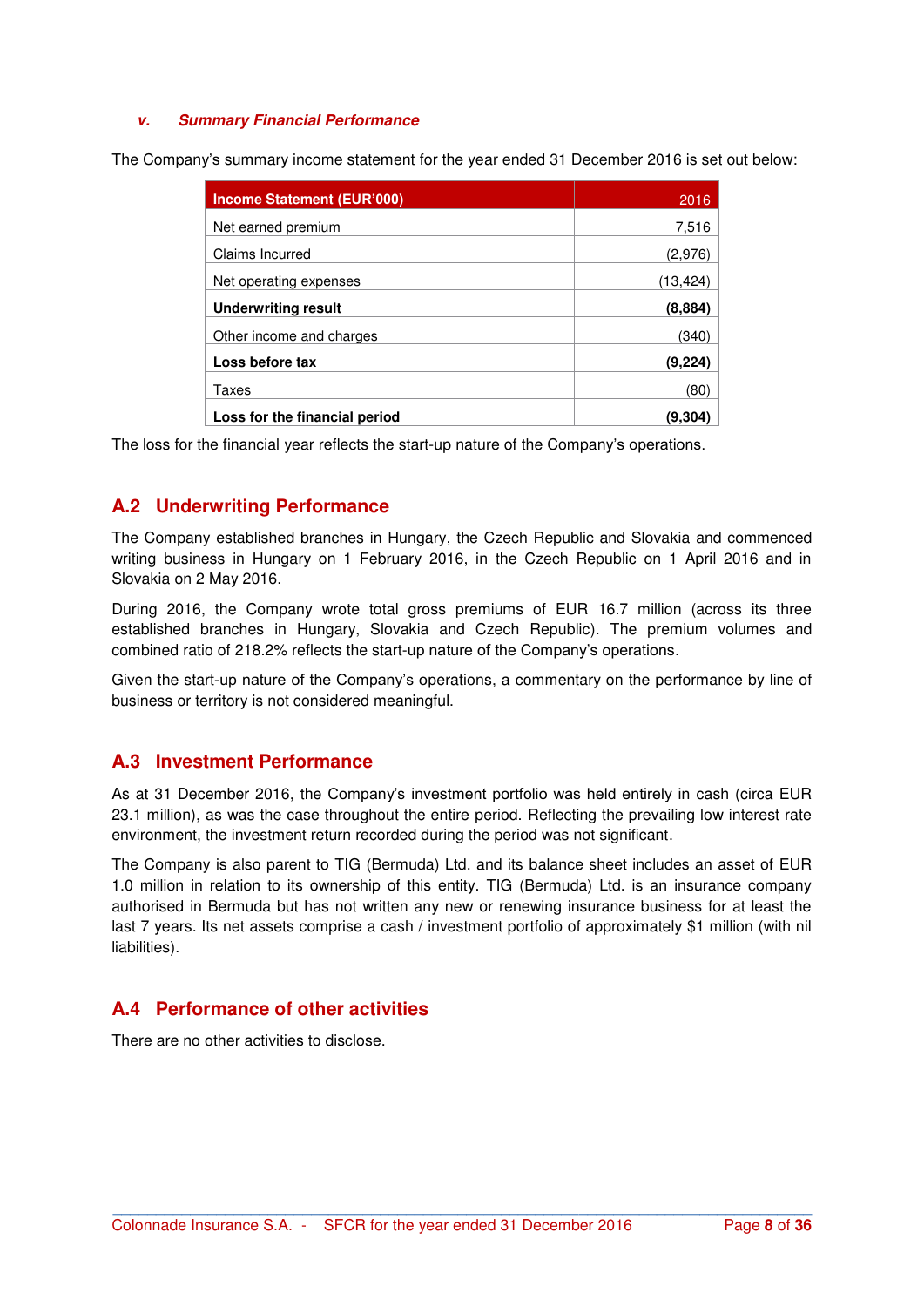## **A.5 Other information**

#### *i. Guarantee from Fairfax*

The Company benefits from a guarantee provided to it by Fairfax, under which it guarantees the performance of all (re)insurance business written by the Company. Under the terms of this agreement, Fairfax undertakes to pay all valid claims in the event of insolvency of the Company. The agreement remains in force until and automatically terminates on 31 December 2017 (unless renewed or extended by Fairfax) and covers all policies issued or renewed prior to the date of termination of the agreement.

#### *ii. Supervisory Authority*

The Company is regulated in Luxembourg by the Commissariat aux Assurances ("CAA") whose address is 7, boulevard Joseph II, L-1840 Luxembourg.

#### *iii. Auditor*

The Company's auditor is PwC whose address is 2 Rue Gerhard Mercator, 2182 Luxembourg.

#### *iv. Employees*

The average number of staff employed across the Company's operations in Luxembourg, Hungary, Slovakia and the Czech Republic during 2016 was 175.

#### *v. Head office address*

The Company's head office address is Rue Eugene Ruppert 20, L-2453 Luxembourg, R.C.S. Luxembourg B 61 605.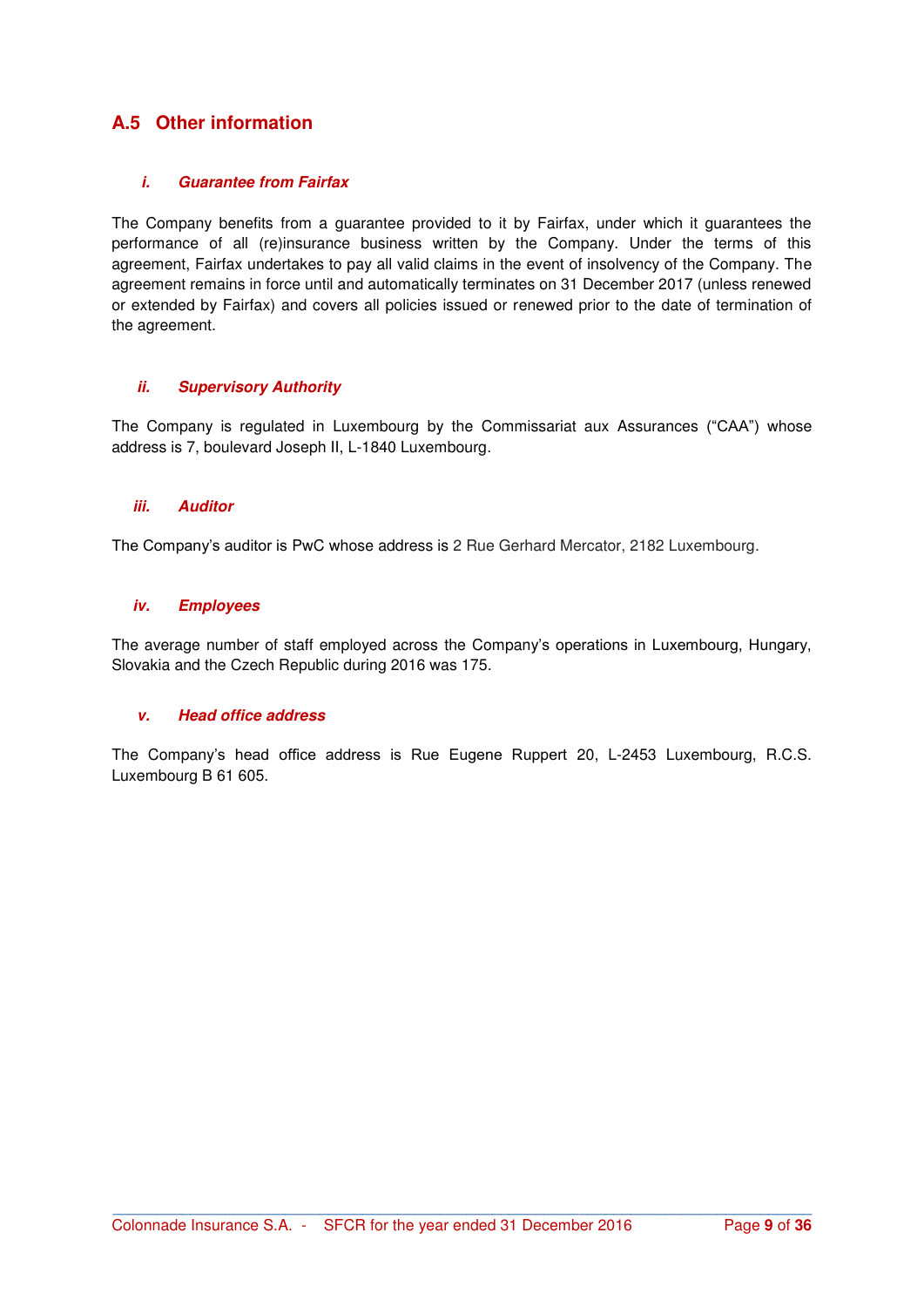## **B. System of Governance**

## **B.1 General information on the system of governance**

### *i. Introduction*

The Company has implemented a system of governance which provides for sound and prudent management. Risk management, compliance, internal audit and actuarial functions which are consistent with the needs of Company's operations have been established. The Company's staff and directors have the skills, knowledge and expertise to fulfil their allocated responsibilities. The system of governance is therefore considered proportionate to the nature, scale and complexity of the Company's business.

#### *ii. Management and Governance Structure*

The Company has a Board and, currently, four board committees being the Reserving Committee, Underwriting Committee, Investment & Foreign Exchange Committee and the Risk Management Committee (together with a Management Committee). The following diagram summarises the Company's governance structure and the key function holders and management (this chart has been updated to reflect the creation of an Audit Committee, reflecting the increased scale of the Company's operations, as well as the inclusion of branches to be established in Poland, Romania and Bulgaria during 2017).



\* Based in Luxembourg

The Board of Directors currently comprises five Directors: an executive Chairman, one executive Director and three independent non–executive Directors (listed overleaf).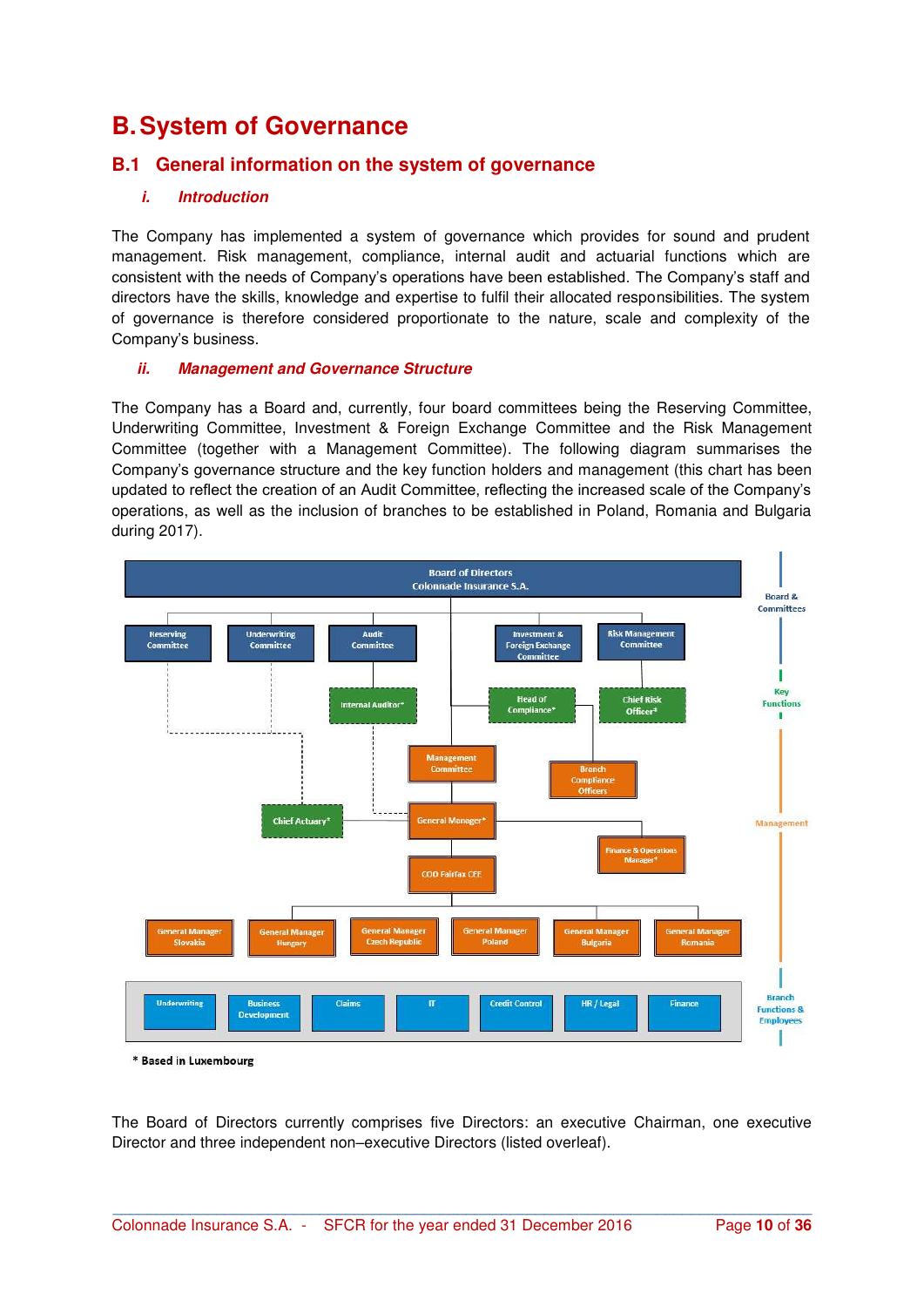The Board of Directors are:

- Mr. Ronald Schokking (Chairman)
- Mr. Frederick Gabriel (Independent)
- Mr. Marnix Wielenga (Independent)
- Mr. Leo de Waal (Independent)
- Mr. Jean Cloutier

Under the Board's terms of reference, the Board is required to meet at least four times a year.

The independent, non-executive Directors do not have any executive relationship with the wider Fairfax group. They bring a wide range of experience and expertise from both the insurance and general business sectors.

The Board oversees the conduct of the business and its senior management and is responsible for ensuring the maintenance of a sound system of internal control and risk management and for the approval of any changes to the capital, corporate and/or management structure of the Company.

### *iii. Remuneration*

The Company's remuneration structures are designed to motivate delivery of the Company's key business strategies, create a strong performance-orientated environment and reward achievement of meaningful targets over the short- and long-term.

Variable elements of executive remuneration (such as discretionary bonuses) packages are subject to a maximum percentage of their fixed annual salary. Further, variable elements of remuneration for staff within controls functions (such as actuarial, risk, compliance and internal audit) are determined independently from the performance of the operational units and areas that are subject to oversight by these functions.

#### *iv. Material transactions during the period*

The Company received capital injections amounting to EUR 14 million from its immediate parent during 2016. There were no further material transactions during 2016 between the Company and its immediate and ultimate parents, the Board members or management.

### **B.2 Fit and proper requirements**

The Company has adopted a Fitness and Probity policy to ensure that individuals who effectively run the Company or otherwise exercise control functions have adequate qualifications, knowledge and experience to enable sound and prudent management (fit) and are of good repute and integrity (proper).

Our Directors, senior managers and those exercising control functions must meet the following criteria, amongst others, to be deemed fit and proper:

- Possess appropriate experience, educational or professional qualifications;
- Display a high degree of competency in current and previous roles;
- Demonstrate at all times good integrity, honesty and sound ethical character;

The ongoing assurance of fitness and propriety of our Directors and senior managers is re-assessed annually. A register of all persons falling within the Fit and Proper regime is maintained by the Compliance function.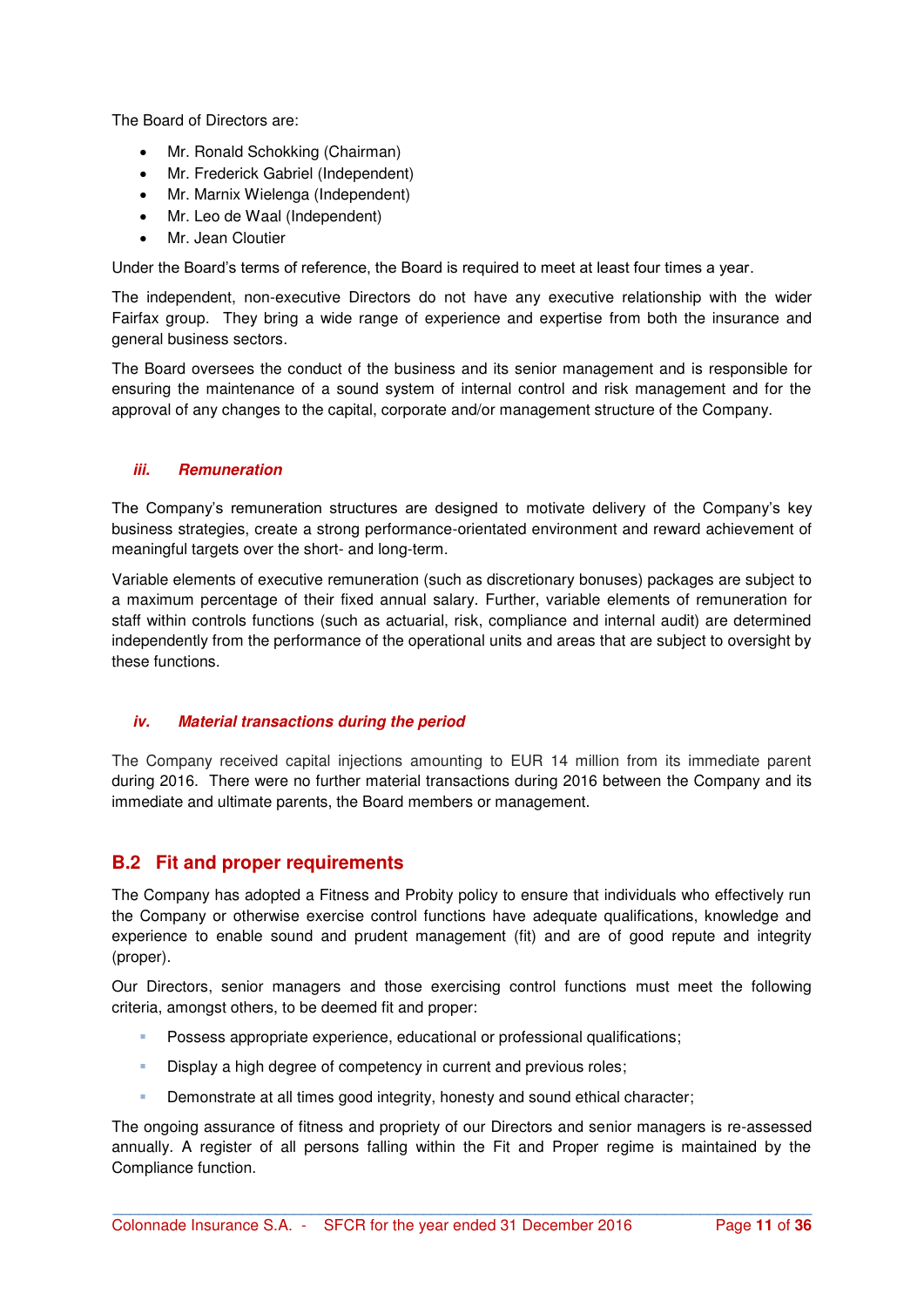## **B.3 Risk management system including the own risk and solvency assessment**

#### *i. Risk Management Framework*

The Company's Risk Management Framework ("RMF") has been designed to:

- Provide management and the Board of Directors with reasonable assurance that the organisation's business objectives will be achieved by aligning risk appetite and strategy, proactively responding to risks, reducing the number of operational incidents and losses, and identifying and managing cross-enterprise risks.
- **Facilitate deployment of capital.**
- **Ensure appropriate corporate governance practices are in place and successfully respond to** a changing business environment.
- Assist management in implementing a sound and risk-based internal control system and provide the risk reporting tools to be used to identify significant control lapses/weaknesses and monitor corrective action.
- Guide staff in understanding the risk assessment methodology and strengthen their risk awareness and capability to identify, manage and control business risks.
- Assist the internal audit function in implementing a risk-based audit process for their independent review of the Company's processes.

The key elements of the RMF are:

- **Identification:** Risk events, risks and relevant controls are identified, classified and recorded in the Company's risk register.
- **Monitoring:** Risks are assessed and controls are evaluated. On a quarterly basis the Risk Register is reviewed for any changes in the risk assessment (both inherent and residual).
- **Management:** The information resulting from risk identification and measurement is used to improve how the business is managed. For example, key risk indicators (KRIs) are monitored quarterly to provide early warning of any changes in the Company's risk profile.

The key categories of risk facing the Company include: insurance, market, credit, liquidity and operational risks. The key governance bodies involved in the risk management process in the Company are set out below:

- The **Board** has ultimate responsibility for the oversight of the business and setting the strategy and risk appetite.
- The responsibilities of the **Audit Committee (to be established)** will include monitoring the Company's financial reporting process; monitoring the effectiveness of the Company's systems of internal control, internal audit and risk management; monitoring the statutory audit of the statutory financial statements; and reviewing and monitoring of the independence of the statutory auditors.
- The **Reserving Committee** oversees the setting of the Company's reserves.
- The **Underwriting Committee** oversees the development of, and adherence to, the Company's Underwriting Policy.
- The **Investment & Foreign Exchange Committee** oversees the management of the Company's investment portfolio by Hamblin Watsa (a Fairfax company), ensuring compliance with the investment guidelines established by the Board.

**\_\_\_\_\_\_\_\_\_\_\_\_\_\_\_\_\_\_\_\_\_\_\_\_\_\_\_\_\_\_\_\_\_\_\_\_\_\_\_\_\_\_\_\_\_\_\_\_\_\_\_\_\_\_\_\_\_\_\_\_\_\_\_\_\_\_\_\_\_\_\_\_\_\_\_\_\_\_\_\_\_**

The **Risk Committee** oversees the Company's risk-management system.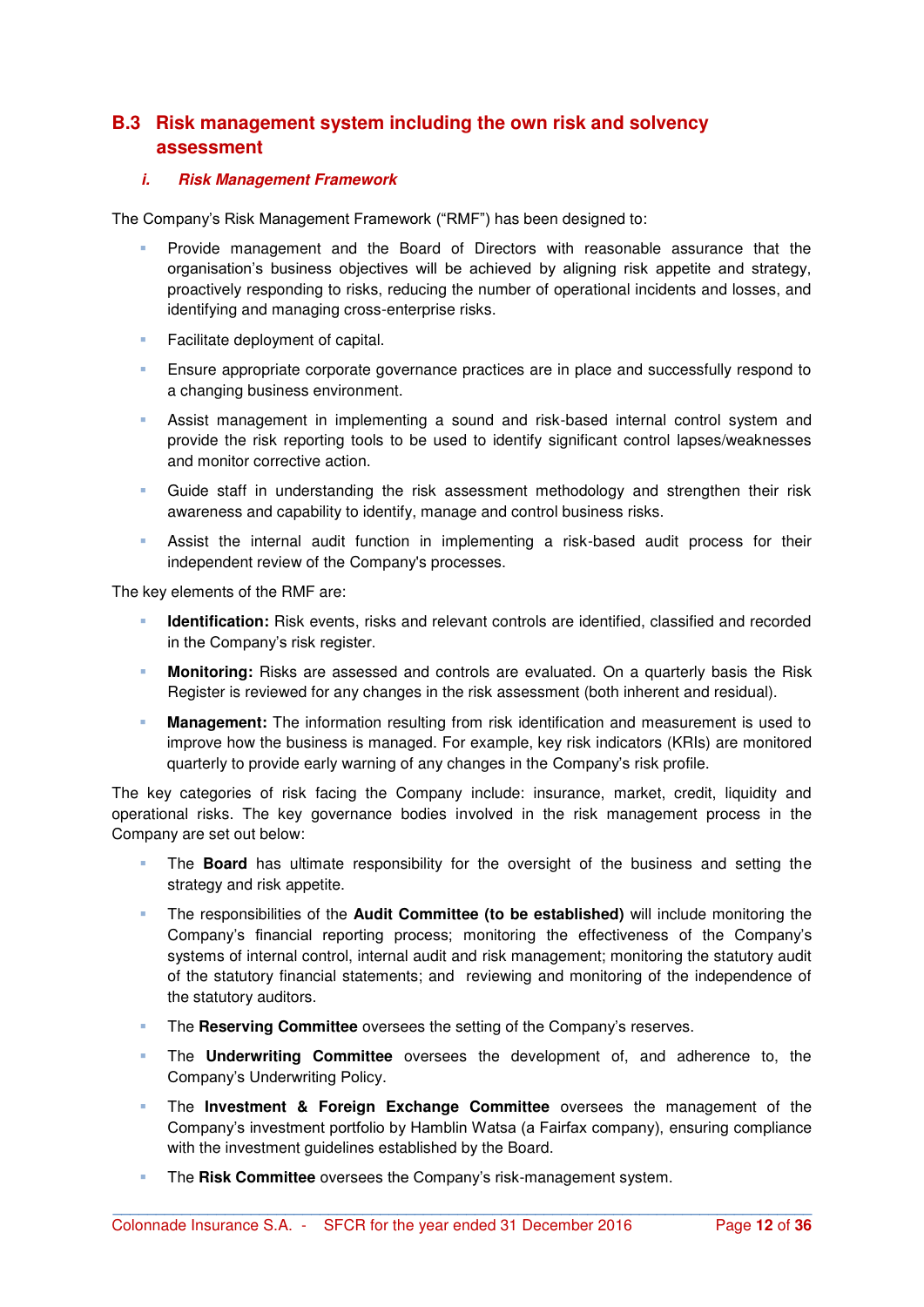The objective of the **Management Committee** is to take decisions, or to establish the basis on which all decisions are taken, required to execute the [strategy](http://www.electrocomponents.com/about-us/strategy) determined by the Board, including all major operational decisions.

The Company's strategy for managing its risks includes:

- Identifying and analysing risk through a disciplined risk management process;
- Mitigating, transferring or avoiding risks that do not fit our business objectives;
- Retaining risk within an agreed risk appetite with appropriate levels of capital.

#### *Risk appetite*

The Board sets the Company's risk appetite at an overall level and each of the key categories of risk. The risk appetite will be reviewed on an annual basis to ensure that it appropriately captures the risks faced by the Company, and that it aligns to the Company's business and strategic objectives.

The Board receives a quarterly update on performance against the risk appetites. Regular management team meetings and committee meetings taken place that monitor limits and implement remedial actions as required.

#### *ii. Risk Management processes*

This section summarises the Company's processes and tools to identify, measure, monitor, manage and report the risks to which the Company is exposed.

#### *Risk identification*

The following tools and processes are used in the risk identification process:

- **Risk Register**: The Chief Risk Officer maintains a Risk Register which ensures all risks and controls are recorded and categorised.
- **Monitoring of risk events**: All employees are required to report all actual and near-miss risk events to the Chief Risk Officer.
- **Emerging risk analysis**: The Board and senior management periodically review the potential for risks not yet on the register to adversely impact the Company. These risks are reviewed and monitored in the business, and then added to the Risk Register if material enough.

#### *Risk measurement*

The following tools and processes are used to quantify the risks faced by the Company:

- **Stress testing:** The Company performs stress testing as part of its ORSA process, and reports the results to the Risk Committee.
- **Qualitative assessments:** where identified risks are not quantifiable, a view on the likely materiality and nature of such risks is undertaken by the Chief Risk Officer. These risks are reported to the Risk Committee in the same way as quantifiable risks.

#### *Risk management, monitoring and reporting*

One of the key objectives of the RMF is to provide senior management and the Board with relevant risk information. The following processes and tools are in place to ensure risks are effectively monitored and escalated:

 **Risk policies:** The Company has developed policies for each of the key risk categories which set out the roles of each committee and the process to be followed to monitor and report risks.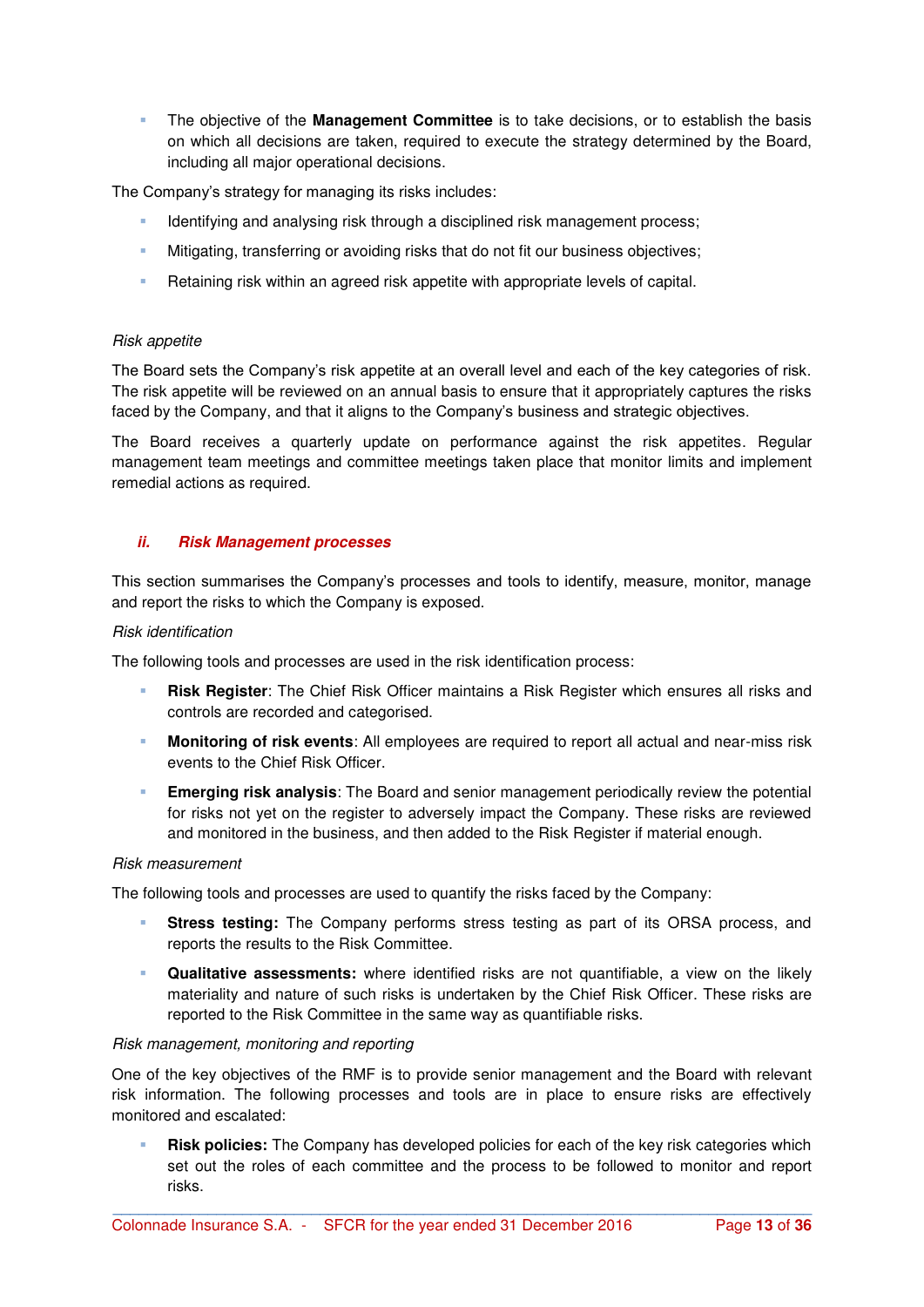- **Oversight by the Risk, Investment & Foreign Exchange and Reserving and Underwriting committees:** These Board-level committees, which meet quarterly, receive periodic updates from the Chief Risk Officer to ensure that risks are effectively monitored and reported.
- **Chief Risk Officer updates to the Board:** A quarterly update from the Company's Chief Risk Officer is provided which sets out the key changes to the Company's key risk indicators ("KRIs") and a summary of the key risk activities since the last update.

#### *iii. Own risk and solvency assessment*

Annually, or more frequently, if the Company's circumstances materially change, the Company prepares an ORSA. The objective of the ORSA is to enable the Board to assess its capital adequacy given its assessments of the risks facing the Company and to enable meaningful strategic decisions to be made.

The ORSA outcomes are used to facilitate strategic decision making. The capital management process is a key part of the overall ORSA process as capital considerations are critical in making key strategic decisions.

An annual ORSA report is produced which summarises the outcomes of the above process, in accordance with the full Solvency II requirements. This report is reviewed and approved by the Board, who have ultimate responsibility for the ORSA process.

## **B.4 Internal control system**

#### *i. Overview*

The Company's internal controls framework is made up of:

- The control environment the culture and organisational structures that support sound internal control;
- Risk assessment to determine controls that should be implemented to manage identified risks to within tolerance levels;
- Control activities the elements of effective control design and operation;
- Information and communication reporting lines to report achievement of goals and adverse reporting to the Board and its sub-committees; and
- Monitoring and oversight supporting the oversight and governance of internal control.

In order to ensure the ongoing effectiveness and efficiency of the control framework, the Company operates a "three lines of defence model".

Controls are the responsibility of the business and relevant line management, i.e. the 'first line of defence'. As the first line of defence, line management is responsible for monitoring day to day adherence to this framework within its area of jurisdiction. There is close interaction between management based in Luxembourg and those located in the Company's branch offices.

Assurance, or the 'second line of defence', is provided by employees who are independent from business line management. Assurance functions include Risk Management and Compliance. Second line of defence assurance functions monitor compliance to the control framework. Breaches are reported to the Board and the Risk Committee on an exceptions-basis as appropriate.

**\_\_\_\_\_\_\_\_\_\_\_\_\_\_\_\_\_\_\_\_\_\_\_\_\_\_\_\_\_\_\_\_\_\_\_\_\_\_\_\_\_\_\_\_\_\_\_\_\_\_\_\_\_\_\_\_\_\_\_\_\_\_\_\_\_\_\_\_\_\_\_\_\_\_\_\_\_\_\_\_\_**

The third line of defence is provided by Internal Audit and the (to be established) Audit Committee.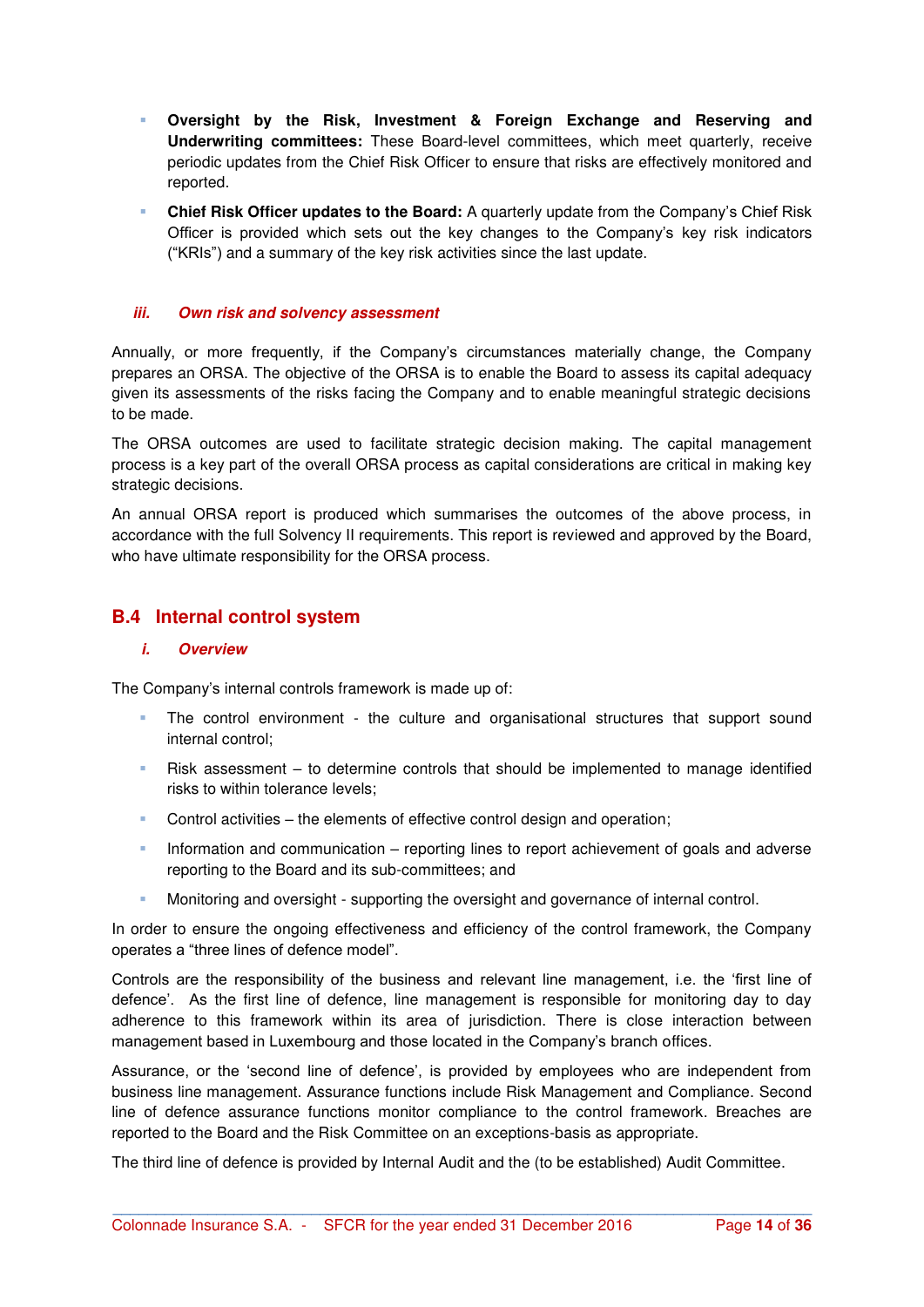Ultimate responsibility for implementing and monitoring the Internal Control Framework resides with the Board. The Internal Control Framework is reviewed and approved by management and the Board on an annual basis.

#### *ii. Compliance*

The Company has appointed a Luxembourg based Compliance Officer who works closely with staff at branch level and is responsible for ensuring that all external compliance obligations, and internal Fairfax requirements, are appropriately addressed.

The responsibilities of the Compliance Officer are carried out under a compliance programme that sets out its planned activities, such as the implementation and review of specific policies and procedures, compliance risk assessment, compliance testing, and educating staff on compliance matters. The compliance programme is risk-based and subject to oversight by the Board to ensure appropriate coverage and co-ordination among risk management functions.

The Compliance Officer reports on a regular basis to the Board on compliance matters. In the event that any compliance breaches or deficiencies have been identified, the Compliance Officer will report on the corrective measures recommended to address them, and on corrective measures already taken.

### **B.5 Internal audit function**

The Company has appointed a Luxembourg based Internal Auditor. The Internal Auditor is responsible for evaluating the effectiveness and adequacy of the internal control system and other areas of governance within the Company.

Internal Audit activity is driven by a three year Internal Audit planning cycle which covers all areas of the Company's activities. A "rolling" three year Internal Audit plan, together with the proposed internal audit activities for the coming year, is approved by the Board annually. This utilises a risk based approach to ensure that the internal audit plan provides adequate coverage of business activities with a particular focus on the higher risk areas of the business.

The Internal Auditor is supported, as required, by *ffh* Management Services (based in Dublin). *ffh* Management Services, a Fairfax subsidiary, has extensive internal audit experience and provides internal audit services to a number of Fairfax subsidiaries.

### **B.6 Actuarial function**

The Company's Luxembourg based Chief Actuary is responsible for setting the Company's technical provisions, which are developed in accordance with Fairfax Group reserving policies and local requirements (including Solvency II). The Chief Actuary is also a member of the Company's Reserving Committee and Underwriting Committee. Additionally, amongst other duties, the Chief Actuary is responsible for preparing an opinion on the Company's underwriting policy and the adequacy of the reinsurance arrangements in place as well as contributing to the effective implementation of the risk management system.

In discharging these duties, the Chief Actuary works closely with actuarial resources located in the Company's branches as well as other business functions; namely Underwriting, Finance, Risk Management, Claims and Operations.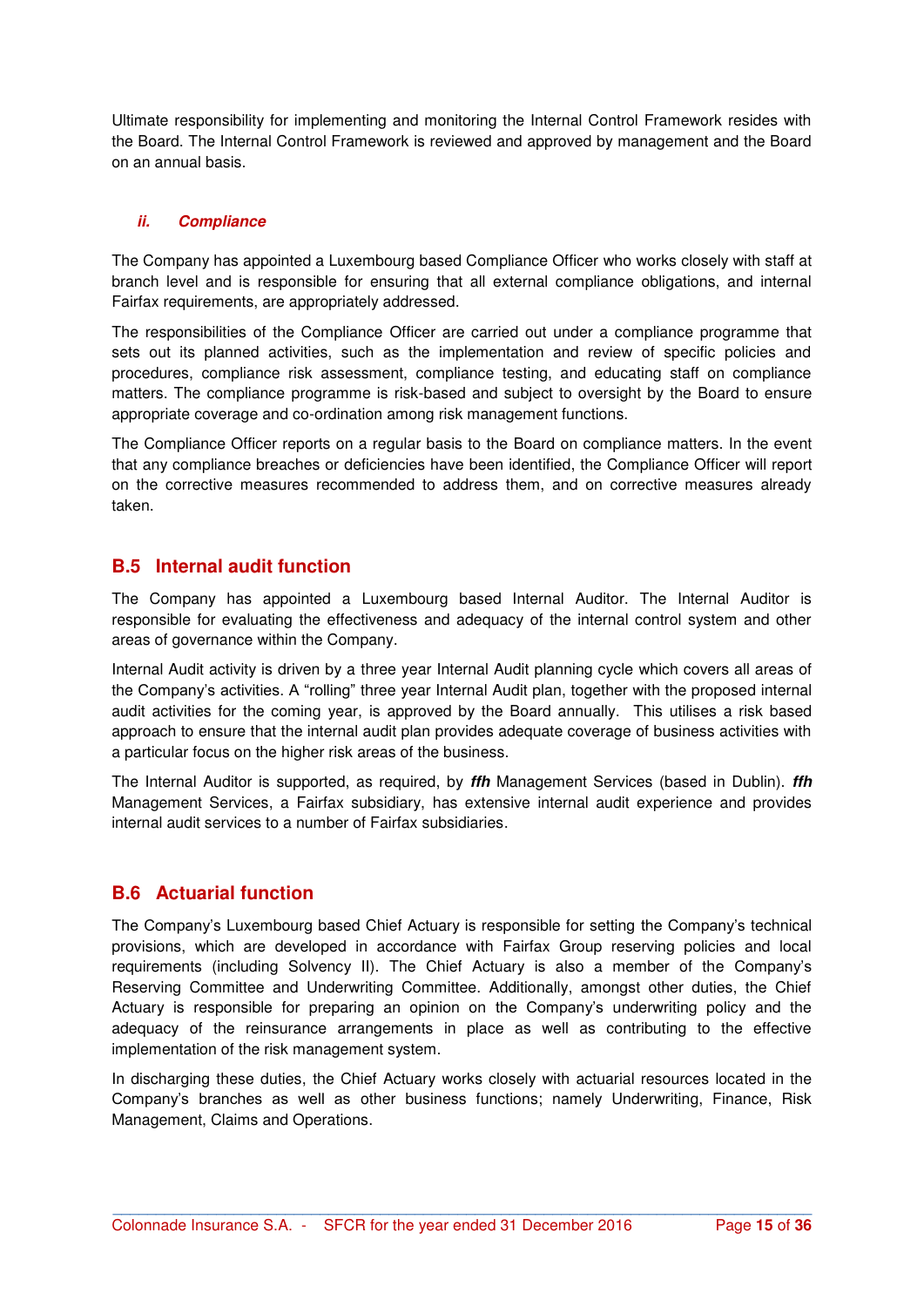## **B.7 Outsourcing**

The Board of Directors are responsible for all of Colonnade's activities, irrespective of whether the function is outsourced or not.

Intra company outsourcing arrangements are subject to the same level of diligence and monitoring as third party service providers. Terms are negotiated on an arm's length basis.

A Fairfax group company, *ffh* Management Services, located in Ireland, provides IT Administration & Support services, including Business Continuity Management, to the Company and provides financial reporting, risk management (supporting the CRO in Luxembourg) and internal audit (supporting the Internal Auditor in Luxembourg) support as may be required.

At year end December 2016, the Company was solely invested in cash. However, any investment portfolio that the Company may hold in future periods will be managed by Hamblin Watsa Investment Counsel Ltd, a wholly owned subsidiary of Fairfax.

Furthermore, Fairfax's head office (in Toronto) provides legal, tax and tax planning, actuarial (as may be required) support to the Company.

Responsibility for overseeing each of the outsourced activities is assigned to an individual within the Company who has the requisite knowledge and experience.

The Company's outsourcing policy is reviewed and approved by both management and the Board each year and more frequently, if required.

## **B.8 Other information**

All relevant information regarding the Company's risk profile is considered to be included in sections B1-B7 above.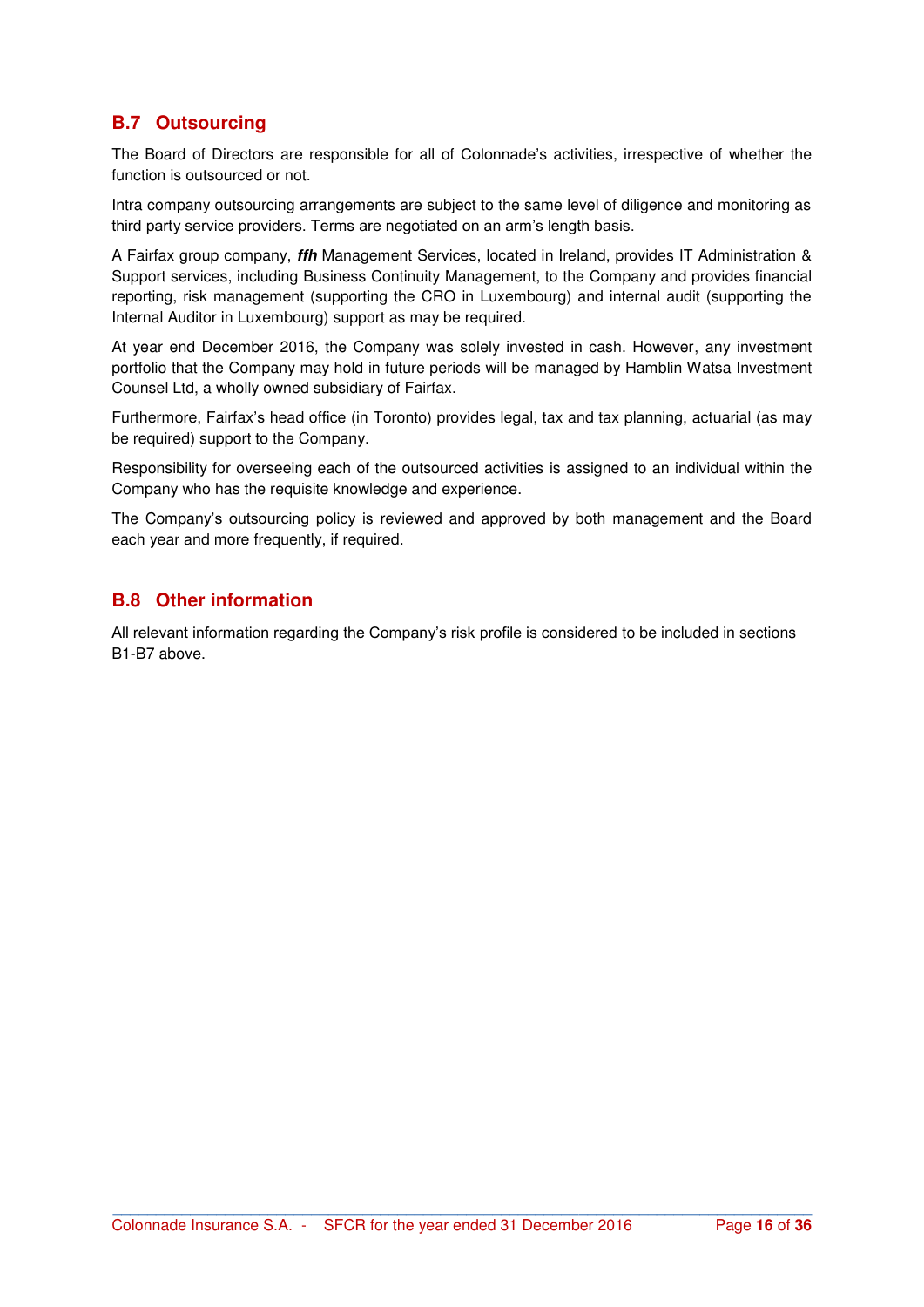## **C. Risk profile**

The Company's activities expose it to a number of key risks which have the potential to affect its ability to achieve its business objectives. The main risks facing the Company's business include insurance (reserving and underwriting), credit, market, liquidity and operational risks. The Company's approach to managing these risks is as follows:

## **C.1 Insurance risk**

### *i. Underwriting risk*

Underwriting risk includes both the risk of inappropriate underwriting and inadequate pricing. The Company, since commencing operations earlier in 2016, is following the disciplined underwriting approach taken by the branches (under QBE ownership) historically, led by experienced teams of managers and underwriters. This philosophy and approach will continue.

Underwriting is subject to a number of protocols such as underwriting authorities, guidelines, rate monitoring and peer review. Underwriting is overseen by the Underwriting Committee, which monitors and reports on performance against plan.

Control structures are in place to mitigate the risk of accumulations of loss from catastrophic events and the Company is further protected by the reinsurance programme comprising a range of quota share and excess of loss contracts that cover the different lines of business written by the Company (for example, the Company's net exposure to a natural catastrophe event is limited to EUR 2 million).

### *ii. Reserving risk*

This is the risk that unpaid loss reserves prove to be inadequate. The Company has recorded gross reserves for unpaid losses of EUR 1.9 million (in addition to a gross unearned premium reserve amounting to EUR 8.5 million) in the Luxembourg GAAP financial statements for the year ended 31 December 2016.

The Company has appointed a Chief Actuary, who is based in Luxembourg, to assess reserving levels, working in close cooperation with underwriting and claims staff within each of the branches. Oversight of reserve setting is the responsibility of the Reserving Committee which meets at least quarterly. Fairfax's group actuarial team in Toronto also reviews the final reserve selections.

## **C.2 Market risk**

At 31 December 2016, the Company's investment portfolio was comprised solely of cash (EUR 23.1 million), with the exception of an investment in a subsidiary, TIG (Bermuda) Ltd., recorded at EUR 1 million. Therefore, the Company's market risk exposure is not significant (and predominately results from currency risk exposure given that the Company underwrites contracts denominated in Czech Koruna, Hungarian Forints and Euros, whilst the cash balances are largely denominated in Euros).

## **C.3 Credit risk**

This is the risk that one party to a financial arrangement will fail to discharge an obligation and cause the other party to incur a financial loss. The main sources of credit risk relate to:

 **Reinsurers:** through the failure to pay valid claims against a reinsurance contract held by the Company.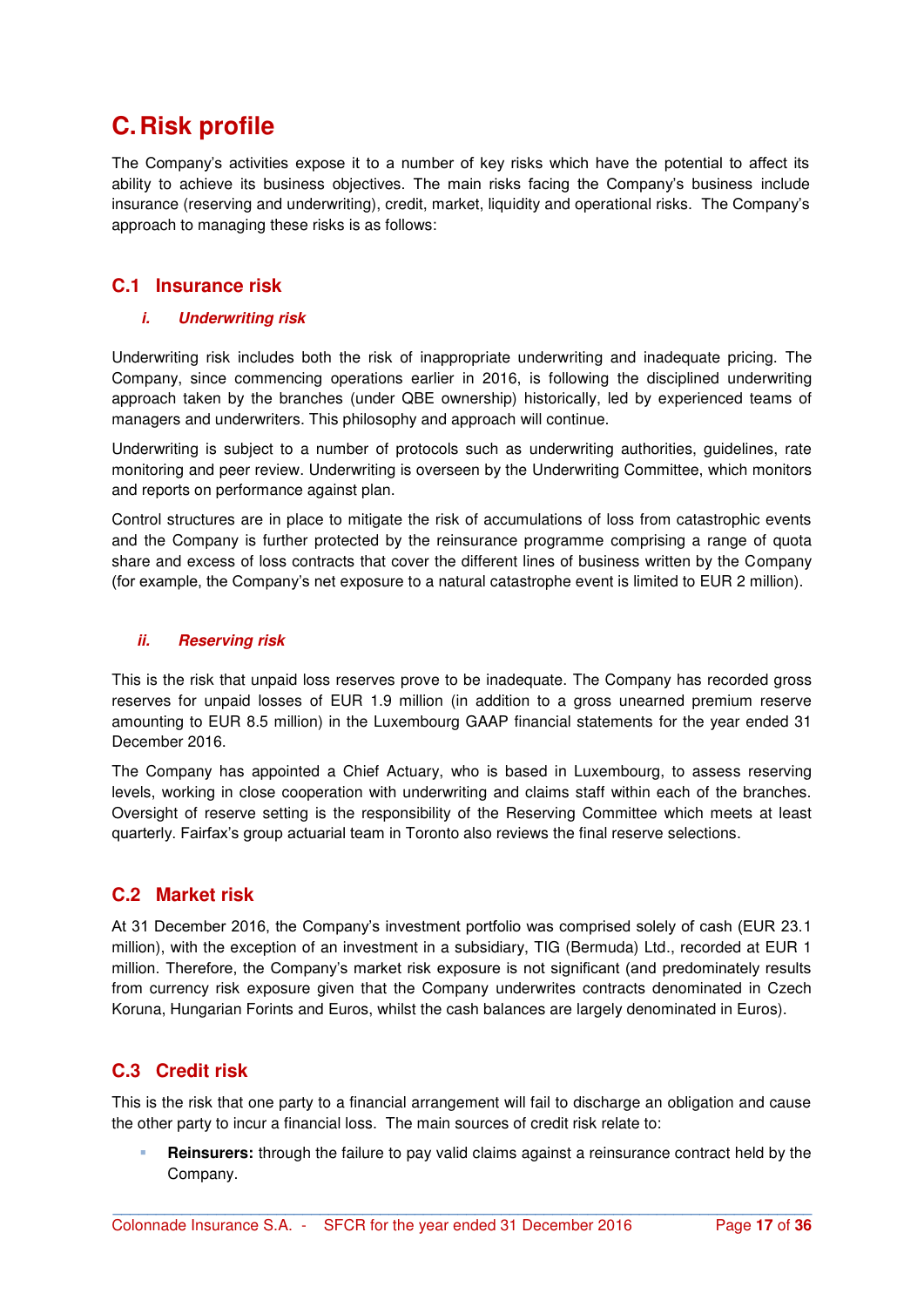- **Premium debtors**: where a broker, intermediary or policyholder fails to pass on premiums or claims collected or paid on behalf of the Company.
- **Investments:** through the issuer default of all or part of the value of a financial instrument or the market value of that instrument.

#### *Reinsurance credit risk*

Credit risk from reinsurers is controlled through only transacting with reinsurers that meet certain minimum requirements and that have been approved by the Fairfax Reinsurance Security Committee in advance.

At 31 December 2016, the Company's balance sheet exposure to reinsurers is limited and relatively small, the largest exposure is Swiss Re who provided 35% of capacity on the Risk XL and Cat XL contracts in 2016 (which amounts to less than EUR 0.1 million of premium).

#### *Premium debtors credit risk*

The Company's premium debtors arising from direct insurance and reinsurance operations are EUR 4.6 million and EUR 0.8 million respectively. Debtors are valued at the lower of their nominal or estimated realisable value. The credit risk associated with these receivables is considered low.

#### *Investment credit risk*

Credit risk relating to financial investments and cash and cash equivalents is monitored by the Investment & Foreign Exchange Committee, which is responsible for the management of investment credit risk.

At 31 December 2016, the Company has an exposure to credit risk in relation to cash held with credit institutions (EUR 23.1 million). Cash is placed, in accordance with established policy, with credit institutions having a rating of at least A-.

## **C.4 Liquidity risk**

This is the risk the Company, though solvent, may encounter difficulty in meeting obligations associated with financial liabilities as they fall due.

The Company monitors the levels of cash and investments to ensure liquidity requirements are addressed. The Company's exposure to liquidity risk is considered low, given the significant cash balances held at 31 December 2016 (EUR 23.1 million) and throughout the reporting period.

## **C.5 Operational risk**

Operational risk is defined as the risk of loss resulting from inadequate or failed internal processes, people, and systems, or from external events.

Managing day-to-day operational risk is the responsibility of the line managers, both within Luxembourg and the branch offices. This includes responsibility for managing claims risks through policies and procedures including defining authority levels, protocols for management oversight, an automated system to support and report on major claims activity and a formal review process for major claims. The Company's investment managers are responsible for establishing processes and controls to ensure an effective risk management framework with regard to investments. Operational risks through exposures to key counterparties like banks are managed by the Luxembourg management team whereas risks arising from relationships with brokers and other local counterparties are the responsibility of local branch managers.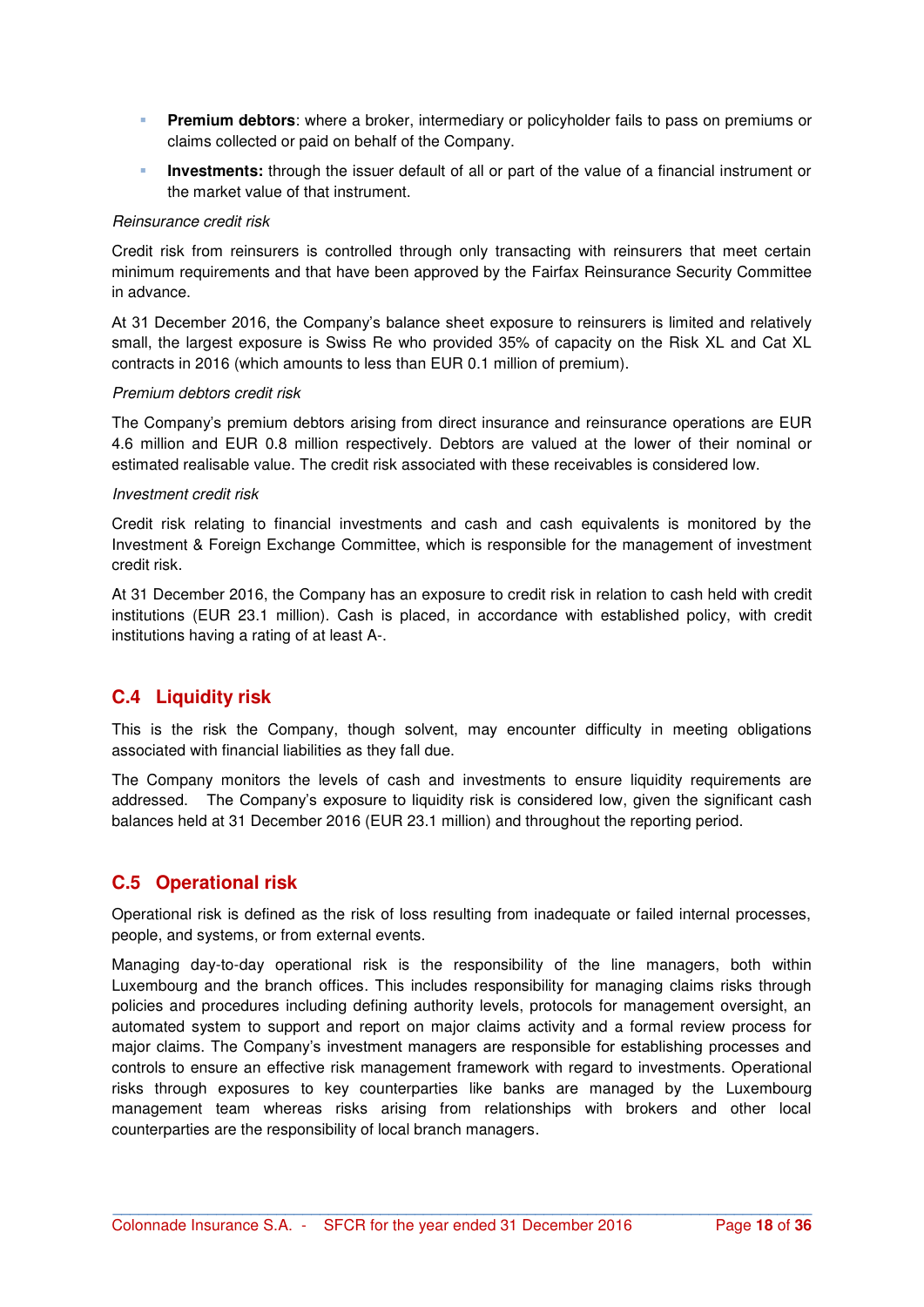## **C.6 Other material risks**

As at 31 December 2016, the execution risk associated with the acquisition of the renewal rights to the AIG businesses (as described in section A.1) was significant. However, an extensive programme of work was undertaken, which commenced in 2016 and continued into 2017, to ensure the Company's readiness to on-board the AIG business, employees and assets by the transaction closing date in each of the relevant countries.

## **C.7 Other information**

#### *Off-balance sheet positions*

The Company does not transfer any risk to off-balance sheet or Special Purpose Vehicles.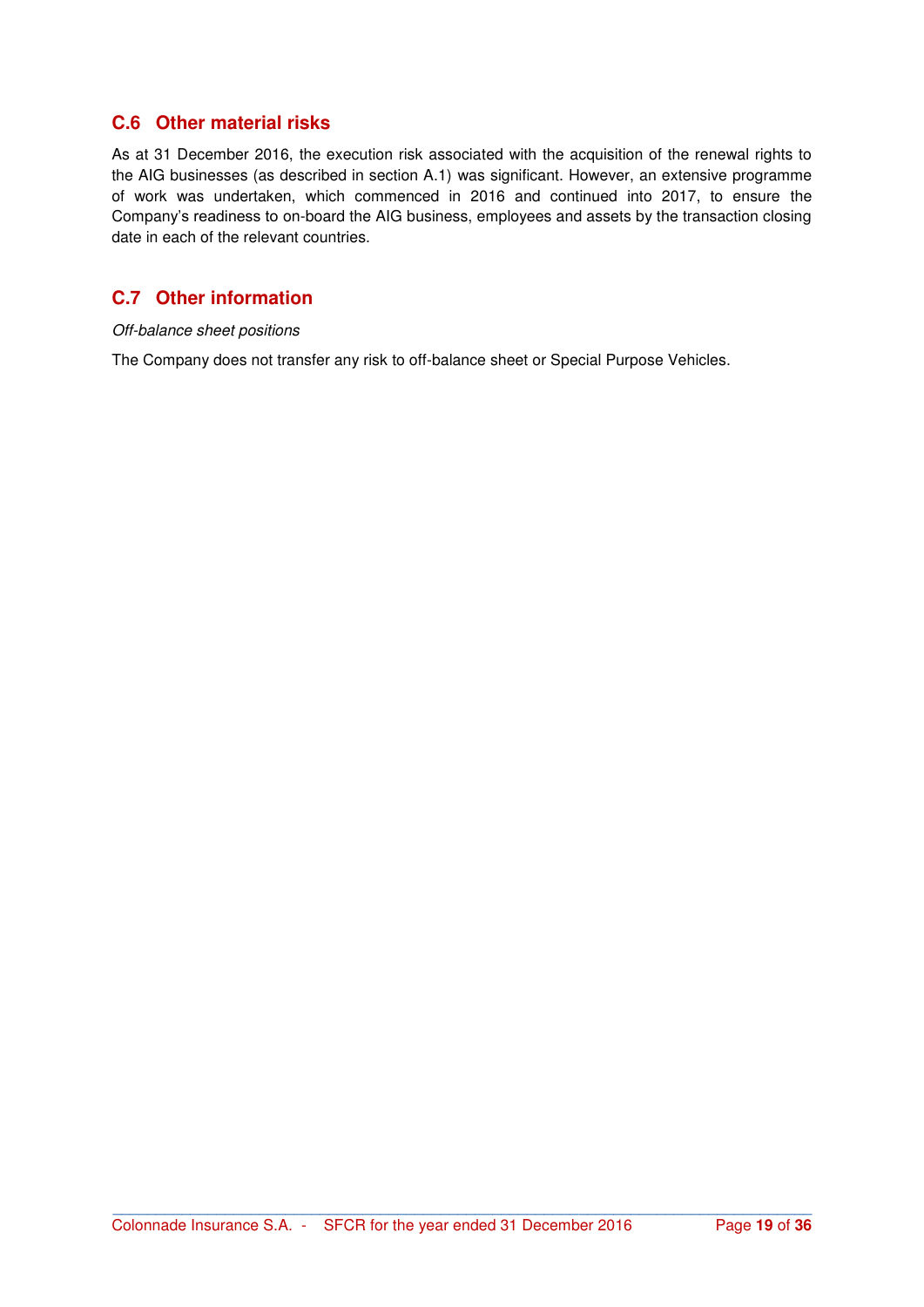## **D. Valuation for solvency purposes**

The Company prepares its financial statements on a going concern basis and in accordance with Luxembourg GAAP ("Lux GAAP").

At 31 December 2016, the Lux GAAP financial statements recorded shareholder's equity amounting to EUR 26.4 million. This consists of EUR 9.5 million of subscribed capital (of which EUR 7 million was unpaid), a share premium account of EUR 27.8 million, a legal reserve of EUR 0.95 million and retained losses of EUR 11.9 million.

The difference between the shareholder's equity in the Lux GAAP financial statements (EUR 26.4 million) and the excess of assets over liabilities on the Solvency II balance sheet (EUR 17.3 million), as set out in the appendix, amounts to EUR 9.1 million and results from the differing valuation / balance sheet treatment of certain assets and liabilities, such as technical provisions. These are described below.

## **D.1 Assets**

The differences in valuation / balance sheet treatment of assets between Lux GAAP and Solvency II are discussed below.

#### *i. Subscribed, uncalled and unpaid share capital (EUR 7 million)*

Subscribed, uncalled and unpaid share capital of EUR 7 million is shown as an asset and included within shareholder's funds on the Lux GAAP balance sheet.

Under Solvency II rules, uncalled and unpaid share capital is considered "ancillary own funds" (an off balance sheet item) and, subject to the approval of the regulator, may be used to meet a company's solvency capital requirement (subject to certain limits). The CAA has given its approval to the Company for its use of the EUR 7 million subscribed, uncalled and unpaid share capital as Tier 2 ancillary own funds.

#### *ii. Deferred Acquisition Costs (EUR 1.9 million)*

Deferred Acquisition Costs of EUR 1.9 million on the Lux GAAP balance sheet are fully earned under Solvency II rules, in line with the full earning of associated gross Unearned Premium reserve (EUR 8.5 million).

#### *iii. Intangible assets (EUR 0.7 million)*

For Solvency II purposes, intangible assets recognised in the Lux GAAP financial statements (being policy data rights; software; and concessions, patents, licences and trademarks) at EUR 0.7 million have been ascribed a nil value.

#### *iv.* Reinsurance recoverables (EUR 0.5 million lower on Solvency II balance sheet)

EUR 0.75 million of ceded UPR on the Lux GAAP Balance Sheet is recognised within the technical provisions on a Solvency II basis.

#### *v. Deferred Tax Asset (EUR 1.1 million on Solvency II balance sheet)*

The Solvency II balance sheet includes a deferred tax asset of EUR 1.1 million, arising from trading losses incurred at the level of the Company's branches, which is not allowable under Lux GAAP rules.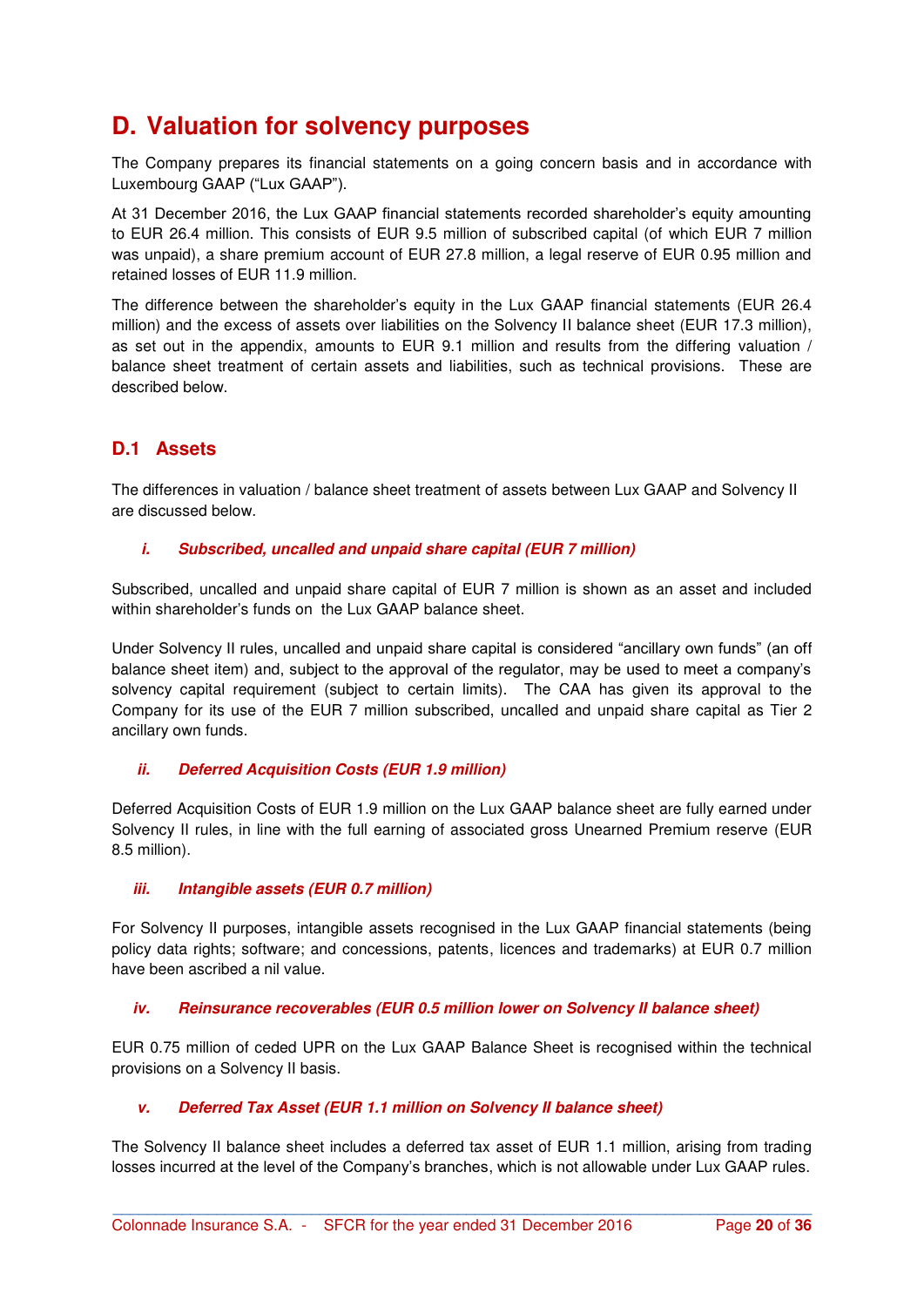## **D.2 Technical provisions**

#### *i. Technical Provisions as at 31 December 2016 (EUR 0.1 million higher (gross) on Solvency II balance sheet)*

A breakdown of the Solvency II technical provisions as at 31 December 2016 is provided below. Given the start-up nature of the Company's operations, an analysis by line of business is not considered meaningful.

| <b>EUR'000</b>    | <b>Best Estimate</b> | <b>Risk Margin</b> | <b>Total</b> |
|-------------------|----------------------|--------------------|--------------|
| <b>Gross</b>      | 7,543                | 3,082              | 10,626       |
| Reinsurers' share | 487                  |                    | 487          |
| <b>Net</b>        | 7.057                | 3,082              | 10,139       |

#### *ii. Reserving Process and Governance*

The Company's reserving process to determine the technical provisions on GAAP and Solvency II bases broadly comprises the following steps, as part of a robust and rigorous process for setting reserves:

- Determination and recommendation of ultimate claims by the Actuarial Function;
- **Review/validation by the Fairfax actuaries, Chief Operating Officer and branches;**
- Determination of the technical provisions to adopt in the GAAP/Solvency II technical provisions; and
- **Review and approval by the Reserving Committee / Board.**

#### *iii. Key methodology and assumptions used to determine ultimate premiums and claims*

To determine the estimate for ultimate premiums and claims, analysis is undertaken separately for each line of business.

For the majority of the classes of business, the following standard actuarial projection techniques are used to calculate ultimate premiums and claims:

- Basic Chain Ladder (based on paid and incurred claims)
- **Bornhuetter-Ferguson (based on paid and incurred claims)**
- **Initial Expected Loss Ratio**

Claim experience on the most recent years of account is relatively immature. As a result, the Basic Chain Ladder methods produce estimates with a relatively higher level of uncertainty. When projecting estimates for these years of account, the Bornhuetter-Ferguson and Initial Expected Loss Ratio methods are used instead.

Specific adjustments may be made to projected ultimate claims at either a class or an individual claim level. This may be due to a known large loss and/or loss experience on a particular contract.

When choosing between methods, the maturity of each year of account, volume of data, benchmark information and other business-specific issues that are known about at the time of valuation are taken into account.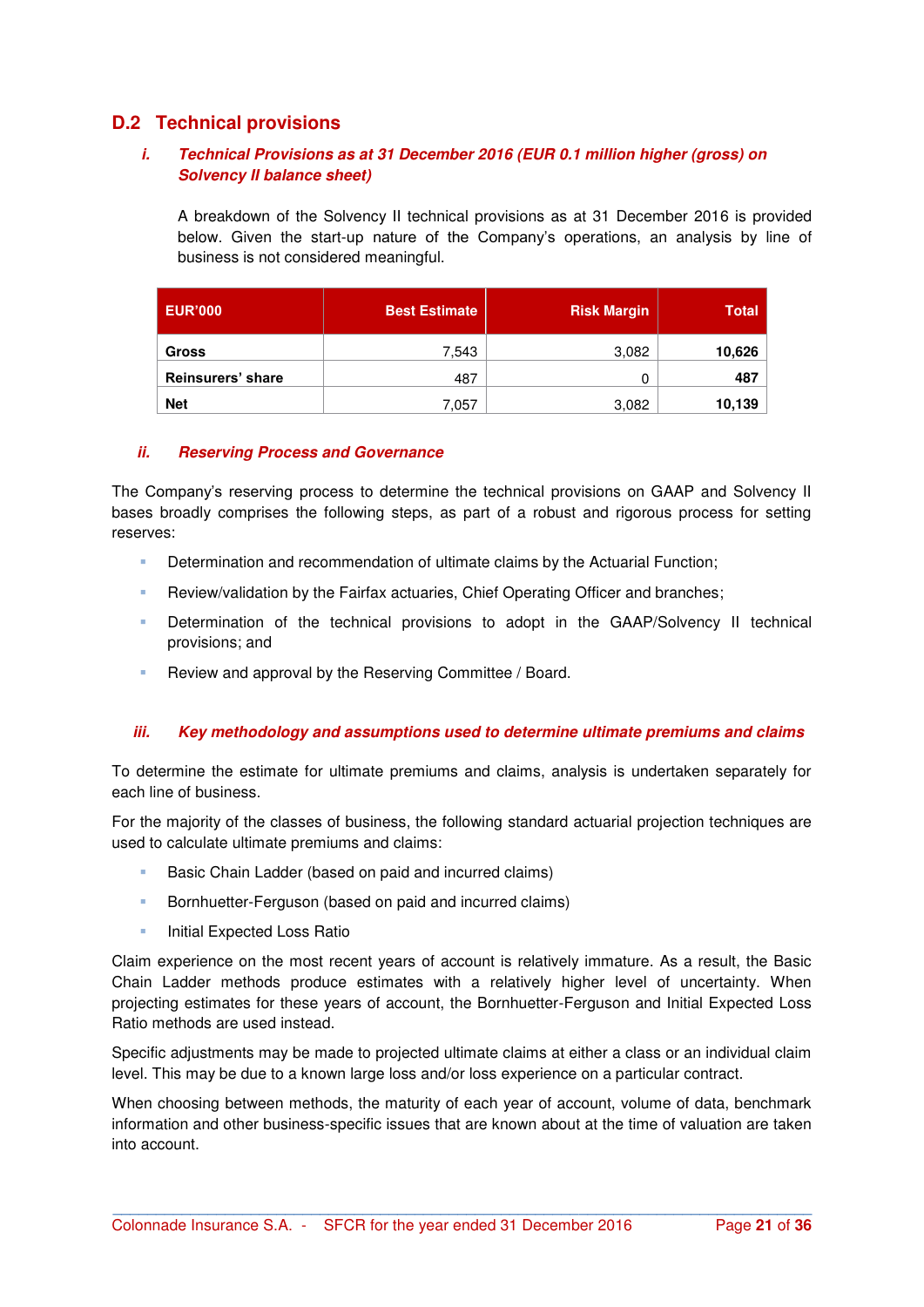#### *iv. Key methodologies and assumptions used to determine best estimate technical provisions on a GAAP and Solvency II basis*

Having determined the ultimate premiums and claims to form the basis for the technical provisions, a number of additional material assumptions are required to determine the technical provisions on a GAAP and Solvency II basis:

- **Writing and earnings patterns** used to determine the level of earned and unearned premiums. These are based on the inception and expiry dates of the underlying contracts.
- **Expense provisions** an Unallocated Loss Adjustment Expenses (ULAE) provision is held within the GAAP technical provisions. In addition, expense provisions are required within the Solvency II technical provisions in respect of premiums, claims and investments which represent the on-going servicing of the business included in the valuation.
- **Payment patterns** used to determine the cashflow profiles. When calculating technical provisions to demonstrate solvency on a Solvency II basis, the time-value of money must be allowed for. This requires the estimation of timing and quantum of future cashflows associated with the technical provisions. These cashflows are then discounted back to present value using risk-free yield curves.
- **Risk free yield curves** by currency and based on those set by EIOPA.

A Risk Margin, being the expected cost of capital to support the run-off of the technical provisions, is also added and is calculated based on the standard formula.

#### *v. Reserve Uncertainty*

The key uncertainties surrounding the technical provisions relate to the ultimate unpaid claims reserves. These uncertainties are present on both a financial accounting and Solvency II basis. However, in determining the ultimate unpaid claims reserves, it was established that the Company was not exposed to any individual or aggregation of large losses which increased the uncertainty of the Company's reserves beyond the normal range of uncertainty for insurance liabilities at this stage of development.

#### *vi. Impact of Reinsurance*

The impact of reinsurance on the Solvency II technical provisions is quantified above. As this is small relative to the gross technical provisions, the impact of reinsurance is expected to be limited.

### *vii. Material differences between technical provisions on GAAP and Solvency II bases*

The key differences between the GAAP and Solvency II technical provisions are:

- **Profit on Unearned Premiums** the UPR is based on 100% of unearned premium on a GAAP basis, whereas under Solvency II, profit relating to the unearned premium is recognised at the relevant expected loss ratio.
- **Additional Solvency II loads** in addition to the Unallocated Loss Adjustment Expenses (ULAE) and bad debt held on a GAAP basis, provisions are required in respect of premiums, claims and investment expenses.
- **Discounting** the impact of discounting using yield curves provided by EIOPA as at 31 December 2016.

**\_\_\_\_\_\_\_\_\_\_\_\_\_\_\_\_\_\_\_\_\_\_\_\_\_\_\_\_\_\_\_\_\_\_\_\_\_\_\_\_\_\_\_\_\_\_\_\_\_\_\_\_\_\_\_\_\_\_\_\_\_\_\_\_\_\_\_\_\_\_\_\_\_\_\_\_\_\_\_\_\_**

**Risk Margin** – the load required for the Risk Margin as at 31 December 2016.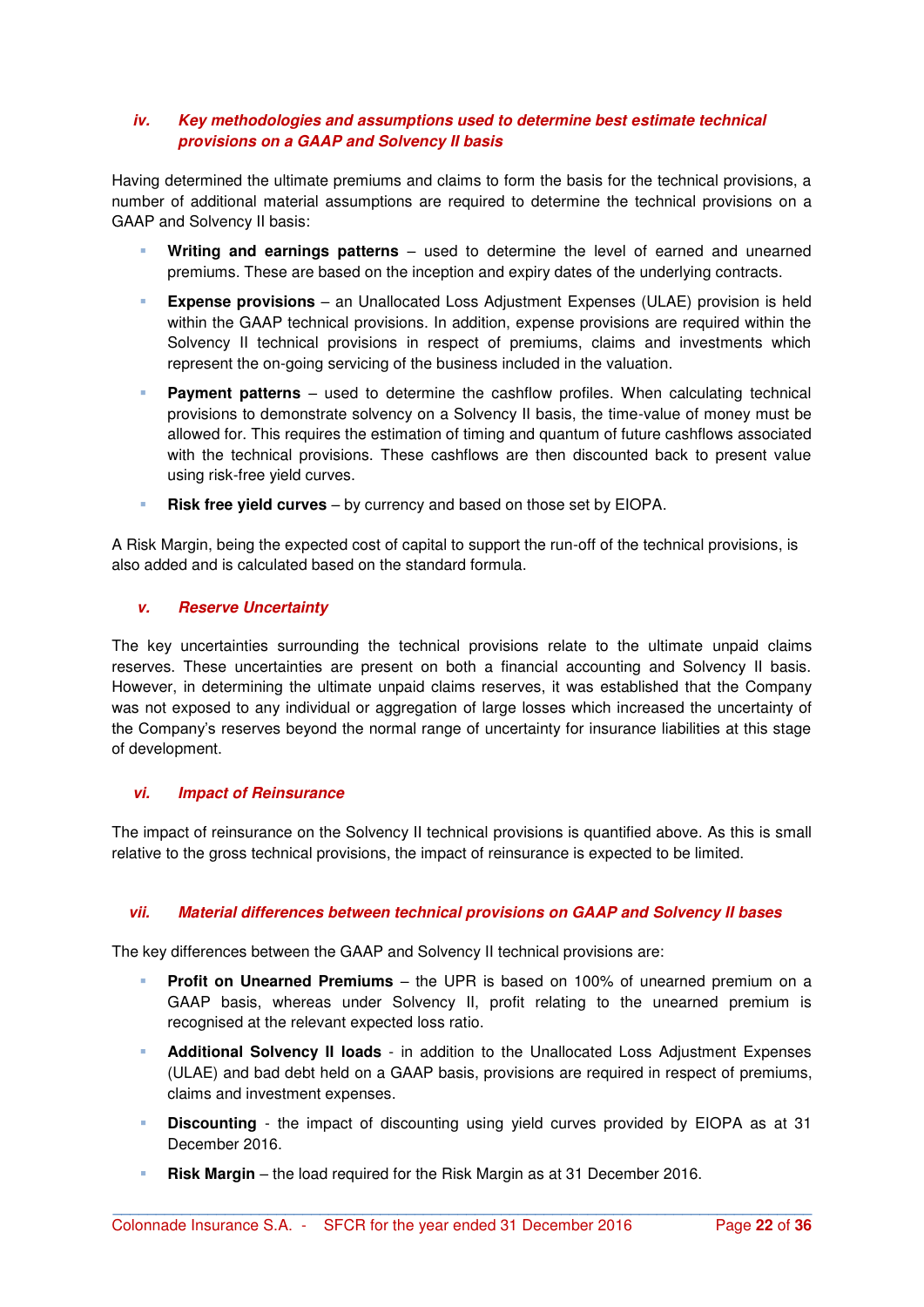In valuing the Solvency II technical provisions:

- **There are no matching adjustments applied.**
- **There are no volatility adjustments used.**
- **There are no transitional risk-free interest term structures applied.**
- **There are no transitional deductions applied.**

## **D.3 Other liabilities**

For all other liabilities other than the technical provisions, there are no valuation differences between the GAAP and Solvency II bases.

## **D.4 Alternative methods for valuation**

There are no alternative valuation methods to disclose.

## **D.5 Other information**

All relevant information regarding the Company's valuation methodologies is considered to be included in sections D1-D4 above.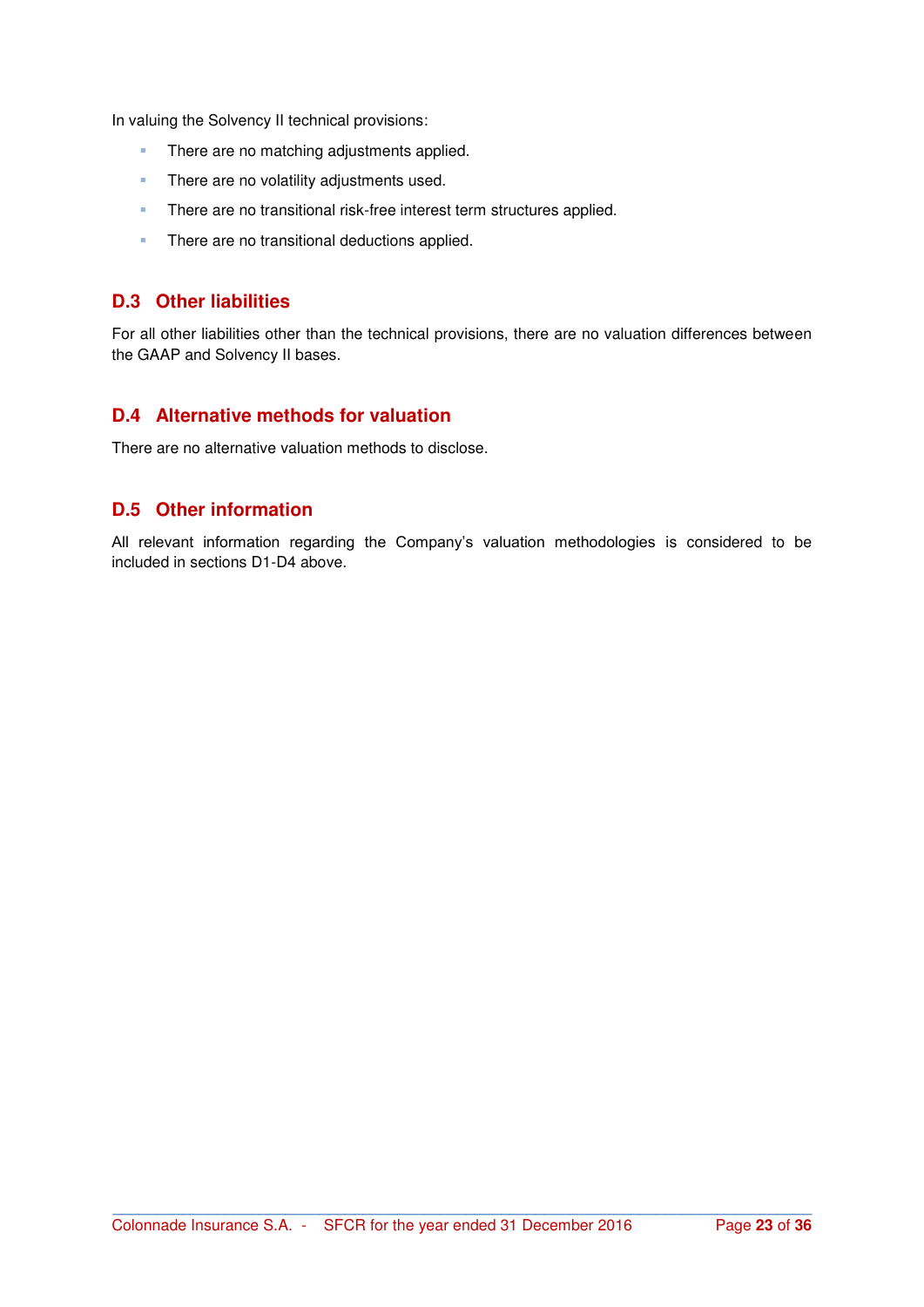## **E. Capital management**

## **E.1 Own funds**

## *i. Policy*

The Company's capital policy sets out capital requirements and principles of funding and states the importance of ensuring that the Company is sufficiently capitalised at all times and complies with the Solvency II requirements. Responsibility for ensuring compliance with this policy rests with the Board.

### *ii. Capital requirements*

With effect from 1 January 2016, the regulatory and solvency requirements for most insurers and reinsurers underwent a major change with the introduction of Solvency II, which provides for the valuation of both assets and liabilities on a market consistent basis.

The Solvency Capital Requirement ("SCR") is the amount of capital required to ensure continued solvency over a one year time frame with a probability of 99.5%. The Company calculates its SCR using the standard formula specified in detail in the Solvency II legislation.

The absolute minimum level of capital required under Solvency II is the Minimum Capital Requirement (MCR). This amount is lower than the SCR and defines the point of intensive regulatory intervention.

Under Solvency II, capital is referred to as Own Funds and a distinction is made between Basic Own Funds (BOF) and Ancillary Own Funds (AOF). Capital starts with the excess of assets over liabilities on the Solvency II balance sheet (EUR 17.3 million at year end 2016) to which qualifying subordinated debt are added (the Company has no subordinated debt) to arrive at Basic Own Funds. Off balance sheet items that may absorb losses are known as Ancillary Own Funds.

The Own Funds are classified into tiers of Own Funds and restrictions are applied to limit the extent to which the components of Own Funds can be used to meet the capital requirements (SCR and MCR).

### *iii. Own Funds structure as at 31 December 2016*

The composition and total available own funds for the Company at 31 December 2016 is set out below. Whilst Basic Own Funds may fall within one of three tiers, Ancillary Own Funds are only permitted to form part of Tier 2 or 3 reflecting the fact they are not on the balance sheet.

| <b>EUR'000</b>                    | Tier <sub>1</sub><br><b>Unrestricted</b><br><b>BOF</b> | Tier 2<br><b>Ancillary</b> | Tier <sub>3</sub><br><b>BOF</b> | <b>Total</b> |
|-----------------------------------|--------------------------------------------------------|----------------------------|---------------------------------|--------------|
| Paid up share capital             | 2,500                                                  |                            |                                 | 2,500        |
| Uncalled and unpaid share capital |                                                        | 7,000                      |                                 | 7,000        |
| <b>Share Premium</b>              | 27.876                                                 |                            |                                 | 27,876       |
| Legal reserve                     | 950                                                    |                            |                                 | 950          |
| Deferred Tax Asset                |                                                        |                            | 1,080                           | 1,080        |
| Reconciliation reserve            | (15,073)                                               |                            |                                 | (15,073)     |
| <b>Total Own Funds</b>            | 16,253                                                 | 7,000                      | 1,080                           | 24,333       |

The Company's paid up share capital, share premium and legal reserve have been classified as Tier 1 capital. The reconciliation reserve is also classified as Tier 1 capital in accordance with the Solvency II guidelines.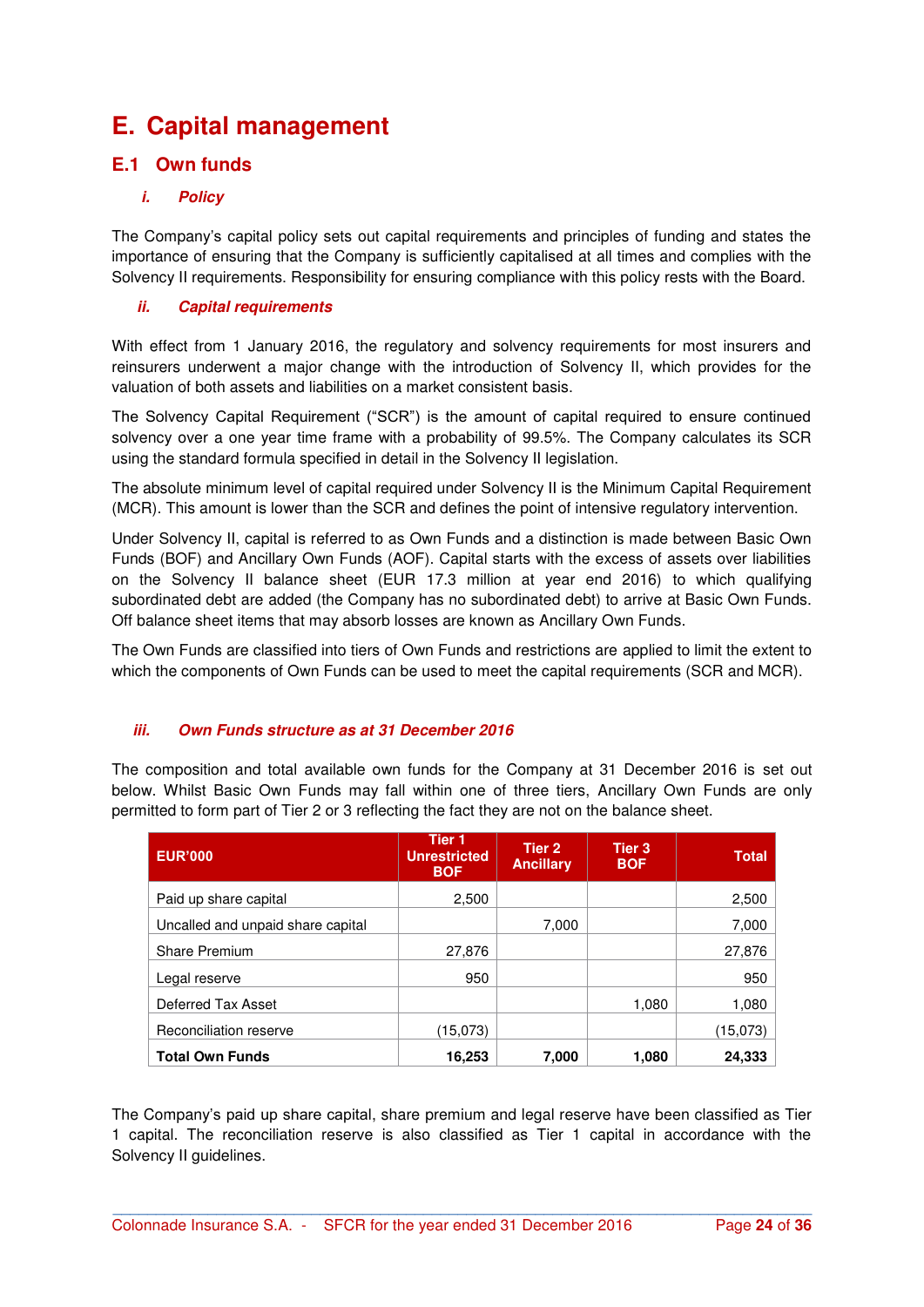The Company has also accounted for EUR 7 million of unpaid share capital in its eligible own funds at 31 December 2016. Under Solvency II rules, unpaid share capital is considered "ancillary own funds" and is eligible (subject to certain limits) given the approval of the regulator. The CAA has given its approval to the Company for its use of the EUR 7 million of unpaid share capital as ancillary own funds. The unpaid share capital is classified as a Tier 2 ancillary own funds item and is eligible to cover the Company's SCR, but not MCR, at 31 December 2016.

| <b>Reconciliation reserve</b>     | <b>EUR'000</b> |
|-----------------------------------|----------------|
| Excess of assets over liabilities | 17,333         |
| Less:                             |                |
| Paid up Ordinary Share Capital    | (2,500)        |
| <b>Share Premium</b>              | (27, 876)      |
| Legal Reserve                     | (950)          |
| Deferred Tax Assets               | (1,080)        |
| <b>Reconciliation Reserve</b>     | (15.073)       |

The reconciliation reserve has been calculated as follows:

#### *iv. Eligible Own Funds at 31 December 2016*

The classification into tiers is relevant to the determination of eligible own funds – being the own funds that are eligible to cover the MCR and SCR.

The MCR may only be covered by Tier 1 and Tier 2 basic own funds.

The table below shows the amount of eligible own funds to cover the SCR and MCR by tier:

| <b>EUR'000</b>                           | <b>Total</b><br>eligible<br>own funds | Tier 1<br>  Unrestricted<br><b>BOF</b> | Tier 2<br><b>Ancillary</b> | Tier $31$<br><b>BOF</b> |
|------------------------------------------|---------------------------------------|----------------------------------------|----------------------------|-------------------------|
| Total eligible own funds to meet the SCR | 24,333                                | 16.253                                 | 7.000                      | 1,080                   |
| Total eligible own funds to meet the MCR | 16,253                                | 16.253                                 |                            |                         |

EUR 16.3 million (66.8%) of the company's eligible own funds are unrestricted tier 1 capital. This consists of the Company's paid up share capital, share premium, legal reserve and the reconciliation reserve.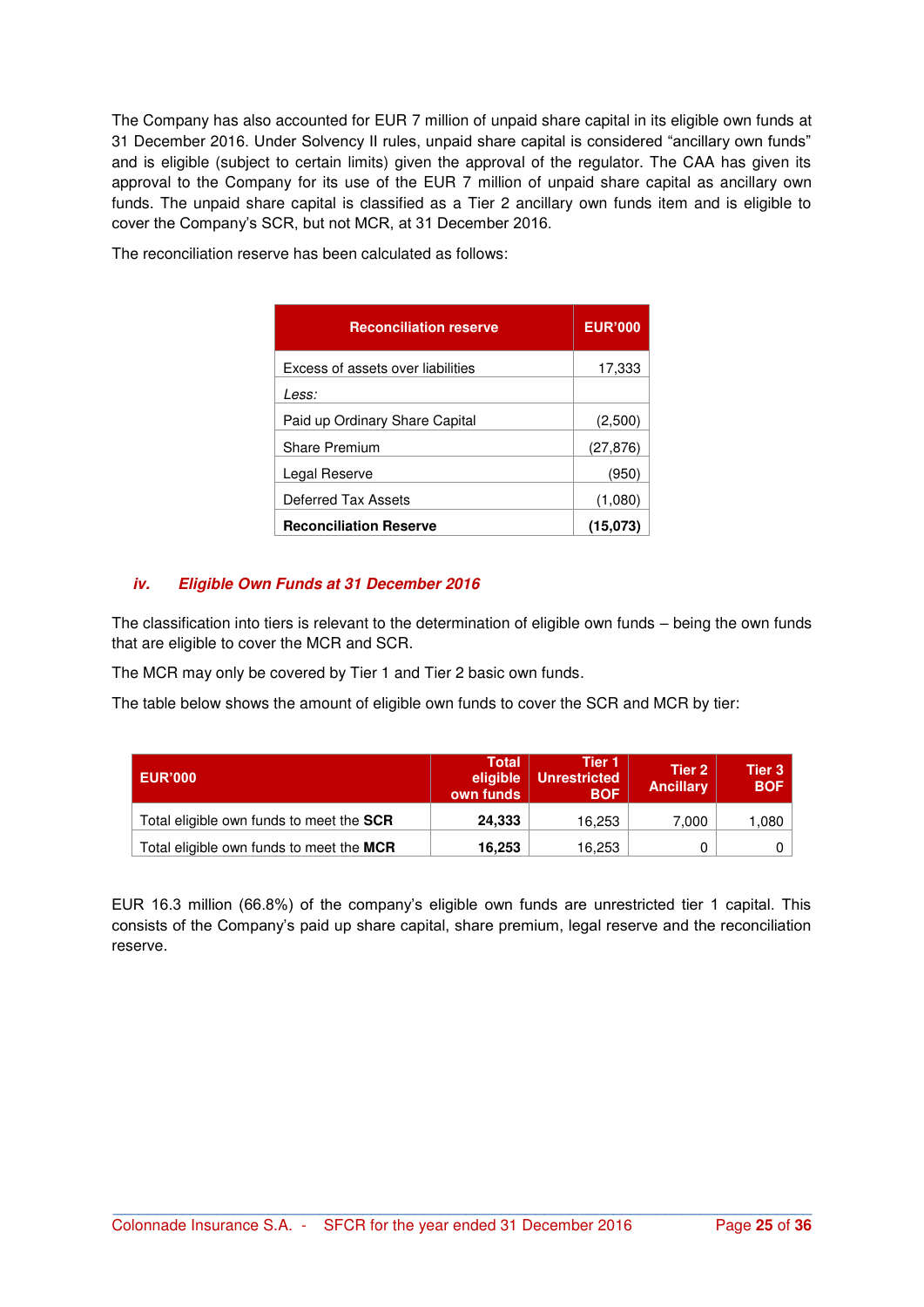#### *v. Eligible Own Funds to cover capital requirements (SCR and MCR)*

The table below presents the ratio of eligible own funds that the Company holds to cover its capital requirements at 31 December 2016.

| <b>EUR'000</b>                   | 2016   |
|----------------------------------|--------|
| <b>SCR</b>                       | 17,839 |
| <b>MCR</b>                       | 4,459  |
| <b>Capital available for SCR</b> | 24,333 |
| <b>Capital available for MCR</b> | 16,253 |
| <b>Ratio SCR</b>                 | 136%   |
| <b>Ratio MCR</b>                 | 365%   |

## **E.2 Solvency capital requirement and Minimum capital requirement**

.

The Company uses EIOPA's Solvency II Standard Formula to calculate its SCR. It does not use Company specific parameters and does not use simplified calculations in its computation. The table below sets out the capital requirements for each risk module of the Standard Formula.

| <b>Capital requirement for each risk module</b><br>(EUR'000) | <b>Net</b><br>solvency<br>capital<br>requirement |
|--------------------------------------------------------------|--------------------------------------------------|
| Non-life underwriting risk                                   | 15,906                                           |
| Life underwriting risk                                       | 0                                                |
| Health underwriting risk                                     | 3,141                                            |
| Market risk                                                  | 409                                              |
| Counterparty default risk                                    | 2,151                                            |
| Diversification                                              | (4,012)                                          |
| <b>Basic Solvency Capital Requirement</b>                    | 17,594                                           |
| Operational risk                                             | 245                                              |
| <b>Solvency Capital Requirement ("SCR")</b>                  | 17,839                                           |

As at 31 December 2016, the main component of the Company's SCR is non-life underwriting risk, particularly premium risk, in expectation of the significantly increased premiums to be written in 2017, including the AIG business. Also included within non-life underwriting risk is a catastrophe risk charge which relates relating primarily to flood and earthquake exposures.

The other components of Colonnade's SCR as at 31 December 2016 are market risk, which is predominantly currency risk related; counterparty risk which largely relates to the cash held and premium receivables; health underwriting risk, which is in respect of medical expense business; and operational risk.

The Minimum Capital Requirement at 31 December 2016 is EUR 4.4 million which is the minimum calculated from the formula.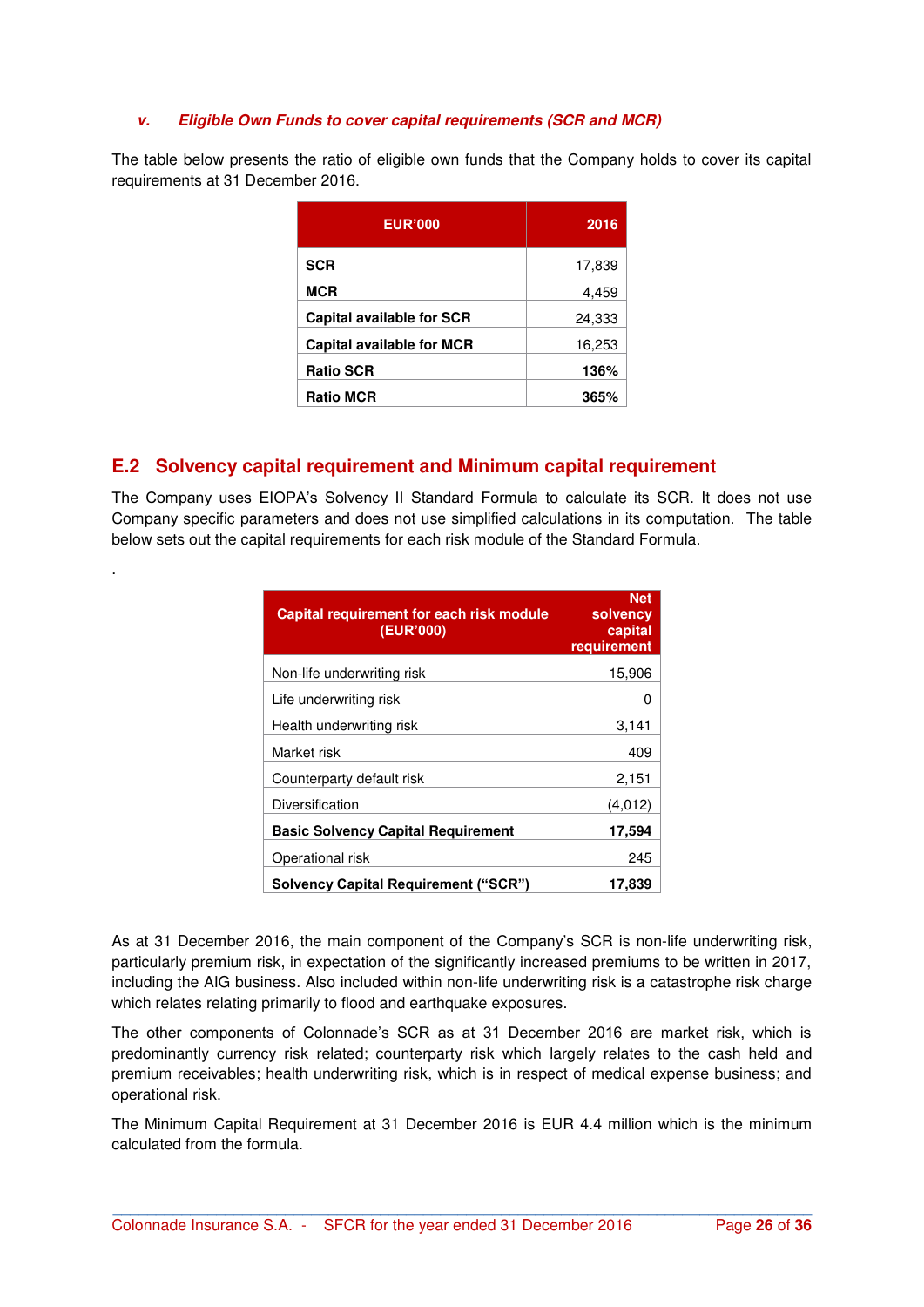## **E.3 Use of the duration-based equity sub-module in the calculation of the Solvency capital requirement**

As the Company does not write life insurance business, the duration-based equity risk sub-module set out in Article 304 is not relevant for the Company.

## **E.4 Difference between the standard formula and any internal model used**

As the Company does not utilise an internal capital model, this is not relevant.

## **E.5 Non-compliance with the Minimum Capital requirement with the Solvency Capital requirement**

There has been no non-compliance with the MCR or SCR during the reporting period, and the Company is expected to remain compliant going forward.

## **E.6 Other information**

All relevant information regarding capital management has been included in sections E1-E5 above.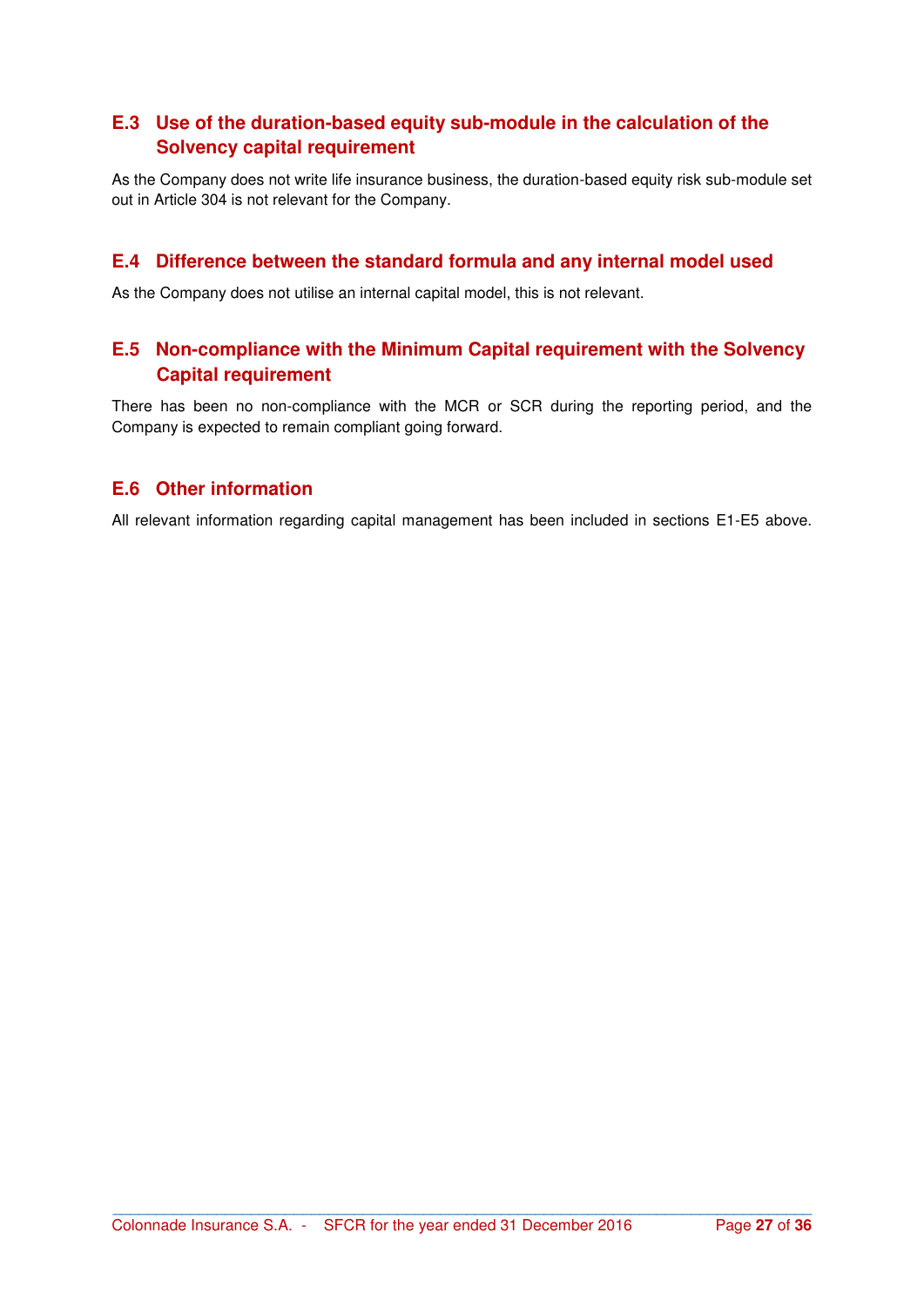## **F. APPENDICES**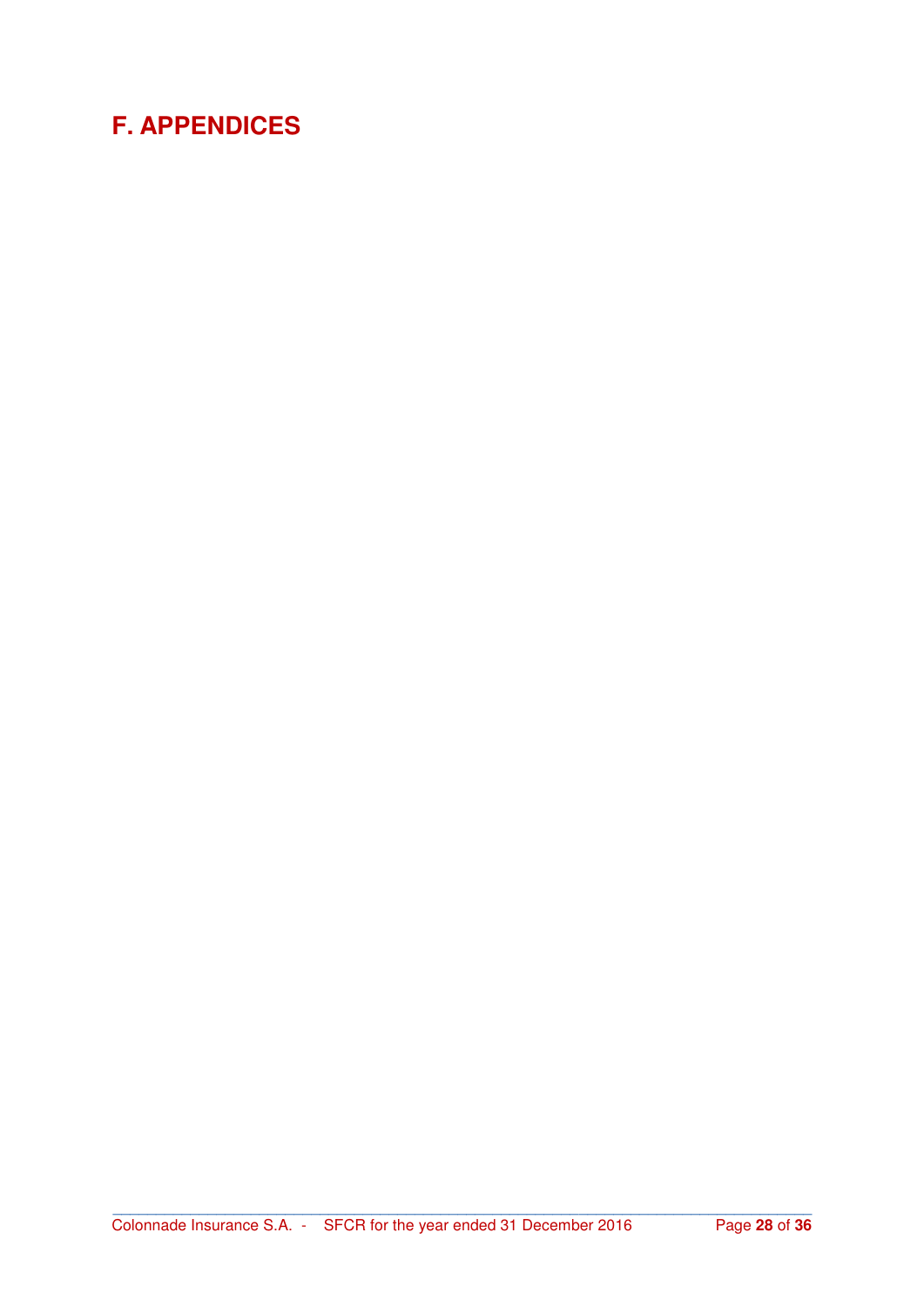## **S.02.01 - Balance Sheet (EUR)**

| <b>Assets</b>                                                                                                                   |                       | <b>Solvency II value</b><br><b>C0010</b> |
|---------------------------------------------------------------------------------------------------------------------------------|-----------------------|------------------------------------------|
| Intangible assets                                                                                                               | R0030                 |                                          |
| Deferred tax assets                                                                                                             | R0040                 | 1,080,837                                |
| Pension benefit surplus                                                                                                         | <b>R0050</b>          |                                          |
| Property, plant & equipment held for own use<br>Investments (other than assets held for index-linked and unit-linked contracts) | R0060<br><b>R0070</b> |                                          |
| Property (other than for own use)                                                                                               | R0080                 | 995,600                                  |
| Holdings in related undertakings, including participations                                                                      | R0090                 | 995,600                                  |
| Equities                                                                                                                        | R0100                 |                                          |
| Equities - listed                                                                                                               | R0110                 |                                          |
| Equities - unlisted<br><b>Bonds</b>                                                                                             | R0120<br><b>R0130</b> |                                          |
| Government Bonds                                                                                                                | R0140                 |                                          |
| <b>Corporate Bonds</b>                                                                                                          | R0150                 |                                          |
| Structured notes                                                                                                                | R0160                 |                                          |
| <b>Collateralised securities</b><br><b>Collective Investments Undertakings</b>                                                  | R0170<br>R0180        |                                          |
| <b>Derivatives</b>                                                                                                              | R0190                 |                                          |
| Deposits other than cash equivalents                                                                                            | R0200                 |                                          |
| Other investments                                                                                                               | R0210                 |                                          |
| Assets held for index-linked and unit-linked contracts                                                                          | R0220                 |                                          |
| <b>Loans and mortgages</b><br>Loans on policies                                                                                 | <b>R0230</b><br>R0240 |                                          |
| Loans and mortgages to individuals                                                                                              | R0250                 |                                          |
| Other loans and mortgages                                                                                                       | R0260                 |                                          |
| <b>Reinsurance recoverables from:</b>                                                                                           | <b>R0270</b>          | 486,693                                  |
| Non-life and health similar to non-life                                                                                         | R0280                 | 486,693                                  |
| Non-life excluding health<br>Health similar to non-life                                                                         | R0290<br>R0300        | 486,588<br>105                           |
| Life and health similar to life, excluding health and index-linked and unit-linked                                              | R0310                 |                                          |
| Health similar to life                                                                                                          | R0320                 |                                          |
| Life excluding health and index-linked and unit-linked                                                                          | R0330                 |                                          |
| Life index-linked and unit-linked<br>Deposits to cedants                                                                        | R0340<br>R0350        |                                          |
| Insurance and intermediaries receivables                                                                                        | R0360                 | 4,639,041                                |
| Reinsurance receivables                                                                                                         | R0370                 | 776,417                                  |
| Receivables (trade, not insurance)                                                                                              | R0380                 | 1,335,815                                |
| Own shares (held directly)                                                                                                      | R0390<br>R0400        |                                          |
| Amounts due in respect of own fund items or initial fund called up but not yet paid in<br>Cash and cash equivalents             | R0410                 | 23,115,355                               |
| Any other assets, not elsewhere shown                                                                                           | R0420                 | 628,096                                  |
| <b>Total assets</b>                                                                                                             | <b>R0500</b>          | 33,057,854                               |
| <b>Liabilities</b>                                                                                                              |                       |                                          |
|                                                                                                                                 |                       |                                          |
| <b>Technical provisions - non-life</b>                                                                                          | <b>R0510</b>          | 10,625,862                               |
| Technical provisions - non-life (excluding health)                                                                              | <b>R0520</b><br>R0530 | 9,641,059                                |
| TP calculated as a whole<br>Best estimate                                                                                       | R0540                 | 6,887,534                                |
| Risk margin                                                                                                                     | <b>R0550</b>          | 2,753,525                                |
| Technical provisions - health (similar to non-life)                                                                             | <b>R0560</b>          | 984,803                                  |
| TP calculated as a whole                                                                                                        | R0570                 |                                          |
| Best estimate<br><b>Risk margin</b>                                                                                             | <b>R0580</b><br>R0590 | 655,915<br>328,887                       |
| TP - life (excluding index-linked and unit-linked)                                                                              | <b>R0600</b>          |                                          |
| Technical provisions - health (similar to life)                                                                                 | <b>R0610</b>          |                                          |
| TP calculated as a whole                                                                                                        | R0620                 |                                          |
| <b>Best estimate</b><br><b>Risk margin</b>                                                                                      | R0630<br>R0640        |                                          |
| TP - life (excluding health and index-linked and unit-linked)                                                                   | <b>R0650</b>          |                                          |
| TP calculated as a whole                                                                                                        | R0660                 |                                          |
| Best estimate                                                                                                                   | R0670                 |                                          |
| Risk margin                                                                                                                     | R0680                 |                                          |
| TP - index-linked and unit-linked<br>TP calculated as a whole                                                                   | <b>R0690</b><br>R0700 |                                          |
| Best estimate                                                                                                                   | R0710                 |                                          |
| Risk margin                                                                                                                     | R0720                 |                                          |
| <b>Contingent liabilities</b>                                                                                                   | R0740                 |                                          |
| Provisions other than technical provisions<br>Pension benefit obligations                                                       | R0750<br>R0760        | 1,478,208                                |
| Deposits from reinsurers                                                                                                        | R0770                 |                                          |
| Deferred tax liabilities                                                                                                        | R0780                 |                                          |
| <b>Derivatives</b>                                                                                                              | R0790                 |                                          |
| Debts owed to credit institutions<br>Financial liabilities other than debts owed to credit institutions                         | R0800<br>R0810        |                                          |
| Insurance & intermediaries payables                                                                                             | R0820                 | 754,191                                  |
| Reinsurance payables                                                                                                            | R0830                 | 94,550                                   |
| Payables (trade, not insurance)                                                                                                 | R0840                 | 405,879                                  |
| <b>Subordinated liabilities</b><br>Subordinated liabilities not in BOF                                                          | <b>R0850</b>          |                                          |
| Subordinated liabilities in BOF                                                                                                 | R0860<br>R0870        |                                          |
| Any other liabilities, not elsewhere shown                                                                                      | R0880                 | 2,365,354                                |
| <b>Total liabilities</b>                                                                                                        | <b>R0900</b>          | 15,724,044                               |
| <b>Excess of assets over liabilities</b>                                                                                        | <b>R1000</b>          | 17,333,809                               |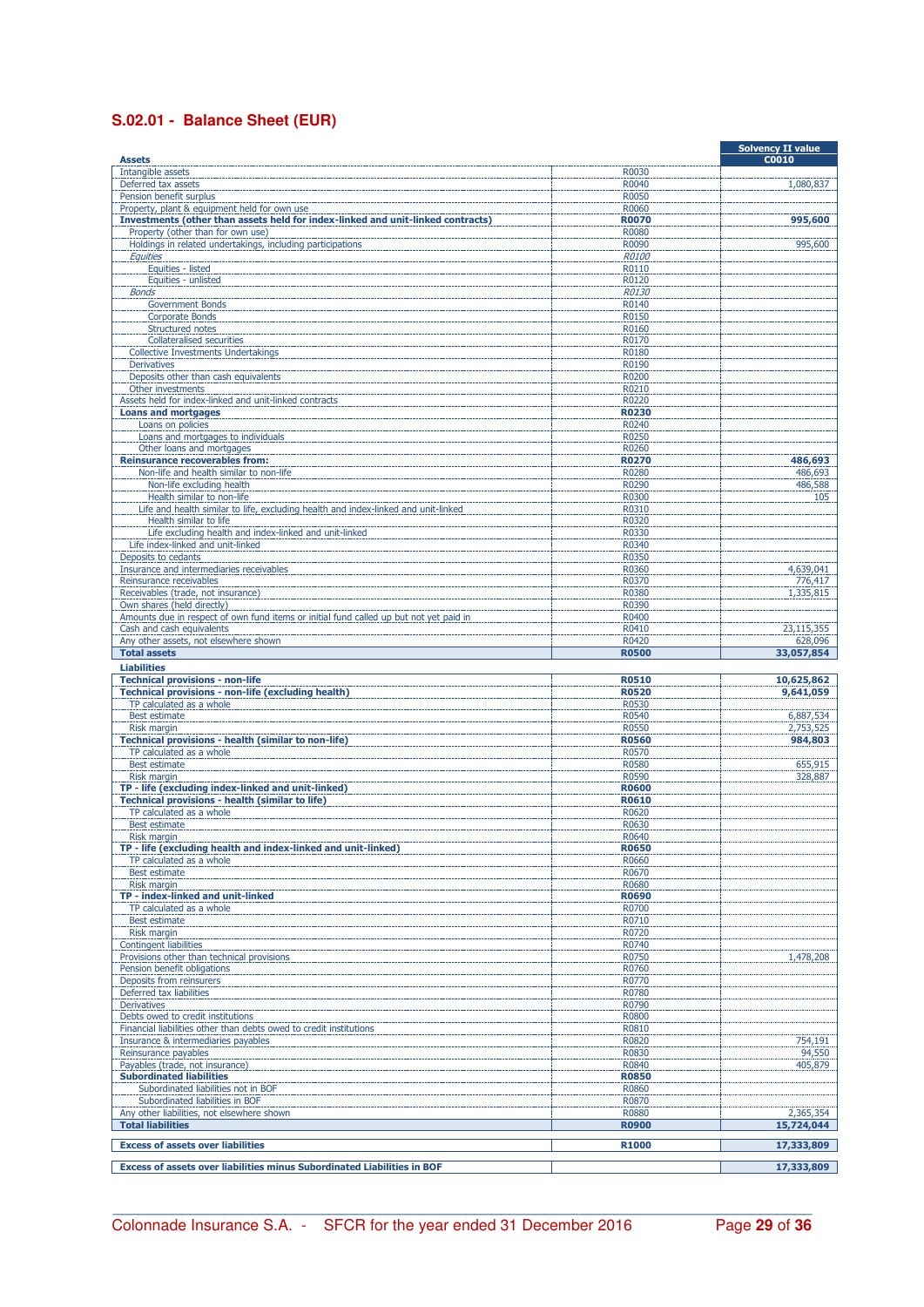|                                               |                                            | Line of Business for: non-life insurance and reinsurance obligations (direct business and accepted proportional reinsurance)        |                                          |                                      |                                                |                                 |                                                |                                                             |                                         |                                              | Line of Business for: accepted non-proportional reinsurance |                   |                                        |                                           |                               |                                   |                                                                                                                                                                                                                                                  |              |
|-----------------------------------------------|--------------------------------------------|-------------------------------------------------------------------------------------------------------------------------------------|------------------------------------------|--------------------------------------|------------------------------------------------|---------------------------------|------------------------------------------------|-------------------------------------------------------------|-----------------------------------------|----------------------------------------------|-------------------------------------------------------------|-------------------|----------------------------------------|-------------------------------------------|-------------------------------|-----------------------------------|--------------------------------------------------------------------------------------------------------------------------------------------------------------------------------------------------------------------------------------------------|--------------|
|                                               |                                            |                                                                                                                                     |                                          |                                      |                                                |                                 |                                                |                                                             |                                         |                                              |                                                             |                   |                                        |                                           |                               |                                   |                                                                                                                                                                                                                                                  |              |
|                                               |                                            | <b>dedical expense</b><br>insurance                                                                                                 | <b>Income</b><br>protection<br>insurance | Workers<br>compensation<br>insurance | <b>Motor vehicle</b><br>liability<br>insurance | <b>Other motor</b><br>insurance | Marine, aviation<br>and transport<br>insurance | <b>Fire and other</b><br>damage to<br>property<br>insurance | General liability<br>insurance          | <b>Credit and</b><br>suretyship<br>insurance | <b>Legal expenses</b><br>insurance                          | Assistance        | <b>Miscellaneous</b><br>financial loss | <b>Health</b>                             | Casualty                      | Marine.<br>aviation.<br>transport | Property                                                                                                                                                                                                                                         | <b>Total</b> |
|                                               |                                            | CO <sub>010</sub>                                                                                                                   | C0020                                    | C0030                                | C0040                                          | <b>C0050</b>                    | <b>COO60</b>                                   | <b>C0070</b>                                                | C0080                                   | C0090                                        | C0100                                                       | CO <sub>110</sub> | C0120                                  | C0130                                     | CO <sub>140</sub>             | C0150                             | C0160                                                                                                                                                                                                                                            | C0200        |
| <b>Premiums written</b>                       |                                            | . <u>.</u>                                                                                                                          |                                          |                                      |                                                | .                               | ---------------                                | .                                                           | -----------                             |                                              |                                                             |                   |                                        |                                           |                               |                                   |                                                                                                                                                                                                                                                  |              |
| <b>Gross - Direct Business</b>                | R0110                                      | 2,703.84<br>--------------                                                                                                          |                                          |                                      |                                                | 187.82                          | 381.97<br>--------------------------------     | 3.165.135<br>------------                                   | 1,585,964<br>.                          | 39.18                                        |                                                             |                   | 6.761.06                               |                                           |                               |                                   |                                                                                                                                                                                                                                                  | 15,526,461   |
| Gross - Proportional reinsurance accepted     | R0120                                      |                                                                                                                                     |                                          |                                      |                                                |                                 |                                                | 997,498<br>--------                                         | 190,628<br>-----------                  |                                              |                                                             |                   |                                        |                                           |                               |                                   |                                                                                                                                                                                                                                                  | 1,188,789    |
| Gross - Non-proportional reinsurance accepted | R0130                                      |                                                                                                                                     |                                          |                                      |                                                |                                 |                                                | -----------                                                 | ----------                              |                                              |                                                             |                   |                                        |                                           |                               |                                   |                                                                                                                                                                                                                                                  | 6,101        |
| Reinsurers' share                             | R0140                                      | 88,670                                                                                                                              |                                          |                                      |                                                | 8,718                           | 140.758                                        | 550,289                                                     | 629,346                                 | 7.797                                        |                                                             |                   |                                        |                                           |                               |                                   |                                                                                                                                                                                                                                                  | 1,425,578    |
| <b>Net</b>                                    | <b>R0200</b>                               | 2.615.170                                                                                                                           |                                          |                                      |                                                | 179.105                         | 241.875                                        | 3,612,344                                                   | 1.147.246                               | 31,390                                       | 2.677                                                       | 698.801           | 6.761.065                              |                                           | 6.101                         |                                   |                                                                                                                                                                                                                                                  | 15,295,773   |
| Premiums earned                               |                                            |                                                                                                                                     |                                          |                                      |                                                |                                 |                                                |                                                             |                                         |                                              |                                                             |                   |                                        |                                           | ----------------------------- |                                   |                                                                                                                                                                                                                                                  |              |
| <b>Gross - Direct Business</b>                |                                            | 2.517.18                                                                                                                            |                                          |                                      |                                                | 104.14                          |                                                | 1.624.887                                                   | 539.60<br>----------------------------- |                                              |                                                             |                   |                                        |                                           |                               |                                   |                                                                                                                                                                                                                                                  | 7,596,860    |
| Gross - Proportional reinsurance accepted     | <b>R0220</b>                               |                                                                                                                                     |                                          |                                      |                                                |                                 |                                                | 533,298                                                     | 72,197                                  |                                              |                                                             |                   |                                        |                                           |                               |                                   |                                                                                                                                                                                                                                                  | 605,952      |
|                                               | R0230                                      |                                                                                                                                     |                                          |                                      |                                                |                                 |                                                |                                                             |                                         |                                              |                                                             |                   |                                        |                                           |                               |                                   |                                                                                                                                                                                                                                                  | 4,666        |
| Reinsurers' share                             | R0240                                      | 88.67                                                                                                                               |                                          |                                      |                                                | 5.095                           | 140.758                                        | 283,415                                                     | 153,155                                 | 5.463                                        |                                                             |                   |                                        |                                           |                               |                                   |                                                                                                                                                                                                                                                  | 676,556      |
| <b>Net</b>                                    | <b>R0300</b>                               | 2.428.518                                                                                                                           |                                          |                                      |                                                | 99.050                          | 99.545                                         | 1.874.770                                                   | 458.644                                 | 16,815                                       | 2.149                                                       | 659.207           | 1.887.556                              |                                           | 4.666                         |                                   |                                                                                                                                                                                                                                                  | 7,530,921    |
| <b>Claims incurred</b>                        |                                            |                                                                                                                                     |                                          |                                      |                                                | ,,,,,,,,,,,,,,,,,               | ----------------                               | ---------                                                   | -----------                             |                                              | ,,,,,,,,,,,,,,,,,,,,,,,,,,,,,,,,,,,                         |                   |                                        |                                           |                               |                                   |                                                                                                                                                                                                                                                  |              |
| <b>Gross - Direct Business</b>                |                                            | 833.7                                                                                                                               |                                          |                                      |                                                | 76.74                           |                                                | 895.70                                                      | 255.50                                  |                                              |                                                             |                   |                                        |                                           |                               |                                   | <b><i><u>The members of the contract of the contract of the contract of the contract of the contract of the contract of the contract of the contract of the contract of the contract of the contract of the contract of the contract</u></i></b> | 3,087,761    |
| Gross - Proportional reinsurance accepted     | <b>R0320</b>                               |                                                                                                                                     |                                          |                                      |                                                |                                 |                                                | 43.67<br>_______                                            |                                         |                                              |                                                             |                   |                                        |                                           |                               |                                   |                                                                                                                                                                                                                                                  | 43,671       |
| Gross - Non-proportional reinsurance accepted | R0330                                      | <b><i>Charles Committee Committee Committee Committee Committee Committee Committee Committee Committee Committee Committee</i></b> |                                          |                                      |                                                |                                 |                                                |                                                             |                                         |                                              |                                                             |                   |                                        |                                           |                               |                                   |                                                                                                                                                                                                                                                  | 512          |
| Reinsurers' share                             | R0340                                      |                                                                                                                                     |                                          |                                      |                                                |                                 | 109.92                                         |                                                             | 50,036                                  |                                              |                                                             |                   |                                        |                                           |                               |                                   |                                                                                                                                                                                                                                                  | 160,747      |
|                                               | <b>R0400</b>                               | 832.997                                                                                                                             |                                          |                                      |                                                | 76,740                          | 152.951                                        | 939.372                                                     | 205,465                                 | 2.278                                        | 156                                                         | 117.347           | 643,380                                |                                           | 512                           |                                   |                                                                                                                                                                                                                                                  | 2.971.198    |
| Changes in other technical provisions         | <b><i><u>International Control</u></i></b> |                                                                                                                                     |                                          |                                      |                                                |                                 |                                                |                                                             |                                         |                                              |                                                             |                   |                                        |                                           |                               |                                   |                                                                                                                                                                                                                                                  |              |
| Gross - Direct Business                       | R0410                                      |                                                                                                                                     |                                          |                                      |                                                |                                 |                                                |                                                             |                                         |                                              |                                                             |                   |                                        | <b><i><u> Louiseauxeauxeauxea</u></i></b> | ----------                    | ----------                        | ----------                                                                                                                                                                                                                                       |              |
| Gross - Proportional reinsurance accepted     | R0420                                      |                                                                                                                                     |                                          |                                      |                                                |                                 |                                                |                                                             |                                         |                                              |                                                             |                   |                                        |                                           |                               |                                   |                                                                                                                                                                                                                                                  |              |
| Gross - Non-proportional reinsurance accepted | R0430<br>da ananana amin'ny                |                                                                                                                                     |                                          |                                      |                                                |                                 |                                                |                                                             |                                         |                                              |                                                             |                   |                                        |                                           |                               |                                   |                                                                                                                                                                                                                                                  |              |
| Reinsurers' share                             | R0440                                      |                                                                                                                                     |                                          |                                      |                                                |                                 |                                                |                                                             |                                         |                                              |                                                             |                   |                                        |                                           |                               |                                   |                                                                                                                                                                                                                                                  |              |
| <b>Net</b>                                    | <b>R0500</b>                               |                                                                                                                                     |                                          |                                      |                                                |                                 |                                                |                                                             |                                         |                                              |                                                             |                   |                                        |                                           |                               |                                   |                                                                                                                                                                                                                                                  |              |
| <b>Expenses incurred</b><br>                  | <b>R0550</b>                               | 2,724,456                                                                                                                           |                                          |                                      |                                                | 87.279                          | 232,941                                        | 3,145,365                                                   | 765,868                                 | 268                                          | 959                                                         | 287,997           | 3,362,292                              |                                           | 13                            |                                   |                                                                                                                                                                                                                                                  | 10,607,440   |
| <b>Other expenses</b>                         | R1200                                      |                                                                                                                                     |                                          |                                      |                                                |                                 |                                                |                                                             |                                         |                                              |                                                             |                   |                                        |                                           |                               |                                   |                                                                                                                                                                                                                                                  | 547.182      |
| <b>Total expenses</b>                         | R1300                                      |                                                                                                                                     |                                          |                                      |                                                |                                 |                                                |                                                             |                                         |                                              |                                                             |                   |                                        |                                           |                               |                                   |                                                                                                                                                                                                                                                  | 11.154.622   |

## **S.05.01 - Premiums, claims and expenses by line of business (EUR)**

|                                              |       | Line of Business for: life insurance obligations |                         |                                                             |                         |                                                                                                                               |                                                                                                                                                                         | Life reinsurance obligations |                  |              |              |
|----------------------------------------------|-------|--------------------------------------------------|-------------------------|-------------------------------------------------------------|-------------------------|-------------------------------------------------------------------------------------------------------------------------------|-------------------------------------------------------------------------------------------------------------------------------------------------------------------------|------------------------------|------------------|--------------|--------------|
|                                              |       | <b>Health insurance</b>                          | profit<br>participation | Insurance with Index-linked and<br>unit-linked<br>insurance | Other life<br>insurance | <b>Annuities</b><br>stemming from<br>non-life<br>insurance<br>contracts and<br>relating to<br>health insurance<br>obligations | <b>Annuities</b><br>stemming from<br>non-life<br>insurance<br>contracts and<br>relating to<br>insurance<br>obligations<br>other than<br>health insurance<br>obligations | <b>Health</b><br>reinsurance | Life reinsurance | <b>Total</b> |              |
|                                              |       | C0210                                            | C0220                   | C0230                                                       | C0240                   | C0250                                                                                                                         | C0260                                                                                                                                                                   | C0270                        | C0280            | C0300        |              |
| <b>Premiums written</b>                      |       |                                                  |                         |                                                             |                         |                                                                                                                               |                                                                                                                                                                         |                              |                  |              |              |
| Gross                                        | R1410 |                                                  |                         |                                                             |                         |                                                                                                                               |                                                                                                                                                                         |                              |                  |              |              |
| Reinsurers' share                            | R1420 |                                                  |                         |                                                             |                         |                                                                                                                               |                                                                                                                                                                         |                              |                  |              |              |
| <b>Net</b>                                   | R1500 |                                                  |                         |                                                             |                         |                                                                                                                               |                                                                                                                                                                         |                              |                  |              |              |
| <b>Premiums earned</b>                       |       |                                                  |                         |                                                             |                         |                                                                                                                               |                                                                                                                                                                         |                              |                  |              |              |
| Gross                                        | R1510 |                                                  |                         |                                                             |                         |                                                                                                                               |                                                                                                                                                                         |                              |                  |              |              |
| Reinsurers' share                            | R1520 |                                                  |                         |                                                             |                         |                                                                                                                               |                                                                                                                                                                         |                              |                  |              |              |
| <b>Net</b>                                   | R1600 |                                                  |                         |                                                             |                         |                                                                                                                               |                                                                                                                                                                         |                              |                  |              |              |
| <b>Claims incurred</b>                       |       |                                                  |                         |                                                             |                         |                                                                                                                               |                                                                                                                                                                         |                              |                  |              |              |
| Gross                                        | R1610 |                                                  |                         |                                                             |                         |                                                                                                                               |                                                                                                                                                                         |                              |                  |              |              |
| Reinsurers' share                            | R1620 |                                                  |                         |                                                             |                         |                                                                                                                               |                                                                                                                                                                         |                              |                  |              |              |
| <b>Net</b>                                   | R1700 |                                                  |                         |                                                             |                         |                                                                                                                               |                                                                                                                                                                         |                              |                  |              |              |
| <b>Changes in other technical provisions</b> |       |                                                  |                         |                                                             |                         |                                                                                                                               |                                                                                                                                                                         |                              |                  |              |              |
| $\overline{\phantom{a}}$ Gross               | R1710 |                                                  |                         |                                                             |                         |                                                                                                                               |                                                                                                                                                                         |                              |                  |              |              |
| Reinsurers' share                            | R1720 |                                                  |                         |                                                             |                         |                                                                                                                               |                                                                                                                                                                         |                              |                  |              |              |
| <b>Net</b>                                   | R1800 |                                                  |                         |                                                             |                         |                                                                                                                               |                                                                                                                                                                         |                              |                  |              |              |
| <b>Expenses incurred</b>                     | R1900 |                                                  |                         |                                                             |                         |                                                                                                                               |                                                                                                                                                                         |                              |                  |              |              |
| <b>Total expenses</b>                        | R2600 |                                                  |                         |                                                             |                         |                                                                                                                               |                                                                                                                                                                         |                              |                  |              |              |
| <b>Total amount of surrenders</b>            | R2700 |                                                  |                         |                                                             |                         |                                                                                                                               |                                                                                                                                                                         |                              |                  |              | $\mathbf{0}$ |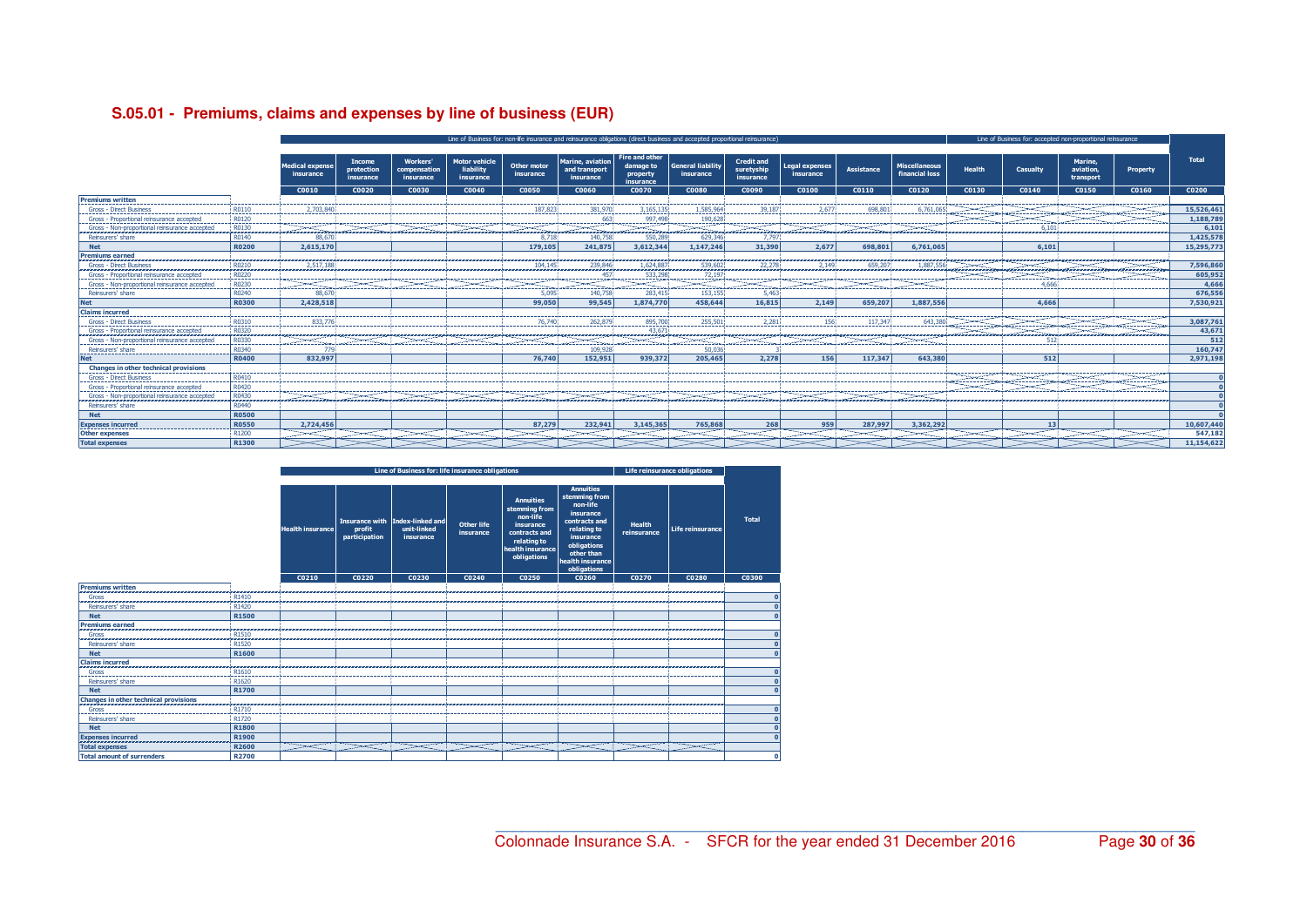## **S.05.02 - Premiums, claims and expenses by Country (EUR)**

|                                              |                                      | <b>Home Country</b> | Top 5 countries (by amount of gross premiums written) - non-life obligations<br><b>Total Top 5 and home country</b> |                                   |           |              |              |              |  |  |  |
|----------------------------------------------|--------------------------------------|---------------------|---------------------------------------------------------------------------------------------------------------------|-----------------------------------|-----------|--------------|--------------|--------------|--|--|--|
|                                              | ,,,,,,,,,,,,,,,,,,,,,,,,,,,,,,,,,,,, | <b>C0010</b>        | <b>C0020</b>                                                                                                        | C0030                             | C0040     | <b>C0050</b> | <b>C0060</b> | <b>C0070</b> |  |  |  |
|                                              | R0010                                |                     | HU                                                                                                                  | <b>SK</b>                         | <b>CZ</b> | <b>FR</b>    | <b>AT</b>    |              |  |  |  |
|                                              |                                      | <b>C0080</b>        | <b>C0090</b>                                                                                                        | <b>C0100</b>                      | C0110     | C0120        | C0130        | C0140        |  |  |  |
| <b>Premium written</b>                       |                                      |                     |                                                                                                                     |                                   |           |              |              |              |  |  |  |
| <b>Gross - Direct Business</b>               | R0110                                |                     | 8.174.079                                                                                                           | 5,910,372                         | 1,430,149 | 4.673        | 4,284        | 15,523,557   |  |  |  |
| Gross - Proportional reinsurance accepted    | R0120                                |                     |                                                                                                                     | 667.775                           | 521,015   |              |              | 1,188,790    |  |  |  |
| Gross - Non-prop reinsurance accepted        | R0130                                |                     | 6.101                                                                                                               |                                   |           |              |              | 6,101        |  |  |  |
| Reinsurers' share                            | R0140                                |                     | 126,299                                                                                                             | 581,907                           | 300,498   |              |              | 1,008,704    |  |  |  |
| <b>Net</b>                                   | <b>R0200</b>                         |                     | 8.053.881                                                                                                           | 5.996.240                         | 1,650,666 | 4.673        | 4.284        | 15,709,743   |  |  |  |
| <b>Premium earned</b>                        |                                      |                     |                                                                                                                     |                                   |           |              |              |              |  |  |  |
| <b>Gross - Direct Business</b>               | R0210                                |                     | 6.275.332                                                                                                           | 967,276                           | 342,391   | 4.673        | 4,284        | 7,593,956    |  |  |  |
| Gross - Proportional reinsurance accepted    | R0220                                |                     |                                                                                                                     | 404,870                           | 201,082   |              |              | 605,952      |  |  |  |
| Gross - Non-prop reinsurance accepted        | R0230                                |                     | 4.666                                                                                                               |                                   |           |              |              | 4,666        |  |  |  |
| Reinsurers' share                            | R0240                                |                     | 126,299                                                                                                             | 154,931                           | 116,393   |              |              | 397,623      |  |  |  |
| <b>Net</b>                                   | <b>R0300</b>                         |                     | 6,153,699                                                                                                           | 1.217.215                         | 427.079   | 4.673        | 4.284        | 7,806,951    |  |  |  |
| <b>Claims paid</b>                           |                                      |                     |                                                                                                                     |                                   |           |              |              |              |  |  |  |
| <b>Gross - Direct Business</b>               | R0310                                |                     | 2.157.910                                                                                                           | 656,70                            | 273,149   |              |              | 3,087,761    |  |  |  |
| Gross - Proportional reinsurance accepted    | R0320                                |                     |                                                                                                                     |                                   | 43.67     |              |              | 43,671       |  |  |  |
| Gross - Non-prop reinsurance accepted        | R0330                                |                     |                                                                                                                     |                                   |           |              |              | 512          |  |  |  |
| Reinsurers' share                            | R0340                                |                     | 126,299                                                                                                             | 16,817                            | 17,631    |              |              | 160,747      |  |  |  |
| <b>Net</b>                                   | <b>R0400</b>                         |                     | 2,032,123                                                                                                           | 639,886                           | 299,189   |              |              | 2,971,198    |  |  |  |
| <b>Changes in other technical provisions</b> |                                      |                     |                                                                                                                     | --------------------------------- |           |              |              |              |  |  |  |
| <b>Gross - Direct Business</b>               | R0410                                |                     |                                                                                                                     |                                   |           |              |              |              |  |  |  |
| Gross - Proportional reinsurance accepted    | R0420                                |                     |                                                                                                                     |                                   |           |              |              |              |  |  |  |
| Gross - Non-prop reinsurance accepted        | R0430                                |                     |                                                                                                                     |                                   |           |              |              |              |  |  |  |
| Reinsurers' share                            | R0440                                |                     |                                                                                                                     |                                   |           |              |              |              |  |  |  |
| <b>Net</b>                                   | <b>R0500</b>                         |                     |                                                                                                                     |                                   |           |              |              |              |  |  |  |
| <b>Expenses incurred</b>                     | <b>R0550</b>                         |                     | 6,497,295                                                                                                           | 2,758,083                         | 1,309,275 | 1,168        | 1,111        | 10,566,932   |  |  |  |
| <b>Other expenses</b>                        | R1200                                |                     |                                                                                                                     |                                   |           |              |              |              |  |  |  |
| <b>Total expenses</b>                        | R1300                                |                     |                                                                                                                     |                                   |           |              |              | 10,566,932   |  |  |  |

|                                              |                                    | <b>Home Country</b> |                                | Top 5 countries (by amount of gross premiums written) - life obligations |                                       |                                     |                               | <b>Total Top 5 and home country</b> |
|----------------------------------------------|------------------------------------|---------------------|--------------------------------|--------------------------------------------------------------------------|---------------------------------------|-------------------------------------|-------------------------------|-------------------------------------|
|                                              | ---------------------------------- | <b>C0150</b>        | <b>C0160</b>                   | <b>C0170</b>                                                             | <b>C0180</b>                          | C0190                               | <b>C0200</b>                  | <b>C0210</b>                        |
|                                              | R01400<br>,,,,,,,,,,,,,,,,,,,,,,,  |                     |                                |                                                                          |                                       |                                     |                               |                                     |
|                                              |                                    | <b>C0220</b>        | C0230                          | C0240                                                                    | <b>C0250</b>                          | C0260                               | <b>C0270</b>                  | <b>C0280</b>                        |
| <b>Premium written</b>                       |                                    |                     |                                |                                                                          |                                       |                                     |                               |                                     |
| Gross                                        | R1410                              |                     |                                |                                                                          |                                       |                                     |                               |                                     |
| Reinsurers' share                            | R1420                              |                     |                                |                                                                          |                                       |                                     |                               |                                     |
| <b>Net</b>                                   | <b>R1500</b>                       |                     |                                |                                                                          |                                       |                                     |                               |                                     |
| <b>Premium earned</b>                        |                                    |                     |                                |                                                                          |                                       |                                     |                               |                                     |
| Gross                                        | R1510                              |                     |                                |                                                                          |                                       |                                     |                               |                                     |
| Reinsurers' share                            | R1520                              |                     |                                |                                                                          |                                       |                                     |                               |                                     |
| <b>Net</b>                                   | <b>R1600</b>                       |                     |                                |                                                                          |                                       |                                     |                               |                                     |
| <b>Claims paid</b>                           |                                    |                     |                                | -----------------------------------                                      | ------------------------------------- | ----------------------------------- | ----------------------------- |                                     |
| Gross                                        | R1610                              |                     |                                |                                                                          | ------------------------------        | ------------------                  |                               |                                     |
| Reinsurers' share                            | R1620                              |                     |                                |                                                                          |                                       |                                     |                               |                                     |
| <b>Net</b>                                   | <b>R1700</b>                       |                     |                                |                                                                          |                                       |                                     |                               |                                     |
| <b>Changes in other technical provisions</b> | --------<br>-------------          |                     |                                | -----------------------------------                                      |                                       |                                     | --------------------------    |                                     |
| Gross                                        | R1710                              |                     |                                |                                                                          | --------------------------------      |                                     |                               |                                     |
| Reinsurers' share                            | R1720                              |                     |                                |                                                                          |                                       |                                     |                               |                                     |
| <b>Net</b>                                   | <b>R1800</b>                       |                     |                                |                                                                          |                                       |                                     |                               |                                     |
| <b>Expenses incurred</b>                     | R1900                              |                     | ------------------------------ | --------------------------                                               | ---------------------                 |                                     |                               |                                     |
| <b>Other expenses</b>                        | <b>R2500</b>                       |                     |                                |                                                                          |                                       |                                     |                               |                                     |
| <b>Total expenses</b>                        | <b>R2600</b>                       |                     |                                |                                                                          |                                       |                                     |                               |                                     |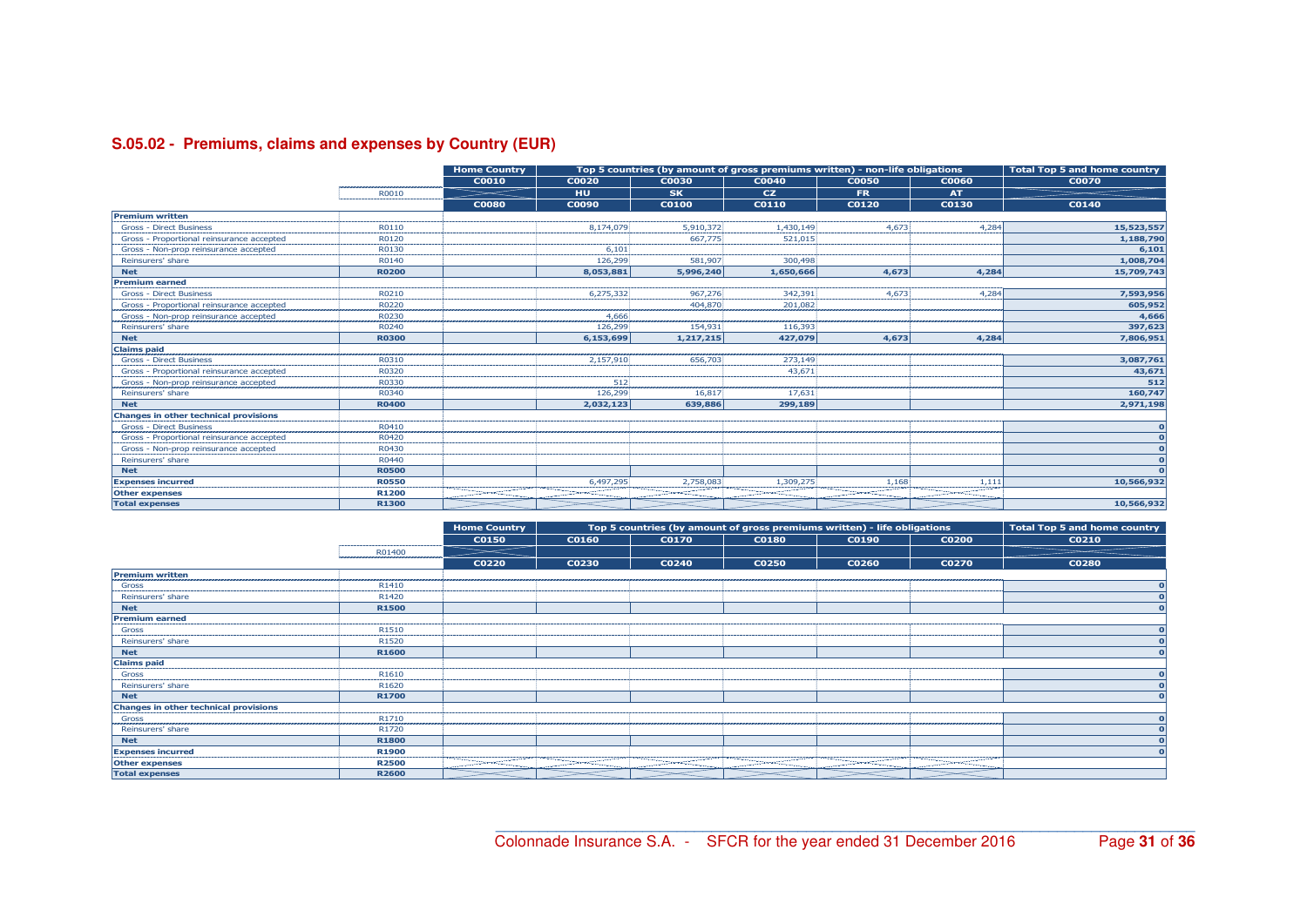## **S.17.01 - Non-Life Technical Provisions (EUR)**

|                                                                                                                                                           |              |                                        |                                                 |                                                     |                                            |                             |                                                            | Direct business and accepted proportional reinsurance                   |                                   |                                                 |                                           |         |                                        |                                                                                   |                    | Accepted non-proportional reinsurance: 0                                     |                                                  |                                                |
|-----------------------------------------------------------------------------------------------------------------------------------------------------------|--------------|----------------------------------------|-------------------------------------------------|-----------------------------------------------------|--------------------------------------------|-----------------------------|------------------------------------------------------------|-------------------------------------------------------------------------|-----------------------------------|-------------------------------------------------|-------------------------------------------|---------|----------------------------------------|-----------------------------------------------------------------------------------|--------------------|------------------------------------------------------------------------------|--------------------------------------------------|------------------------------------------------|
|                                                                                                                                                           |              | <b>Medical</b><br>expense<br>insurance | <b>Income</b><br>protection<br><i>insurance</i> | <b>Workers'</b><br><b>Compensation</b><br>insurance | Motor<br>vehicle<br>liability<br>insurance | Other<br>motor<br>insurance | <b>Marine</b><br>aviation<br>and<br>transport<br>insurance | <b>Fire and</b><br>other<br>damage to<br>property<br><b>l</b> insurance | General<br>liability<br>insurance | $ C$ redit and $ $<br>suretyship<br>  insurance | Legal<br>expenses Assistance<br>insurance |         | Miscellane<br>ous<br>financial<br>loss | Non-<br>proportiona proportiona<br><b>I</b> health<br>  reinsurance   reinsurance | Non-<br>I casualty | Non-<br>proportiona<br>I marine,<br>aviation and<br>transport<br>reinsurance | Non-<br>proportiona<br>I property<br>reinsurance | <b>Total Non-</b><br><b>Life</b><br>obligation |
|                                                                                                                                                           |              | C0020                                  | C0030                                           | C0040                                               | <b>C0050</b>                               | C0060                       | C0070                                                      | <b>C0080</b>                                                            | C0090                             | C0100                                           | C0110                                     | C0120   | C0130                                  | C0140                                                                             | C0150              | C0160                                                                        | C0170                                            | C0180                                          |
| <b>Technical provisions calculated as a whole</b>                                                                                                         | <b>R0010</b> |                                        |                                                 |                                                     |                                            |                             |                                                            |                                                                         |                                   |                                                 |                                           |         |                                        |                                                                                   |                    |                                                                              |                                                  |                                                |
| Total Recoverables from reinsurance/SPV and Finite Re after the adjustment for<br>expected losses due to counterparty default associated to TP as a whole | R0050        |                                        |                                                 |                                                     |                                            |                             |                                                            |                                                                         |                                   |                                                 |                                           |         |                                        |                                                                                   |                    |                                                                              |                                                  |                                                |
| <b>Technical Provisions calculated as a sum of BE and RM</b>                                                                                              |              |                                        |                                                 |                                                     |                                            |                             |                                                            |                                                                         |                                   |                                                 |                                           |         |                                        |                                                                                   |                    |                                                                              |                                                  |                                                |
| <b>Best estimate</b>                                                                                                                                      |              |                                        |                                                 |                                                     |                                            |                             |                                                            |                                                                         |                                   |                                                 |                                           |         |                                        |                                                                                   |                    |                                                                              |                                                  |                                                |
| <b>Premium provisions</b>                                                                                                                                 |              |                                        |                                                 |                                                     |                                            |                             |                                                            |                                                                         |                                   |                                                 |                                           |         |                                        |                                                                                   |                    |                                                                              |                                                  |                                                |
| Gross - Total                                                                                                                                             | R0060        | 110,105                                |                                                 |                                                     |                                            | 52.032                      | 84,223                                                     | 1,239,312                                                               | 745,429                           | 10,200                                          | 316                                       | 23,935  | 2,939,455                              |                                                                                   |                    |                                                                              |                                                  | 5,205,007                                      |
| Total recoverable from reinsurance/SPV and Finite Re after the adjustment for expected<br>losses due to counterparty default                              | R0140        | 105                                    |                                                 |                                                     |                                            | 1.850                       | 291                                                        | 112,250                                                                 | 201,086                           | 93                                              |                                           |         | 11,634                                 |                                                                                   |                    |                                                                              |                                                  | 328,154                                        |
| <b>Net Best Estimate of Premium Provisions</b>                                                                                                            | <b>R0150</b> | 110,000                                |                                                 |                                                     |                                            | 50.181                      | 83,932                                                     | 1,127,062                                                               | 544,343                           | 9.262                                           | 316                                       | 23,935  | 2,927,821                              |                                                                                   |                    |                                                                              |                                                  | 4,876,853                                      |
| <b>Claims provisions</b>                                                                                                                                  |              |                                        |                                                 |                                                     |                                            |                             |                                                            |                                                                         |                                   |                                                 |                                           |         |                                        |                                                                                   |                    |                                                                              |                                                  |                                                |
| Gross - Total                                                                                                                                             | R0160        | 545,811                                |                                                 |                                                     |                                            | 57,060                      | 292,050                                                    | 844,775                                                                 | 284,037                           |                                                 |                                           | 3,162   | 311,548                                |                                                                                   |                    |                                                                              |                                                  | 2,338,443                                      |
| Total recoverable from reinsurance/SPV and Finite Re after the adjustment for expected<br>losses due to counterparty default                              | R0240        |                                        |                                                 |                                                     |                                            |                             | 110,737                                                    |                                                                         | 47,802                            |                                                 |                                           |         |                                        |                                                                                   |                    |                                                                              |                                                  | 158,538                                        |
| <b>Net Best Estimate of Claims Provisions</b>                                                                                                             | R0250        | 545,811                                |                                                 |                                                     |                                            | 57,060                      | 181,314                                                    | 844,775                                                                 | 236,235                           |                                                 |                                           | 3.162   | 311,548                                |                                                                                   |                    |                                                                              |                                                  | 2,179,905                                      |
| <b>Total Best estimate - gross</b>                                                                                                                        | R0260        | 655,916                                |                                                 |                                                     |                                            | 109,091                     | 376,273                                                    | 2,084,088                                                               | 1,029,466                         | 10,200                                          | 316                                       | 27,097  | 3,251,003                              |                                                                                   |                    |                                                                              |                                                  | 7,543,450                                      |
| <b>Total Best estimate - net</b>                                                                                                                          | <b>R0270</b> | 655,811                                |                                                 |                                                     |                                            | 107,241                     | 265,245                                                    | 1,971,838                                                               | 780,578                           | 9,262                                           | 316                                       | 27,097  | 3,239,369                              |                                                                                   |                    |                                                                              |                                                  | 7,056,757                                      |
| <b>Risk margin</b>                                                                                                                                        | <b>R0280</b> | 328,887                                |                                                 |                                                     |                                            | 31,354                      | 312.044                                                    | 802,489                                                                 | 756.039                           | 3,388                                           | 287                                       | 76,191  | 771,734                                |                                                                                   |                    |                                                                              |                                                  | 3,082,413                                      |
| <b>Amount of the transitional on Technical Provisions</b>                                                                                                 |              |                                        |                                                 |                                                     |                                            |                             |                                                            |                                                                         |                                   |                                                 |                                           |         |                                        |                                                                                   |                    |                                                                              |                                                  |                                                |
| TP as a whole                                                                                                                                             | R0290        |                                        |                                                 |                                                     |                                            |                             |                                                            |                                                                         |                                   |                                                 |                                           |         |                                        |                                                                                   |                    |                                                                              |                                                  |                                                |
| <b>Best estimate</b>                                                                                                                                      | <b>R0300</b> |                                        |                                                 |                                                     |                                            |                             |                                                            |                                                                         |                                   |                                                 |                                           |         |                                        |                                                                                   |                    |                                                                              |                                                  |                                                |
| <b>Risk margin</b>                                                                                                                                        | <b>R0310</b> |                                        |                                                 |                                                     |                                            |                             |                                                            |                                                                         |                                   |                                                 |                                           |         |                                        |                                                                                   |                    |                                                                              |                                                  |                                                |
| <b>Technical provisions - total</b>                                                                                                                       |              |                                        |                                                 |                                                     |                                            |                             |                                                            |                                                                         |                                   |                                                 |                                           |         |                                        |                                                                                   |                    |                                                                              |                                                  |                                                |
| Technical provisions - total                                                                                                                              | R0320        | 984,803                                |                                                 |                                                     |                                            | 140,445                     | 688,317                                                    | 2,886,576                                                               | 1,785,505                         | 13,588                                          | 603                                       | 103,288 | 4,022,737                              |                                                                                   |                    |                                                                              |                                                  | 10,625,862                                     |
| Recoverable from reinsurance contract/SPV and Finite Re after the adjustment for<br>expected losses due to counterparty default - total                   | R0330        | 105                                    |                                                 |                                                     |                                            | 1,850                       | 111.028                                                    | 112,250                                                                 | 248,888                           | 938                                             |                                           |         | 11.634                                 |                                                                                   |                    |                                                                              |                                                  | 486,693                                        |
| Technical provisions minus recoverables from reinsurance/SPV and Finite Re- total                                                                         | R0340        | 984,698                                |                                                 |                                                     |                                            | 138,595                     | 577,289                                                    | 2,774,327                                                               | 1,536,617                         | 12,650                                          | 603                                       | 103,288 | 4,011,103                              |                                                                                   |                    |                                                                              |                                                  | 10,139,170                                     |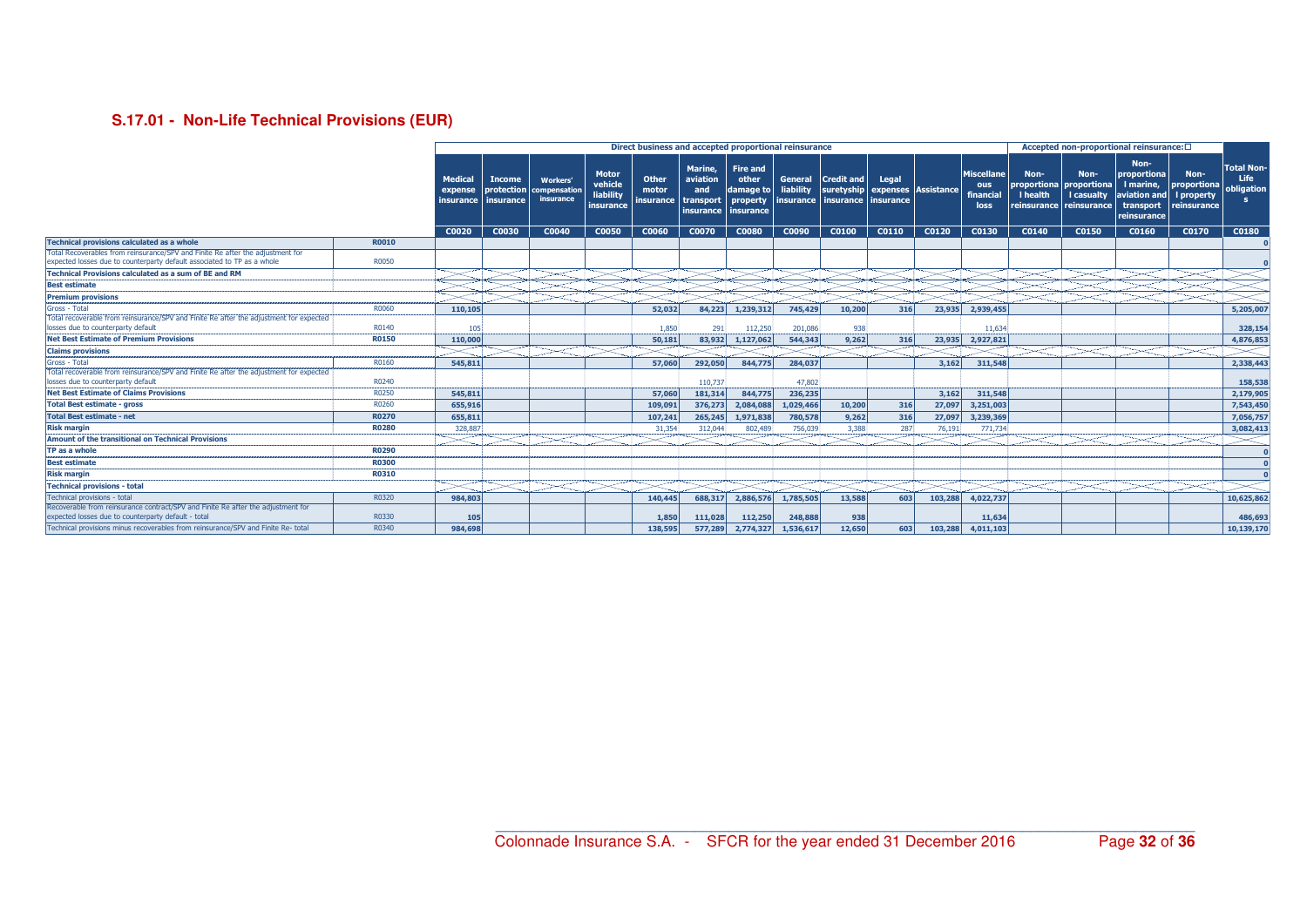## **S.19.01 - Non-Life Insurance Claims Information (EUR)**

|                                           |         |           | Development year (absolute amount)<br>In Current |              |       |              |              |              |              |              |                      |              |       |                 |       |       |         |       |                     |           |                              |
|-------------------------------------------|---------|-----------|--------------------------------------------------|--------------|-------|--------------|--------------|--------------|--------------|--------------|----------------------|--------------|-------|-----------------|-------|-------|---------|-------|---------------------|-----------|------------------------------|
|                                           |         | $\Omega$  |                                                  |              |       |              |              |              | 7            | $\mathbf{a}$ | ٠q                   | 10           | 11    | 12 <sup>2</sup> | 13    | 14    | $158 +$ |       |                     | year      | Sum of years<br>(cumulative) |
|                                           |         |           |                                                  |              |       |              |              |              |              |              |                      |              |       |                 |       |       |         |       |                     |           |                              |
| <b>Gross Claims Paid (non-cumulative)</b> |         |           |                                                  |              |       |              |              |              |              |              |                      |              |       |                 |       |       |         |       |                     |           |                              |
|                                           |         | C0010     | C0020                                            | <b>C0030</b> | C0040 | <b>C0050</b> | <b>C0060</b> | <b>C0070</b> | <b>C0080</b> |              | $\cos 90$ $\cos 100$ | <b>C0110</b> | C0120 | $\vert$ C0130   | C0140 | C0150 | C0160   |       |                     | C0170     | <b>C0180</b>                 |
| Prior                                     | R0100   |           |                                                  |              |       |              |              |              |              |              |                      |              |       |                 |       |       |         |       | R0100               |           |                              |
| 2002<br>--------<br>------------          | R0110   |           |                                                  |              |       |              |              |              |              |              |                      |              |       |                 |       |       |         |       | R0110               |           |                              |
| 2003                                      | R0120   |           |                                                  |              |       |              |              |              |              |              |                      |              |       |                 |       |       |         |       | R0120               |           |                              |
| 2004                                      | R0130   |           |                                                  |              |       |              |              |              |              |              |                      |              |       |                 |       |       |         |       | R0130               |           |                              |
| 2005                                      | R0140   |           |                                                  |              |       |              |              |              |              |              |                      |              |       |                 |       |       |         |       | R0140               |           |                              |
| 2006                                      | R0150   |           |                                                  |              |       |              |              |              |              |              |                      |              |       |                 |       |       |         |       | R0150               |           |                              |
| 2007                                      | R0160   |           |                                                  |              |       |              |              |              |              |              |                      |              |       |                 |       |       |         |       | R0160               |           |                              |
| 2008                                      | R0170   |           |                                                  |              |       |              |              |              |              |              |                      |              |       |                 |       |       |         |       | R0170               |           |                              |
| 2009                                      | R0180   |           |                                                  |              |       |              |              |              |              |              |                      |              |       |                 |       |       |         |       | R0180               |           |                              |
| 2010                                      | R0190   |           |                                                  |              |       |              |              |              |              |              |                      |              |       |                 |       |       |         |       | R0190               |           |                              |
| 2011                                      | R0200   |           |                                                  |              |       |              |              |              |              |              |                      |              |       |                 |       |       |         |       | R0200               |           |                              |
| ,,,,,,,,<br>2012                          | R0210   |           |                                                  |              |       |              |              |              |              |              |                      |              |       |                 |       |       |         |       | R0210               |           |                              |
| 2013                                      | R0220   |           |                                                  |              |       |              |              |              |              |              |                      |              |       |                 |       |       |         |       | R0220               |           |                              |
| 2014                                      | R0230   |           |                                                  |              |       |              |              |              |              |              |                      |              |       |                 |       |       |         |       | R0230               |           |                              |
| ********<br>2015                          | R0240   |           |                                                  |              |       |              |              |              |              |              |                      |              |       |                 |       |       |         |       | ,,,,,,,,,,<br>R0240 |           |                              |
| -------<br>2016                           | ------- |           |                                                  |              |       |              |              |              |              |              |                      |              |       |                 |       |       |         |       | --------<br>R0250   |           |                              |
|                                           | R0250   | 1,205,383 |                                                  |              |       |              |              |              |              |              |                      |              |       |                 |       |       |         |       |                     | 1,205,383 | 1,205,383                    |
|                                           |         |           |                                                  |              |       |              |              |              |              |              |                      |              |       |                 |       |       |         | Total | R0260               | 1,205,383 | 1,205,383                    |

|                                                           |       |              |                 |                   |                         |                               |                |   | Development year (absolute amount) |                                 |    |    |       |    |                     |              |       | Year end          |
|-----------------------------------------------------------|-------|--------------|-----------------|-------------------|-------------------------|-------------------------------|----------------|---|------------------------------------|---------------------------------|----|----|-------|----|---------------------|--------------|-------|-------------------|
|                                                           |       | $\mathbf{0}$ |                 | $\overline{2}$    | $\overline{\mathbf{3}}$ | 5                             | $6\phantom{1}$ | 7 | 8                                  | $\overline{9}$                  | 10 | 11 | 12    | 13 | 14                  | $158 +$      |       | (discounted data) |
|                                                           |       |              |                 |                   |                         |                               |                |   |                                    |                                 |    |    |       |    |                     |              |       |                   |
| <b>Gross undiscounted Best Estimate Claims Provisions</b> |       |              |                 |                   |                         |                               |                |   |                                    |                                 |    |    |       |    |                     |              |       |                   |
|                                                           |       |              | $CO200$ $CO210$ | CO <sub>220</sub> | C0230                   | C0240   C0250   C0260   C0270 |                |   |                                    | $CO280$ $CO290$ $CO300$ $CO310$ |    |    | C0320 |    | $\cos 30$ $\cos 40$ | C0350        |       | C0360             |
| Prior                                                     | R0100 |              |                 |                   |                         |                               |                |   |                                    |                                 |    |    |       |    |                     |              | R0100 |                   |
| 2002                                                      | R0110 |              |                 |                   |                         |                               |                |   |                                    |                                 |    |    |       |    |                     |              | R0110 |                   |
| 2003                                                      | R0120 |              |                 |                   |                         |                               |                |   |                                    |                                 |    |    |       |    |                     |              | R0120 |                   |
| 2004                                                      | R0130 |              |                 |                   |                         |                               |                |   |                                    |                                 |    |    |       |    |                     |              | R0130 |                   |
| 2005                                                      | R0140 |              |                 |                   |                         |                               |                |   |                                    |                                 |    |    |       |    |                     |              | R0140 |                   |
| 2006                                                      | R0150 |              |                 |                   |                         |                               |                |   |                                    |                                 |    |    |       |    |                     |              | R0150 |                   |
| 2007                                                      | R0160 |              |                 |                   |                         |                               |                |   |                                    |                                 |    |    |       |    |                     |              | R0160 |                   |
| 2008                                                      | R0170 |              |                 |                   |                         |                               |                |   |                                    |                                 |    |    |       |    |                     |              | R0170 |                   |
| 2009                                                      | R0180 |              |                 |                   |                         |                               |                |   |                                    |                                 |    |    |       |    |                     |              | R0180 |                   |
| 2010                                                      | R0190 |              |                 |                   |                         |                               |                |   |                                    |                                 |    |    |       |    |                     |              | R0190 |                   |
| 2011                                                      | R0200 |              |                 |                   |                         |                               |                |   |                                    |                                 |    |    |       |    |                     |              | R0200 |                   |
| 2012                                                      | R0210 |              |                 |                   |                         |                               |                |   |                                    |                                 |    |    |       |    |                     |              | R0210 |                   |
| 2013                                                      | R0220 |              |                 |                   |                         |                               |                |   |                                    |                                 |    |    |       |    |                     |              | R0220 |                   |
| 2014                                                      | R0230 |              |                 |                   |                         |                               |                |   |                                    |                                 |    |    |       |    |                     |              | R0230 |                   |
| 2015                                                      | R0240 |              |                 |                   |                         |                               |                |   |                                    |                                 |    |    |       |    |                     |              | R0240 |                   |
| 2016                                                      | R0250 | 2,338,443    |                 |                   |                         |                               |                |   |                                    |                                 |    |    |       |    |                     |              | R0250 | 2,338,443         |
|                                                           |       |              |                 |                   |                         |                               |                |   |                                    |                                 |    |    |       |    |                     | <b>Total</b> | R0260 | 2,338,443         |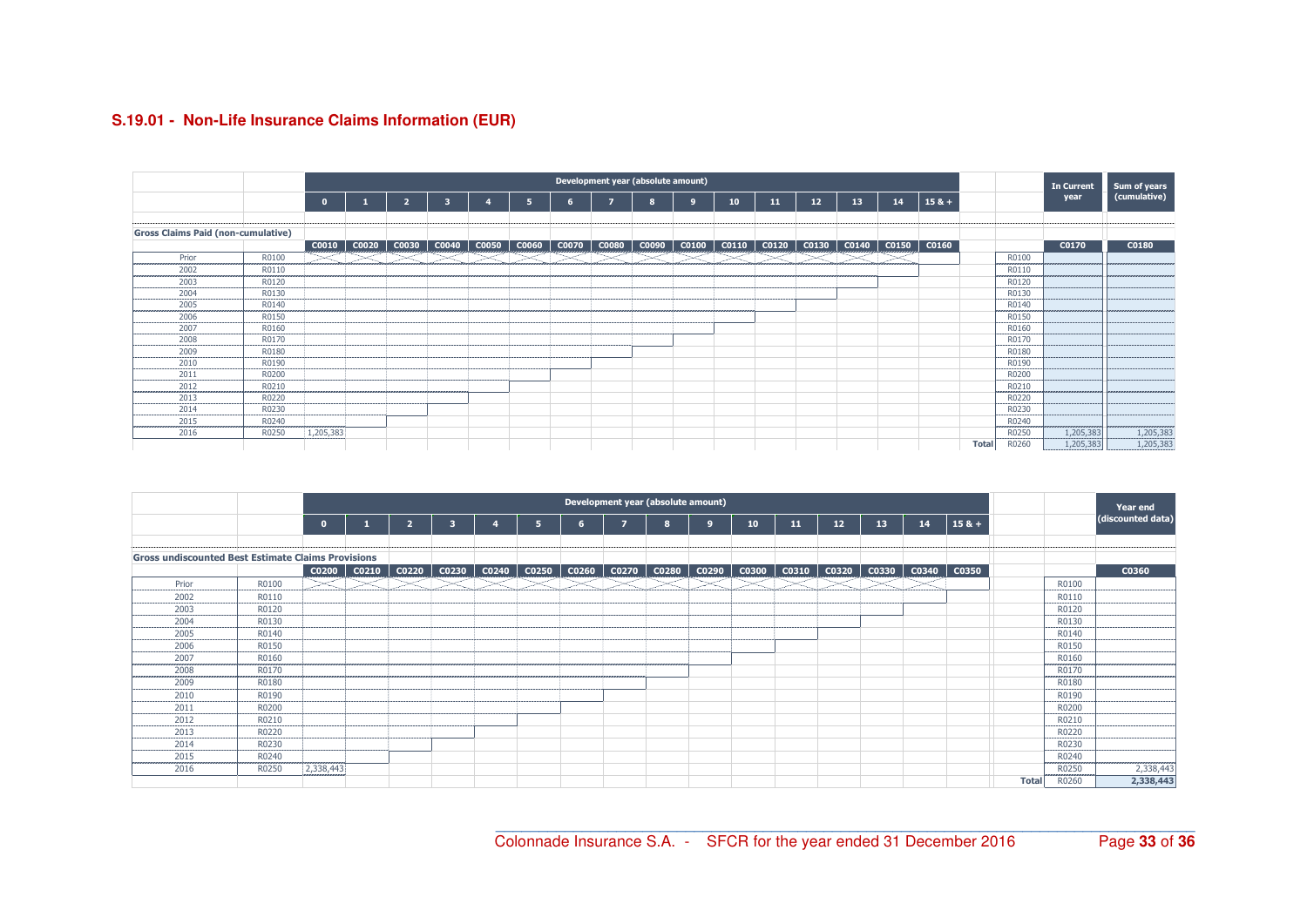## **S.23.01 - Own Funds (EUR)**

**Total Expected profits included in future premiums (EPIFP)** R0790

|                                                                                                                                                          |              | <b>Total</b>  | Tier 1 - unrestricted | Tier 1 - restricted | Tier 2    | Tier 3       |
|----------------------------------------------------------------------------------------------------------------------------------------------------------|--------------|---------------|-----------------------|---------------------|-----------|--------------|
|                                                                                                                                                          |              | C0010         | C0020                 | C0030               | C0040     | <b>C0050</b> |
| Basic own funds before deduction for participations in other financial sector<br>as foreseen in article 68 of Delegated Regulation 2015/35               |              |               |                       |                     |           |              |
| Ordinary share capital (gross of own shares)                                                                                                             | R0010        | 2,500,000     | 2,500,000             |                     |           |              |
| Share premium account related to ordinary share capital                                                                                                  | R0030        | 27,876,287    | 27,876,287            |                     |           |              |
| Initial funds, members' contributions or the equivalent basic own - fund item for mutual and<br>mutual-type undertakings□                                | R0040        |               |                       |                     |           |              |
| Subordinated mutual member accounts                                                                                                                      | R0050        |               |                       |                     |           |              |
| Surplus funds                                                                                                                                            | R0070        |               |                       |                     |           |              |
| Preference shares                                                                                                                                        | R0090        |               |                       |                     |           |              |
| Share premium account related to preference shares                                                                                                       | R0110        |               |                       |                     |           |              |
| Reconciliation reserve                                                                                                                                   | R0130        | $-15,073,315$ | $-15,073,315$         |                     |           |              |
| Subordinated liabilities                                                                                                                                 | R0140        |               |                       |                     |           |              |
| An amount equal to the value of net deferred tax assets                                                                                                  | R0160        | 1,080,838     |                       |                     |           | 1,080,838    |
| Other own fund items approved by the supervisory authority as basic own funds not specified                                                              |              |               |                       |                     |           |              |
| above                                                                                                                                                    | R0180        | 950,000       | 950,000               |                     |           |              |
| Own funds from the financial statements that should not be represented by<br>the reconciliation reserve and do not meet the criteria to be classified as |              |               |                       |                     |           |              |
| <b>Solvency II own funds</b>                                                                                                                             |              |               |                       |                     |           |              |
| Own funds from the financial statements that should not be represented by the reconciliation                                                             |              |               |                       |                     |           |              |
| reserve and do not meet the criteria to be classified as Solvency II own funds                                                                           | R0220        |               |                       |                     |           |              |
| <b>Deductions</b>                                                                                                                                        |              |               |                       |                     |           |              |
| Deductions for participations in financial and credit institutions                                                                                       | R0230        |               |                       |                     |           |              |
| <b>Total basic own funds after deductions</b>                                                                                                            | <b>R0290</b> | 17,333,810    | 16,252,972            |                     |           | 1,080,838    |
| <b>Ancillary own funds</b>                                                                                                                               |              |               |                       |                     |           |              |
| Unpaid and uncalled ordinary share capital callable on demand                                                                                            | R0300        |               |                       |                     |           |              |
| Unpaid and uncalled initial funds, members' contributions or the equivalent basic own fund item                                                          |              | 7,000,000     |                       |                     | 7,000,000 |              |
| for mutual and mutual - type undertakings, callable on demand                                                                                            | R0310        |               |                       |                     |           |              |
| Unpaid and uncalled preference shares callable on demand                                                                                                 | R0320        |               |                       |                     |           |              |
| A legally binding commitment to subscribe and pay for subordinated liabilities on demand <sup>I</sup>                                                    | R0330        |               |                       |                     |           |              |
| Letters of credit and guarantees under Article 96(2) of the Directive 2009/138/EC                                                                        | R0340        |               |                       |                     |           |              |
| Letters of credit and guarantees other than under Article 96(2) of the Directive 2009/138/EC                                                             | R0350        |               |                       |                     |           |              |
| Supplementary members calls under first subparagraph of Article 96(3) of the Directive                                                                   |              |               |                       |                     |           |              |
| 2009/138/EC                                                                                                                                              | R0360        |               |                       |                     |           |              |
| Supplementary members calls - other than under first subparagraph of Article 96(3) of the<br>Directive 2009/138/EC                                       | R0370        |               |                       |                     |           |              |
| Other ancillary own funds                                                                                                                                | R0390        |               |                       |                     |           |              |
| <b>Total ancillary own funds</b>                                                                                                                         | R0400        | 7,000,000     |                       |                     | 7,000,000 |              |
|                                                                                                                                                          |              |               |                       |                     |           |              |
| <b>Available and eligible own funds</b>                                                                                                                  |              |               |                       |                     |           |              |
| Total available own funds to meet the SCR                                                                                                                | <b>R0500</b> | 24,333,810    | 16,252,972            |                     | 7,000,000 | 1,080,838    |
| Total available own funds to meet the MCR                                                                                                                | R0510        | 16,252,972    | 16,252,972            |                     |           |              |
| Total eligible own funds to meet the SCR                                                                                                                 | <b>R0540</b> | 24,333,810    | 16,252,972            |                     | 7,000,000 | 1,080,838    |
| Total eligible own funds to meet the MCR                                                                                                                 | <b>R0550</b> | 16,252,972    | 16,252,972            |                     |           |              |
| <b>SCR</b>                                                                                                                                               | <b>R0580</b> | 17,839,847    |                       |                     |           |              |
| <b>MCR</b>                                                                                                                                               | <b>R0600</b> | 4,459,962     |                       |                     |           |              |
| Ratio of Eligible own funds to SCR                                                                                                                       | <b>R0620</b> |               |                       |                     |           |              |
| <b>Ratio of Eligible own funds to MCR</b>                                                                                                                | R0640        |               |                       |                     |           |              |
|                                                                                                                                                          |              | <b>C0060</b>  |                       |                     |           |              |
| <b>Reconciliation reserve</b>                                                                                                                            |              |               |                       |                     |           |              |
| Excess of assets over liabilities                                                                                                                        | R0700        | 17,333,810    |                       |                     |           |              |
| Own shares (held directly and indirectly)                                                                                                                | R0710        |               |                       |                     |           |              |
| Foreseeable dividends, distributions and charges                                                                                                         | R0720        |               |                       |                     |           |              |
| Other basic own fund items                                                                                                                               | R0730        | 32,407,125    |                       |                     |           |              |
| Adjustment for restricted own fund items in respect of matching adjustment portfolios and ring                                                           |              |               |                       |                     |           |              |
| fenced funds                                                                                                                                             | R0740        |               |                       |                     |           |              |
| <b>Reconciliation reserve</b>                                                                                                                            | <b>R0760</b> | $-15,073,315$ |                       |                     |           |              |
| <b>Expected profits</b>                                                                                                                                  |              |               |                       |                     |           |              |
| Expected profits included in future premiums (EPIFP) - Life Business                                                                                     | R0770        |               |                       |                     |           |              |
| Expected profits included in future premiums (EPIFP) - Non- life business                                                                                | R0780        |               |                       |                     |           |              |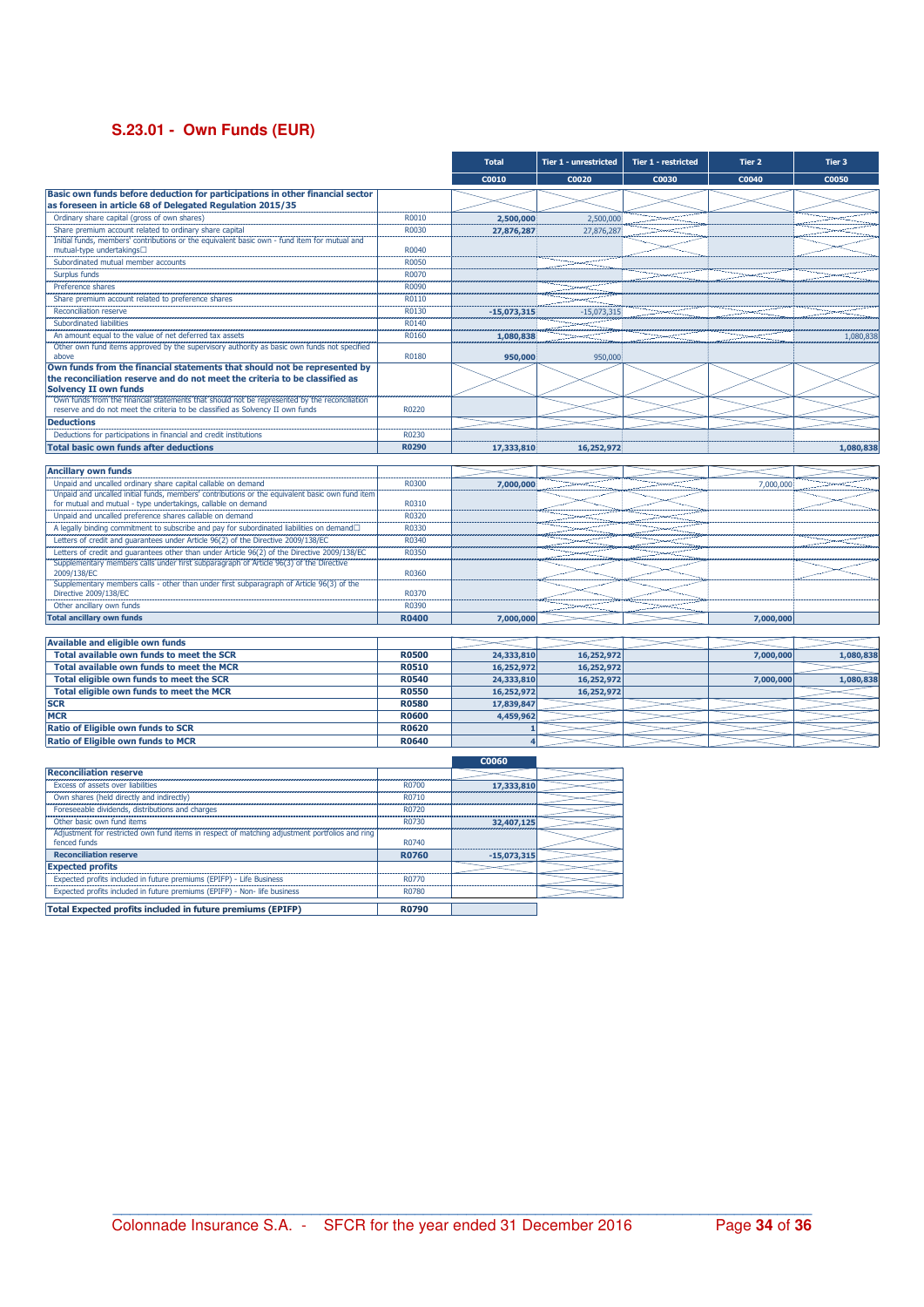#### **25.01 – Solvency Capital Requirement – for undertakings on Standard Formula (EUR)**

|                                                                                             |              | <b>Net solvency capital</b><br>requirement | <b>Gross solvency capital</b><br>requirement | <b>Allocation from</b><br>adjustments due to RFF<br>and Matching adjustments<br>portfolios | <b>USP</b> | <b>Simplificaciones</b> |
|---------------------------------------------------------------------------------------------|--------------|--------------------------------------------|----------------------------------------------|--------------------------------------------------------------------------------------------|------------|-------------------------|
|                                                                                             |              |                                            |                                              |                                                                                            |            |                         |
| Market risk                                                                                 | R0010        | 409,715                                    | 409,715                                      |                                                                                            |            |                         |
| Counterparty default risk                                                                   | R0020        | 2,150,513                                  | 2,150,513                                    |                                                                                            |            |                         |
| Life underwriting risk                                                                      | R0030        |                                            |                                              |                                                                                            |            |                         |
| Health underwriting risk                                                                    | R0040        | 3,140,908                                  | 3,140,908                                    |                                                                                            |            |                         |
| Non-life underwriting risk                                                                  | R0050        | 15,905,975                                 | 15,905,975                                   |                                                                                            |            |                         |
| Diversification                                                                             | R0060        | $-4,012,122$                               | $-4,012,122$                                 |                                                                                            |            |                         |
| Intangible asset risk                                                                       | R0070        |                                            |                                              |                                                                                            |            |                         |
| <b>Basic Solvency Capital Requirement</b>                                                   | <b>R0100</b> | 17,594,989                                 | 17,594,989                                   |                                                                                            |            |                         |
|                                                                                             |              |                                            |                                              |                                                                                            |            |                         |
| <b>Calculation of Solvency Capital Requirement</b>                                          |              |                                            |                                              |                                                                                            |            |                         |
|                                                                                             |              | C0100                                      |                                              |                                                                                            |            |                         |
| Adjustment due to RFF/MAP nSCR aggregation                                                  | R0120        |                                            |                                              |                                                                                            |            |                         |
| Total capital requirement for operational risk                                              | R0130        | 244,857                                    |                                              |                                                                                            |            |                         |
| Loss-absorbing capacity of technical provisions                                             | R0140        |                                            |                                              |                                                                                            |            |                         |
| Loss-absorbing capacity of deferred taxes                                                   | R0150        |                                            |                                              |                                                                                            |            |                         |
| Capital requirement for business operated in accordance with Art. 4 of Directive 2003/41/EC | R0160        |                                            |                                              |                                                                                            |            |                         |
| Solvency capital requirement excluding capital add-on                                       | <b>R0200</b> | 17,839,847                                 |                                              |                                                                                            |            |                         |
| Capital add-on already set                                                                  | R0210        |                                            |                                              |                                                                                            |            |                         |
| <b>Solvency capital requirement</b>                                                         | <b>R0220</b> | 17,839,847                                 |                                              |                                                                                            |            |                         |
| <b>Solvency capital requirement</b>                                                         |              | 17,839,847                                 |                                              |                                                                                            |            |                         |
| <b>Other information on SCR</b>                                                             |              |                                            |                                              |                                                                                            |            |                         |
| Capital requirement for duration-based equity risk sub-module                               | R0400        |                                            |                                              |                                                                                            |            |                         |
| Total amount of Notional Solvency Capital Requirements for remaining part                   | R0410        |                                            |                                              |                                                                                            |            |                         |
| Total amount of Notional Solvency Capital Requirements for ring fenced funds                | R0420        |                                            |                                              |                                                                                            |            |                         |
| Total amount of Notional Solvency Capital Requirements for matching adjustment portfolios   | R0430        |                                            |                                              |                                                                                            |            |                         |
| Diversification effects due to RFF nSCR aggregation for article 304                         | R0440        |                                            |                                              |                                                                                            |            |                         |